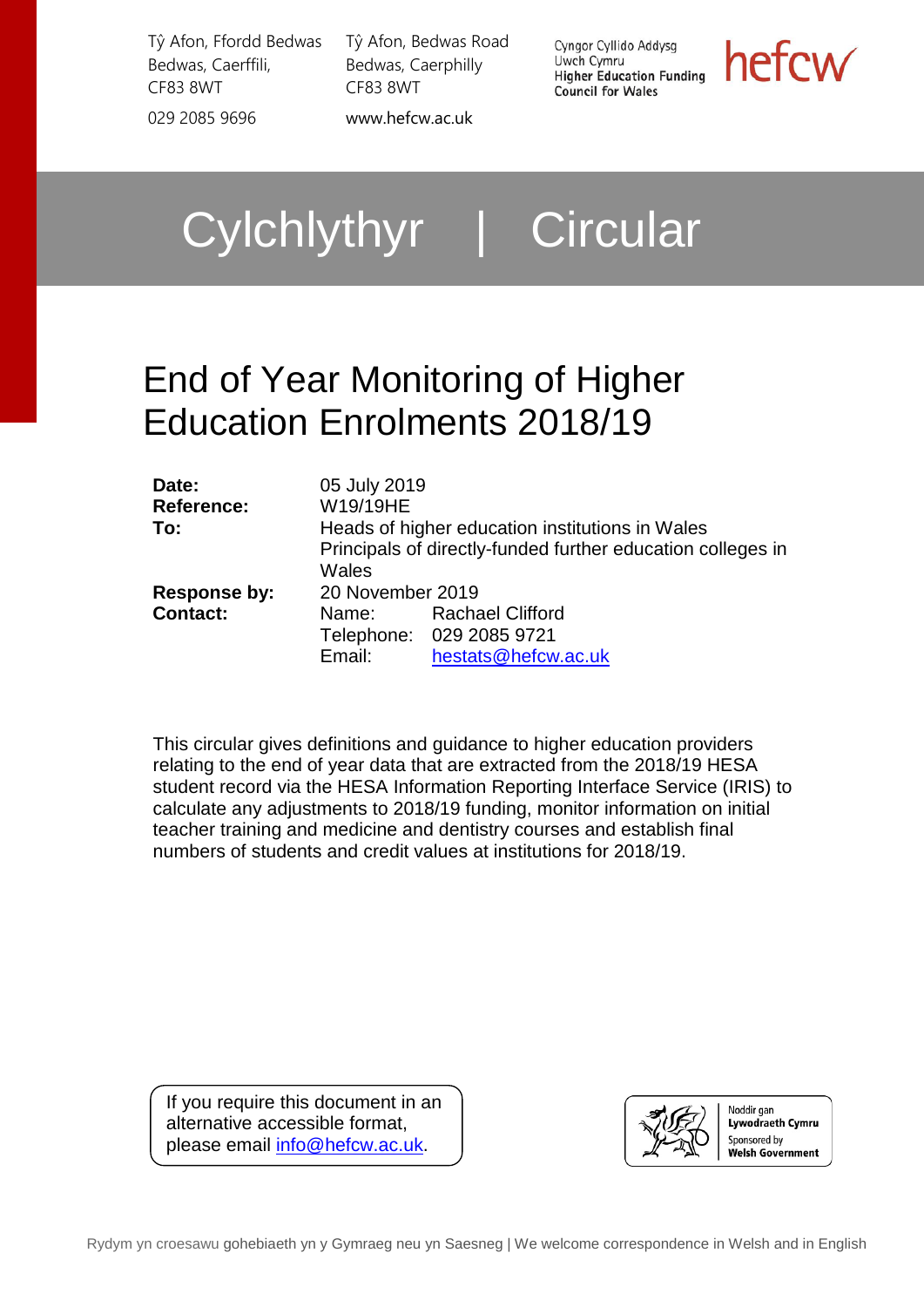#### **Introduction**

- 1. This circular gives definitions and guidance to higher education institutions (HEIs) and further education institutions (FEIs) with higher education provision (known collectively as higher education (HE) providers) that are funded directly by the Higher Education Funding Council for Wales (HEFCW) about the end of year data that are extracted from the 2018/19 Higher Education Statistics Agency (HESA) student record via the HESA Information Reporting Interface Service (IRIS) to enable HEFCW to:
	- a) Calculate any adjustments to 2018/19 funding;
	- b) Monitor provision of initial teacher training and medicine and dentistry courses;
	- c) Establish final numbers of students and credit values at HEIs and FEIs for 2018/19 for funding modelling and information purposes.

#### **Main changes for 2018/19**

- 2. The main changes made since the EYM 2017 survey are:
	- a) In a small number of cases, students with a domicile outside of the UK will be considered to be home students. For clarification, these students should be treated as home students if they have been assessed as such for student support purposes;
	- b) Courses at directly-funded FEIs that are specifically designated (see HEFCW circular W18/21HE) – Specific designation of higher education courses in Wales), that are not part of the FEI's portfolio of courses, as agreed with HEFCW as part of the FEI's funding agreement, are included in the definition of a recognised HE qualification (see Annex B, paragraph 3). Students on these courses should be returned on the HESES survey as home and EU nonfunable or Island and overseas, as appropriate, and should not be included in the count of home and EU fundable registrations. See Annex D paragraph 7i. We expect that students on these courses are returned on the HESA record;
	- c) Home and EU enrolments on degree apprenticeships funded under the HEFCW scheme starting in 2018/19 should be returned as home and EU non-fundable, as they are funded through a separate ringfenced scheme. See Annex D paragraph 7g;
	- d) The definitions and criteria used in the extraction of data from the HESA student record have been updated to reflect any changes to the tables for 2018/19 and any updates to the HESA record for 2018/19. See Annex K;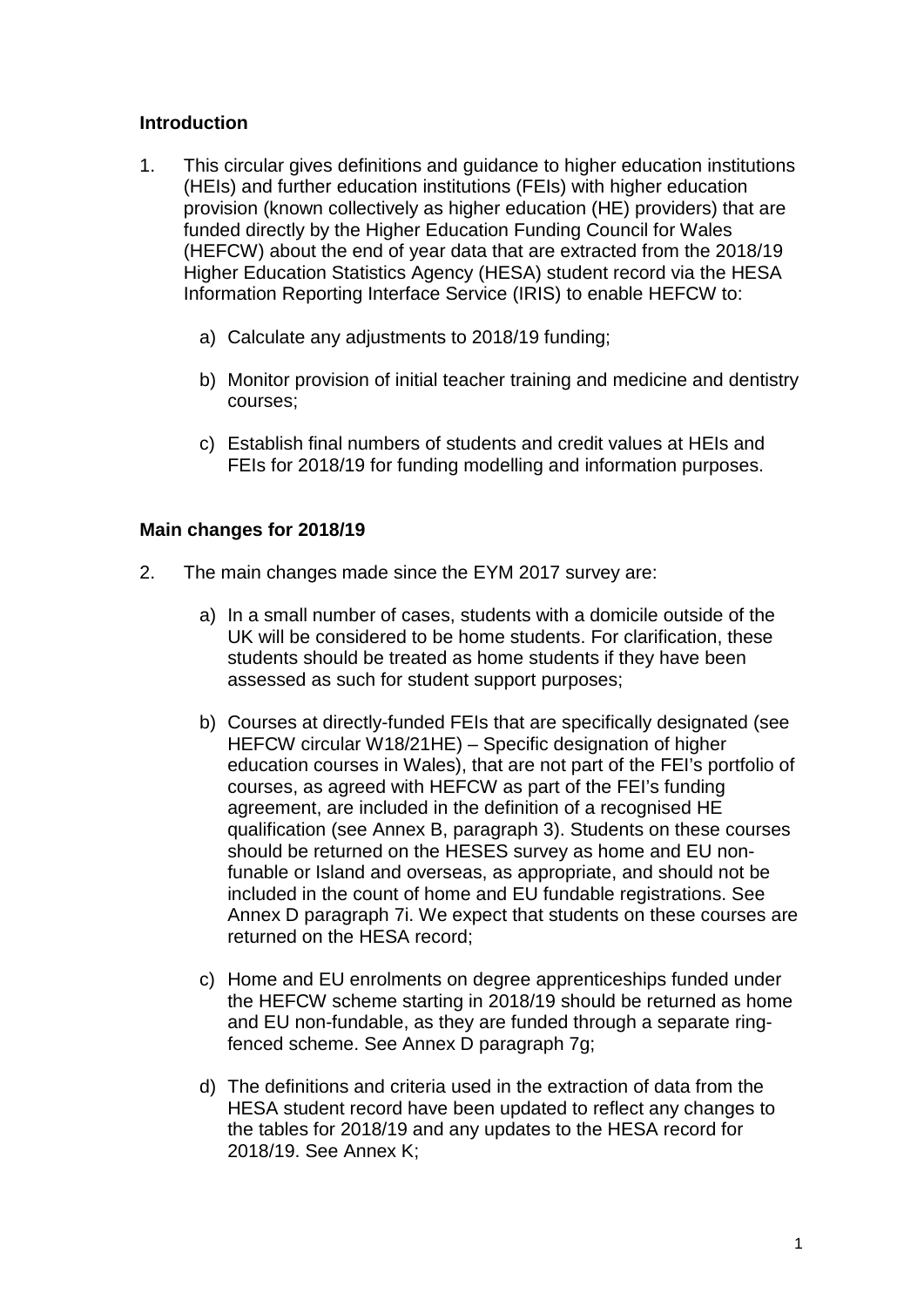- e) Annex L, which outlines the use HEFCW makes of the data collected, has been updated to reflect the changes made to the survey tables and HEFCW's use of the data;
- f) A new section has been included in the introduction to inform providers of future developments relating to the HESES and EYM surveys. See paragraphs 10 to 12 below.

### **Contents**

- 3. This circular provides:
	- a) Guidance and definitions for the various categories used to classify students;
	- b) Information about the criteria used to extract EYM data from the 2018/19 HESA student record via IRIS;
	- c) Details of the sign off arrangements for the EYM tables made available through HESA IRIS outputs.
- 4. The contents of the annexes are as follows:

| Annex              |                                                                        | Page<br>number |
|--------------------|------------------------------------------------------------------------|----------------|
| Annex A            | Summary guide to the EYM 2018/19 survey                                | 5              |
| Annex B            | Definition of a recognised HE qualification                            | 14             |
| Annex C            | Distance learning, campuses, subsidiaries, franchises                  | 15             |
|                    | and other collaborative arrangements                                   |                |
| Annex D            | Definition of residential and funding status                           | 20             |
| Annex E            | Definition of ASCs and ITT (QTS) specialist subjects                   | 23             |
| Annex F            | Definition of mode of study                                            | 27             |
| Annex G            | Definition of level of study                                           | 30             |
| Annex H            | Rules for counting registrations                                       | 31             |
| Annex I            | Rules for counting credit values                                       | 37             |
| Annex J            | Table and column descriptions                                          | 42             |
| Annex K            | HESA/HESES/EYM mappings and end of year                                | 47             |
|                    | monitoring data extraction criteria                                    |                |
| Annex L            | Use of data by HEFCW                                                   | 57             |
| Annex M            | Funding status reference grid                                          | 60             |
| Annex <sub>N</sub> | Sample copies of IRIS output tables extracted from<br><b>HESA</b> data | 61             |

#### **Teaching funding for 2020/21**

5. 2018/19 EYM credit value data from Table 1c will no longer be used to calculate 2020/21 part-time undergraduate credit based funding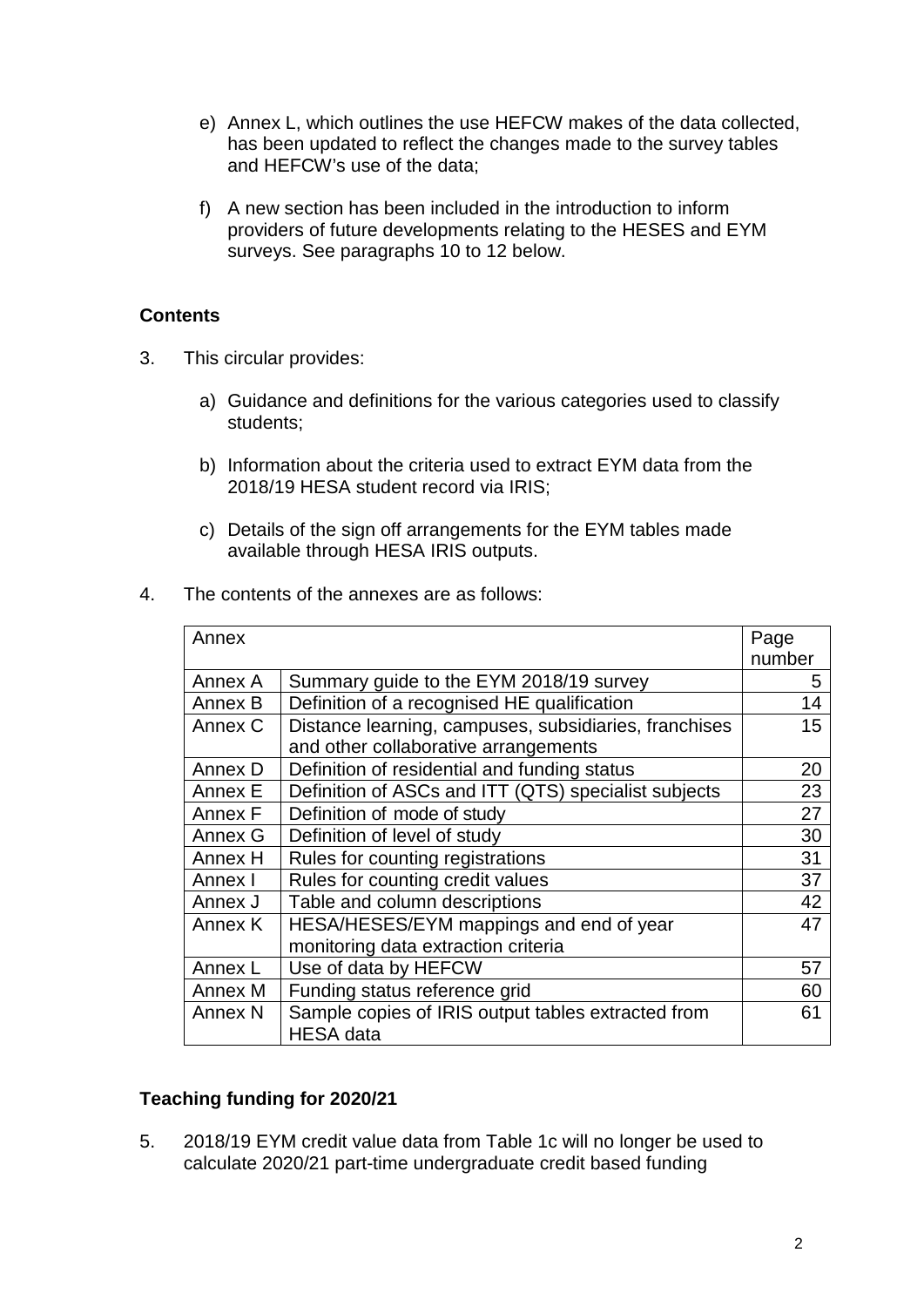allocations. Part-time credit value information collected as part of HESES 2019/20 will be used instead as the most up to date data available.

#### **Adjustment of 2018/19 funding**

6. For the purposes of calculating any adjustment to 2018/19 funding, credit based teaching funding is recalculated using EYM data. Credit values (for part-time undergraduate students) resulting from modules for which students registered up to and including, as well as after, 1 November will be used and the number of credit values associated with modules from which students withdraw will be deducted. The signed off EYM tables from the HESA IRIS extraction will be used for this purpose. Any adjustment will be notified to providers in 2020.

#### **Process for extracting end of year monitoring data from the HESA student record**

- 7. Providers should sign off the EYM data presented in the final 2018/19 HESA student record IRIS output at the 31 October 2019 HESA final submission date.
- 8. We do not require a hard copy of the signed verifications. Signed verifications should be returned by scanning them and emailing them to Rachael Clifford at [hestats@hefcw.ac.uk.](mailto:hestats@hefcw.ac.uk) The deadline for return of the signed off data is **20 November 2019**. Details about the process will be emailed separately to both authorised signatories and data contacts in September 2019 as a reminder.
- 9. Providers are reminded that EYM data extracted from the HESA student record via IRIS, and any amendments made to the extraction, including methods used to calculate any estimates included in the amendments, are in the scope of the HEFCW external data audit. The systems and processes used to generate the HESA data extracted are in the scope of the institution's internal audits.

#### **Further developments**

- 10. We are currently reviewing the format of how we disseminate the information in this and the HESES circular to providers. We intend to develop an area on our website which we can update with new guidance, examples and queries as necessary. We will keep providers informed of our progress.
- 11. We will be reviewing and updating our guidance and what we collect on the HESES survey and extract for EYM to reflect any changes resulting from the Data Futures programme once it is implemented, including to take account of in-year data being available.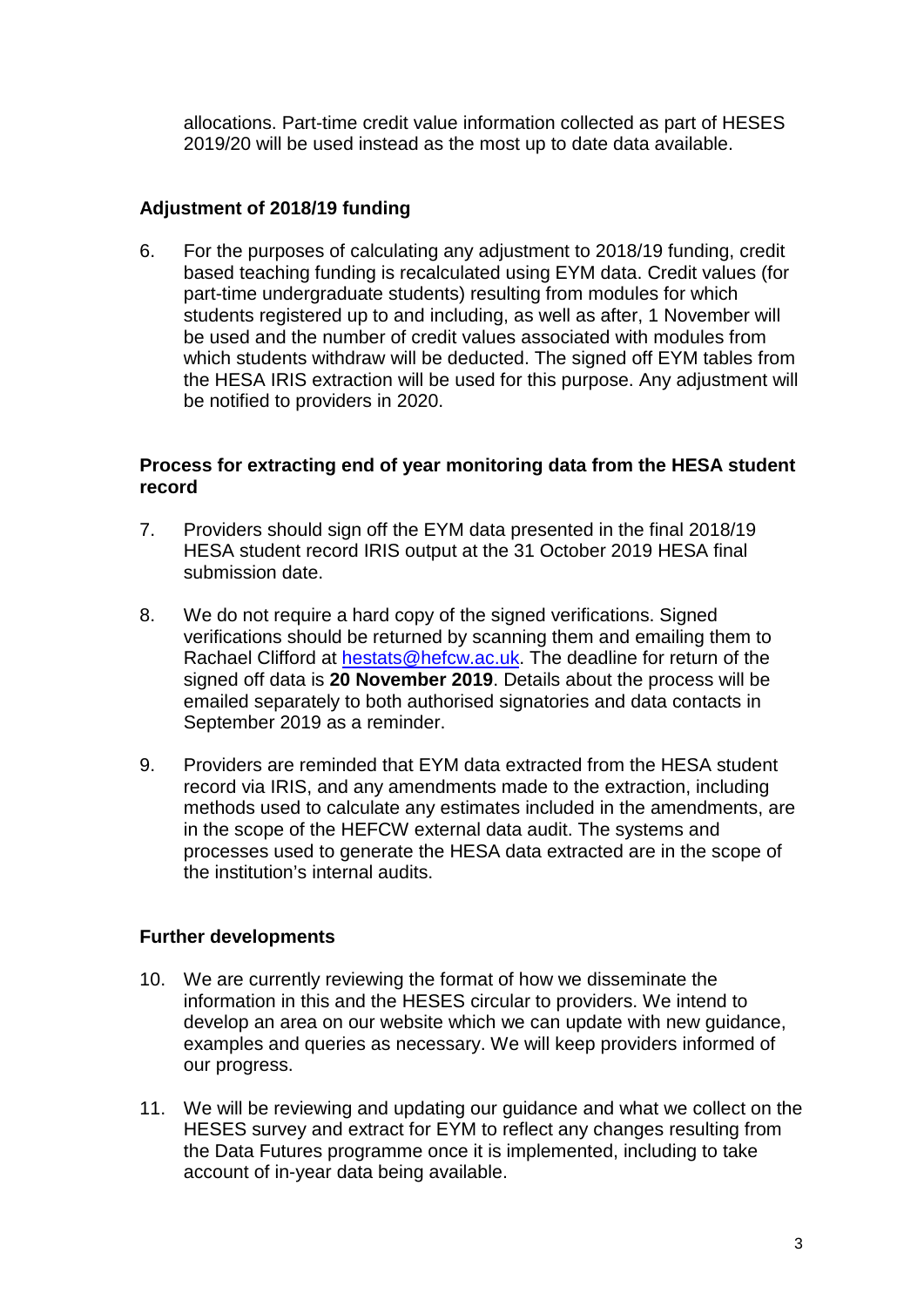12. In reviewing our guidance, we will be mindful of any interaction between the guidance for this survey and HESES and that for returning fee and access plans and other regulatory returns.

#### **Further information**

13. Any queries should be directed to Rachael Clifford (email [hestats@hefcw.ac.uk\)](mailto:hestats@hefcw.ac.uk).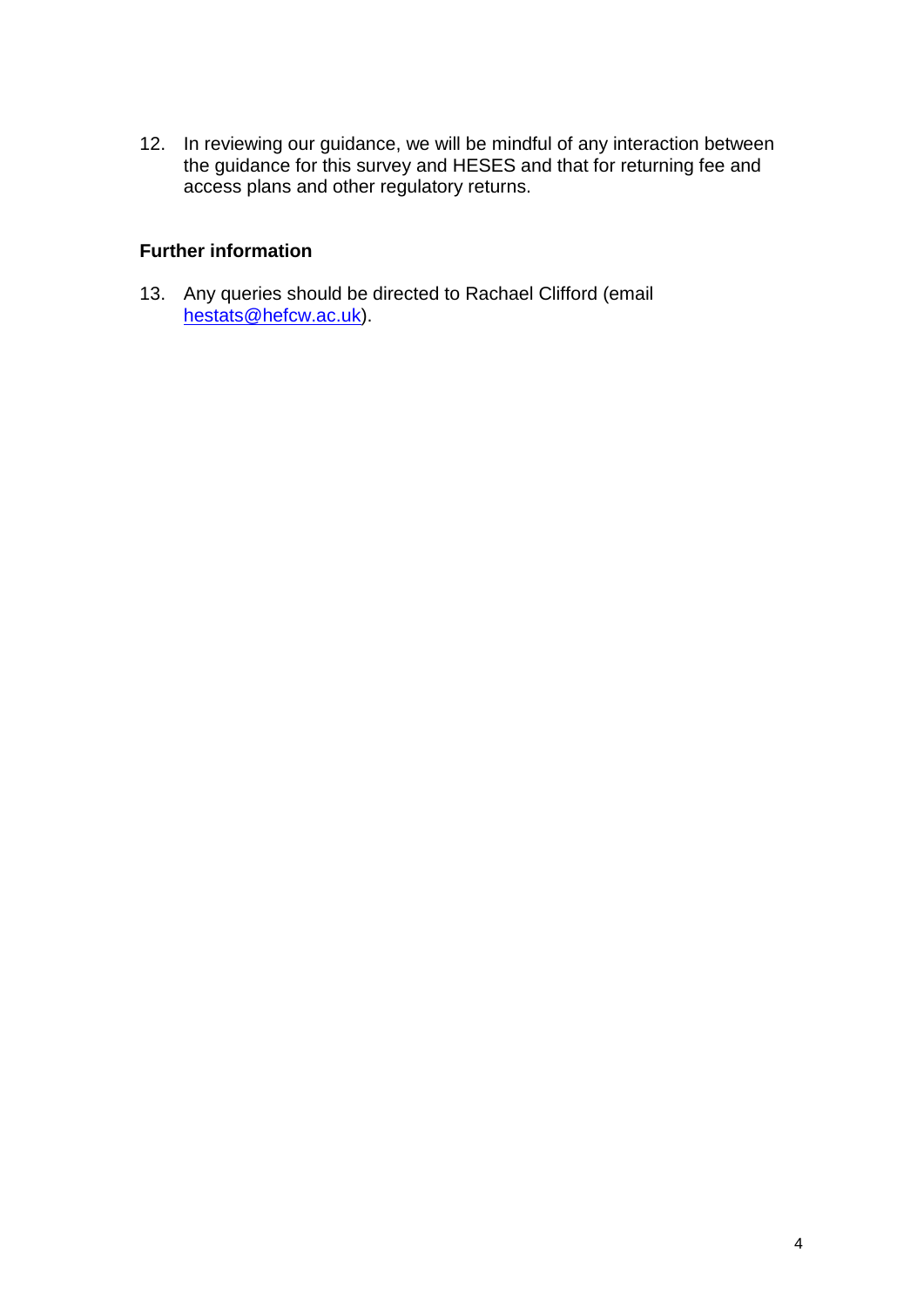## **Summary guide to the EYM 2018/19 survey**

1 The EYM 2018/19 survey circular gives definitions and guidance to providers about the EYM data that are extracted from the 2018/19 HESA student record via IRIS. Not all providers will have data extracted for all tables. Tables 1a, 1b, 1c, 3, 4 and 5 are extracted for all providers; Table 2 only for those with fulltime initial teacher training (ITT) leading to qualified teacher status (QTS) provision; and Table 6 is extracted only for University of South Wales.

### **HESES/EYM population**

- 2 The following students are **included** in the EYM extraction:
	- Registered students (i.e. those that have a binding undertaking to pay a fee to a provider (unless the fee has been waived)).
	- Students aiming to obtain a recognised HE qualification.
	- Students studying for at least three per cent of a full-time equivalent or approximately one week of study.
	- Students based in the UK who are part of distance learning or franchise arrangements or who are based at campuses of the provider in the UK.
	- Outgoing exchange students.
	- Students on a year out or part of a year out as part of their course
- 3 Student who are **excluded** from the EYM extraction are:
	- Incoming exchange students.
	- Students whose only activity during the year is writing up a thesis or similar piece of work.
	- Students franchised in from other provider.
	- Students franchised to providerss outside the UK.
	- Students at campuses outside the UK.
	- Students who are distance learning outside the UK.
	- Students whose provision is part of a validation arrangement only.
	- Students who are dormant for the whole year.

#### **Old and new tuition fee regime**

4 In this document, old and new tuition fee regimes are referred to. The new fee regime came into effect in 2012 for new FT UG/PGCE students. Under the new fee regime, where an approved fee and access plan is in place, providers can charge students a tuition fee of up to £9,000 per year. Under the old fee regime, in 2011/12, a fee of up to £3,375 could be charged. The fees of up to £9,000 have replaced most of the funding that HEFCW used to allocate using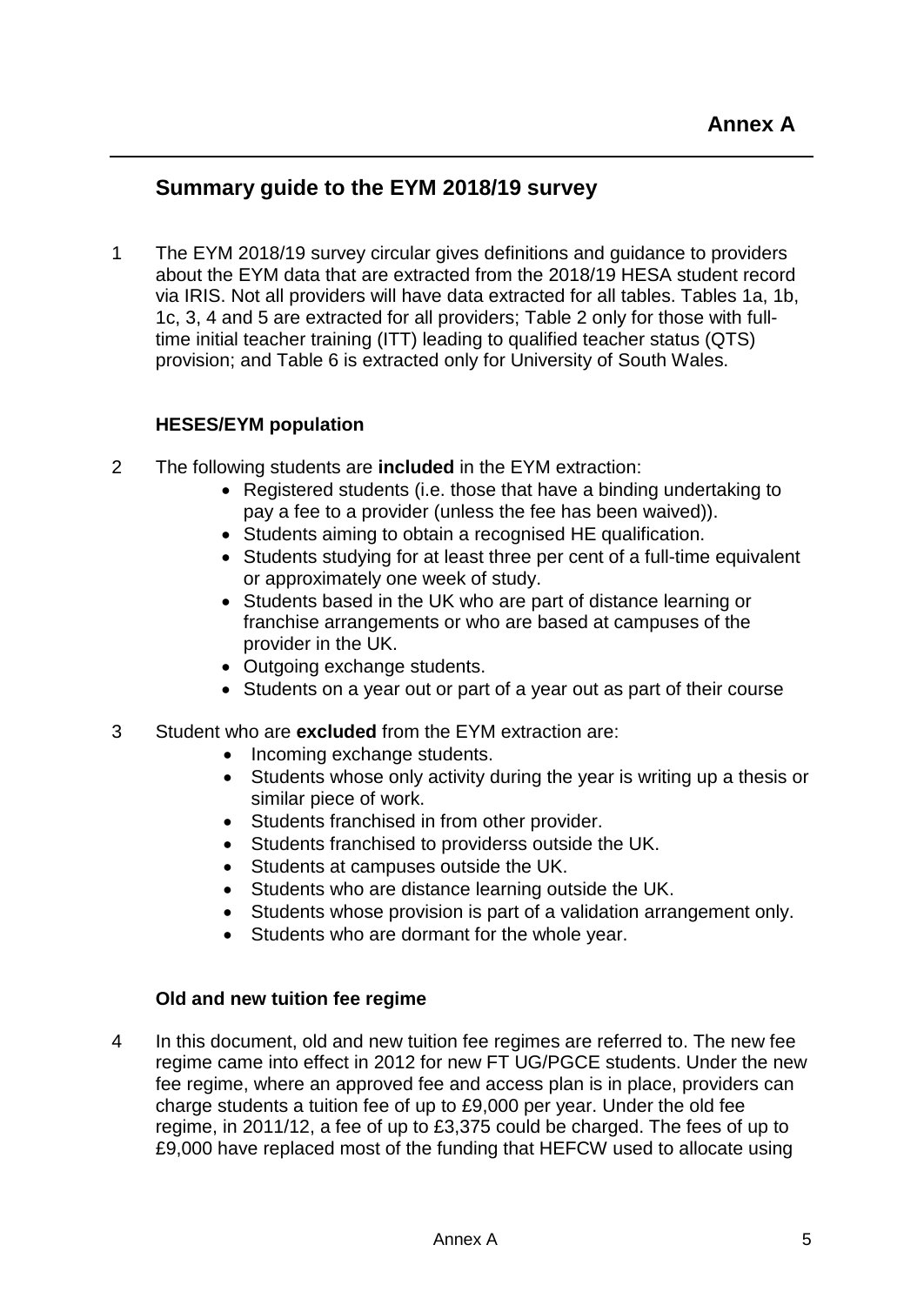data relating to FT UG/PGCE students.

5 It is the assumption that most, if not all, FT UG/PGCE provision is under the new fee regime in 2018/19. However, we refer to the old fee regime where appropriate in some of the guidance, as there may still be a small number of students under the old fee regime.

#### **Distance learning, campuses, franchises and other collaborative arrangements**

- 6 Providers are responsible for ensuring that EYM data have been correctly extracted for all their distance learning, campus and franchised out provision in the UK. Distance learning provision outside the UK and provision delivered at campuses or partners outside the UK are excluded from the EYM tables. For HEIs such provision will be included on the HESA aggregate offshore record and will not be extracted through the HESA IRIS EYM tables.
- 7 Definitions used in this circular, defined more fully in Annex C, are:
	- *Distance learning:* distance learning students are those that are students of the reporting provider, where staff employed by the reporting provider are responsible for providing all teaching or supervision, but who are located away from the reporting provider and are not part of a franchising or other collaborative arrangement with another provider or organisation. Such students are counted in the same way as other students who are based at the reporting provider, though categorisation into fundability status depends on the location of the student.
	- *Campuses:* Students based at campuses other than the main campus(es) are counted in the same way as students at the main campus(es) though categorisation into fundability status depends on the location of the campus.
	- *Franchise*: this refers to an HE course taught at an provider (the franchisee) which is not directly in receipt of funding from HEFCW for that course, for which quality assurance is provided by another Welsh provider (the franchisor) and for which funding is passed to the franchisee by the franchisor in order to provide the taught course. Students should be registered as students of the franchisor and this can be by registering for the course at the franchisor or franchisee provider. For FT UG courses, funding may be in the form of the tuition fee which could either be provided directly to the franchisee or passed to the franchisee by the franchisor. In all cases the franchisor will return student related data to HESA and HEFCW on behalf of the franchisee.

A franchise can be with publicly funded or non-publicly funded providers in Wales or in the rest of the UK. Whether the franchisee provider is publicly funded or not and the location of the franchisee provider affect the categorisation of students into fundability status.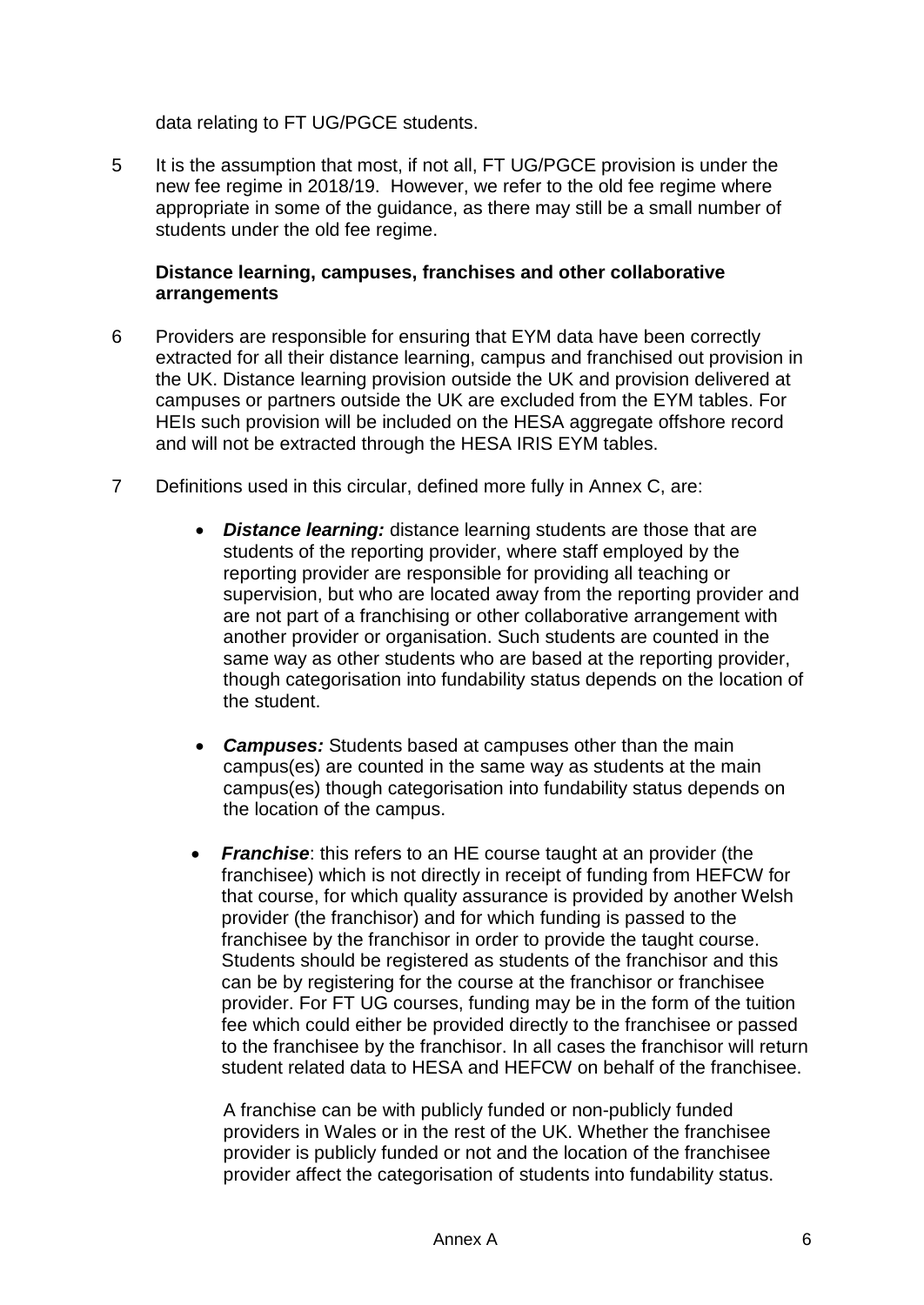Where a student is franchised out for only part of the year, they are counted as franchised out if the majority of their provision for the year is franchised out.

• *Other collaborative arrangements:* If students are on courses which are run jointly by two or more providers, where activity takes place at both or all providers, which are not the subject of a franchising or validating arrangement, they should be counted at each provider in proportion to the number of credits associated with delivery at that provider. There may be cases where the IRIS data extraction does not fully reflect the collaborative arrangements that are in place for joint courses. If this is the case providers should submit amendments to the extracted IRIS tables as part of the signing off process.

Students taught as part of other collaborative arrangements, where no activity takes place at the returning provider, with providers or organisations in or outside Wales, not owned by the Welsh HEI, that are not franchising arrangements, are not in the EYM population. These may be, for example, partnerships with non-publicly funded colleges where the provider provides quality assurance or validating arrangements only and does not provide any funding to that college.

A validating arrangement is where a university is responsible for the academic standards and quality of a programme which is monitored alongside its own programmes, but the partner develops, delivers and assesses the programme leading to a university award.

#### **Mergers and wholly owned subsidiary bodies**

- 8 Merged providers will be presented in any HESA IRIS outputs as one provider which will include any relevant group provision (see Annex K paragraph 3). Where providers merge and form a group so that some providers are subsidiaries of another provider (the 'parent') then EYM tables will be extracted under the parent provider as returned to HESA. This will be the case whether or not the subsidiaries are legal entities in their own right. Wholly owned subsidiaries are considered to be campuses of the parent provider for the purposes of this survey.
- 9 Interim arrangements for merged providers can be agreed with HEFCW for the first year of reporting to facilitate the extraction of data, for example, HEFCW can provide a breakdown of any comparative data on the EYM tables into the pre-merged providers.

#### **Residential and funding status**

10 Students are categorised into three types of residential and funding status, home and EU fundable, home and EU non-fundable and Island and overseas. Home and EU students are those with UK or EU residency or who are otherwise entitled to pay home fees as set out in the fees regulations (Annex D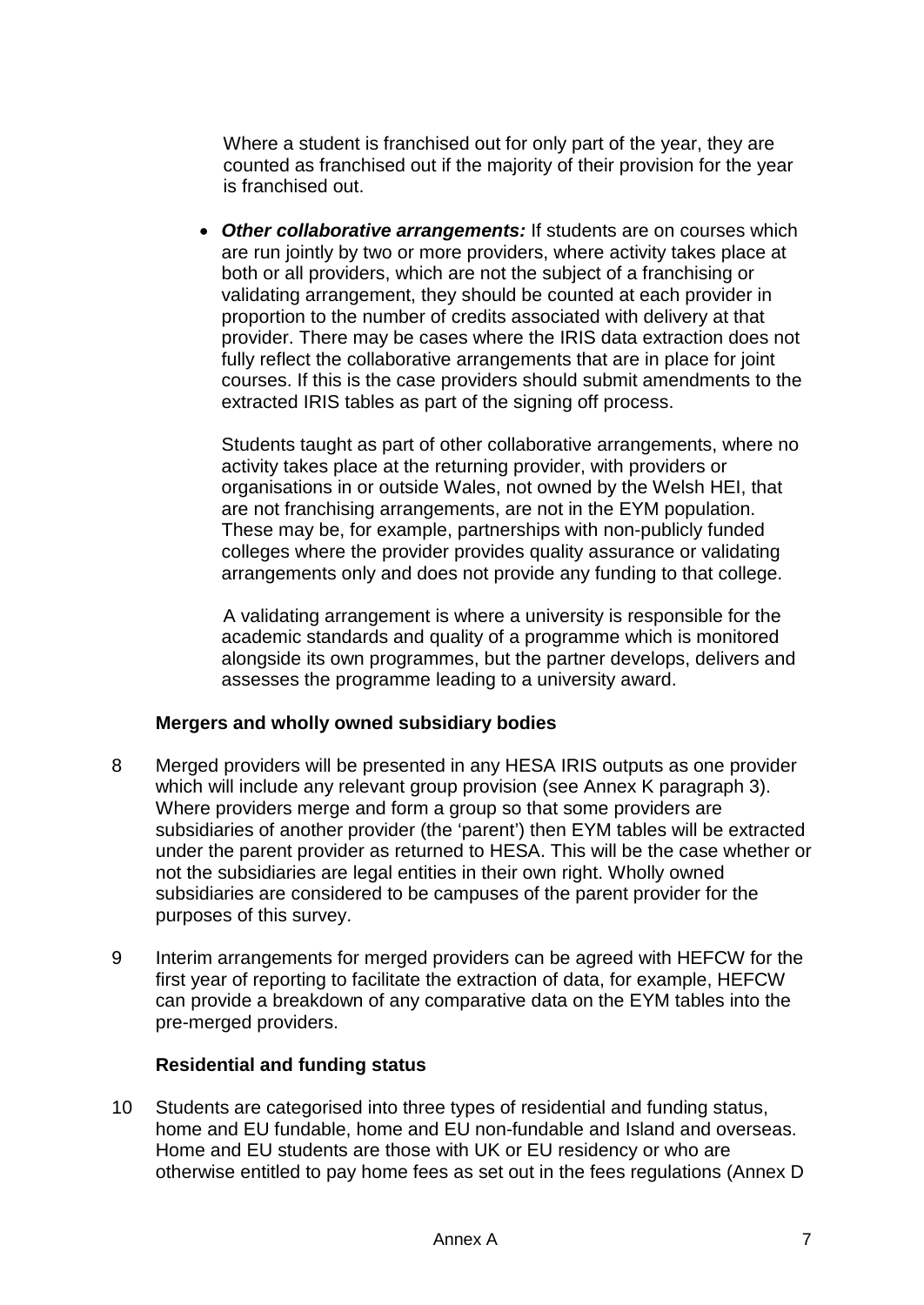gives more details). The three definitions are summarised below. In referring to funding for a student place, for all categories of student, this would be funding for course costs that are not covered by the tuition fee. For FT UG/PGCE students under the new regime, the source of the tuition fee is also taken into account.

- *Home and EU fundable*: a home and EU student would be fundable by HEFCW unless the student's place receives funding from other sources, or for new regime students, if the tuition fee is paid for by a public source other than HEFCW. A fundable student would be included in funding calculations carried out by HEFCW as appropriate.
- *Home and EU non-fundable:* if a home and EU student's place is funded from sources other than HEFCW, or for new regime students, if the tuition fee is paid from a public source, for example, HEIW, the NHS, Welsh Government (WG) or the Welsh European Funding Office (WEFO); or if a place is funded by HEFCW under a specific scheme such as the degree apprenticeship scheme; or the student is studying at an FEI on a course that is specifically designated, the student would be counted as non-fundable. A student would also be counted as nonfundable if the course they are on is run only for a particular group of students and is not open to anyone who is suitable qualified to apply (referred to as a 'closed' course).

There are also conditions on location of provision which, if not met, mean that home and EU students are counted as non-fundable. Home and EU students franchised to non-publicly funded providers in the UK or publicly funded providers that are outside Wales within the UK are counted as non-fundable unless agreement has been made with HEFCW that Welsh domiciled students on these courses can be considered fundable.

Home and EU distance learning students where the student is based outside Wales within the UK, and the student is not Welsh-domiciled, are counted as non-fundable.

Home and EU students at campuses outside Wales within the UK are counted as non-fundable unless they are Welsh domiciled.

- *Island and overseas*: these are students who are domiciled outside the EU, including students from the Isle of Man and the Channel Islands.
- 11 Annex M contains a grid which provides a look up to aid categorisation into fundability status.

### **Academic subject categories and ITT (QTS) specialist subjects**

12 On Table 4, registrations are split into academic subject categories (ASCs). These are based on the JACS code of the course. Registrations can be split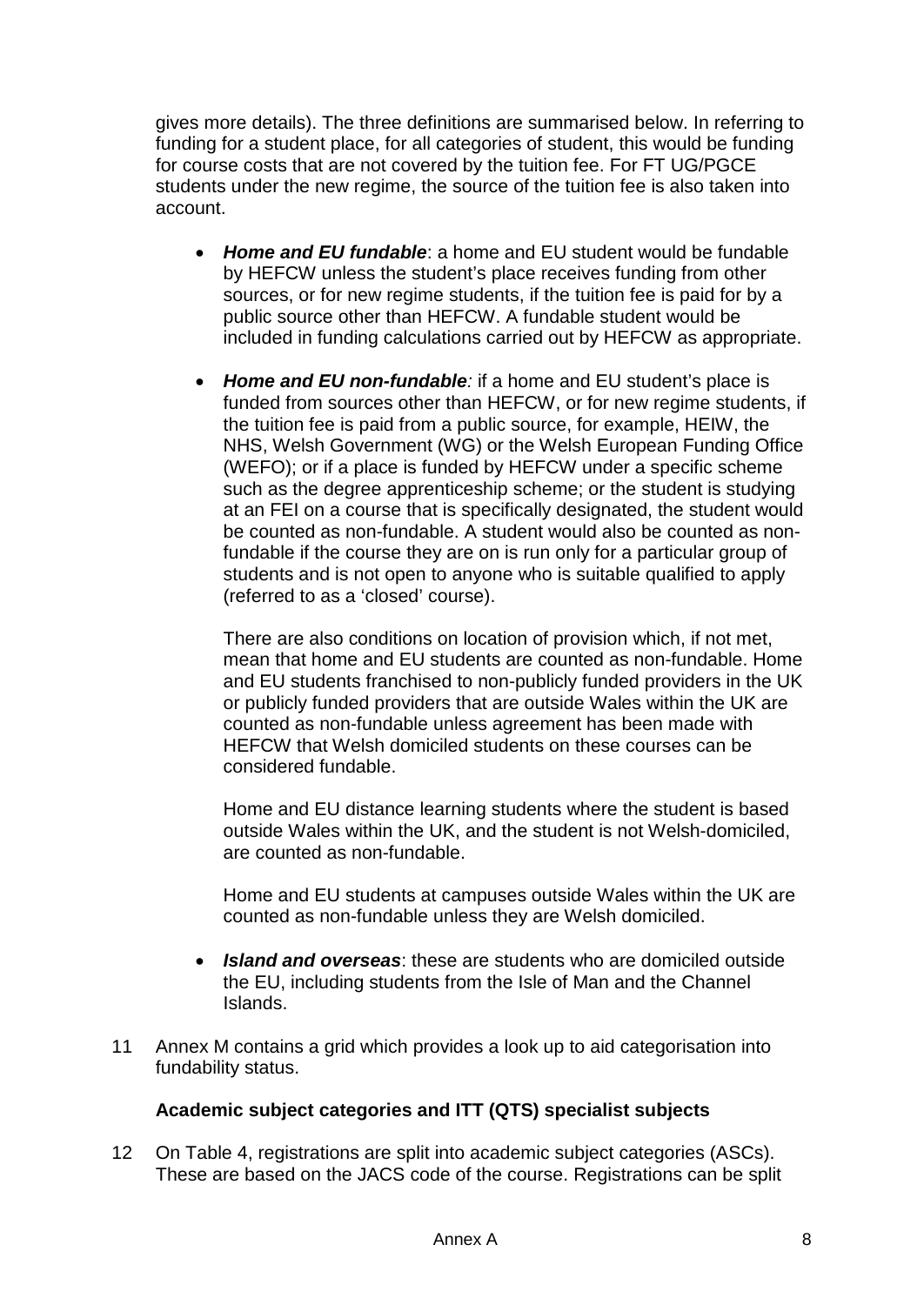between ASCs except for full-time undergraduate medicine and dentistry registrations and full-time ITT (QTS) registrations which are only counted in ASCs 1 and 11a respectively. Annex E gives more detail and the mapping from JACS codes to ASCs.

13 On Table 2, students studying secondary education ITT (QTS) courses are split by specialist subject. If a course is such that it is in a specialist subject with another subject that is not a specialism then registrations are counted wholly against the specialist subject (Annex E paragraphs 4 to 7 give more detail). HEIs should adjust their HESA IRIS output for EYM Table 2 to reflect this position where necessary.

#### **Mode of Study**

- 14 The mode of study of a student is determined by how much time they spend studying, whether the student is charged a certain level of fee and whether or not they are on a year out as part of their course. Annex F gives the full definition. There are three modes of study:
	- *Full-time*: a full-time student is normally required to attend (whether at premises of the establishment or otherwise) for periods of a minimum of 24 weeks; **and** a whole full-time fee is chargeable for the current year of the programme of study (which will be a maximum regulated fee for home and EU UG/PGCE students of £9,000 or £3,465 depending on whether they are in the new or old regime respectively).

An exception to this is if the student is in the final year of a full-time course in which they attend for less than 24 weeks in which case it may be that a whole fee is not charged;

• *Full-time sandwich year out*: for a student to be classified as sandwich year out, their course should fit the definition of a sandwich course provided in Schedule 1 6(1) of the Education (Student Support) (Wales) Regulations 2018 (SI 2018 No. 191), or they should be full-time on a study or placement year abroad. In addition the fees chargeable are, for those under the old regime, approximately half the whole fulltime fees, and for those under the new regime, regulated fees of £1,800 for a work placement year of a sandwich course and £1,350 for a year studying abroad or on an Erasmus+ work placement abroad.

If a student follows the same pattern of study as other students on a sandwich year out on their course and would be considered to be on a sandwich year out other than that they are an Island and overseas student and are therefore not subject to regulated fees, then they should be counted as sandwich year out;

• *Part-time*: any student not classified as full-time or full-time sandwich year out should be classified as part-time on the survey.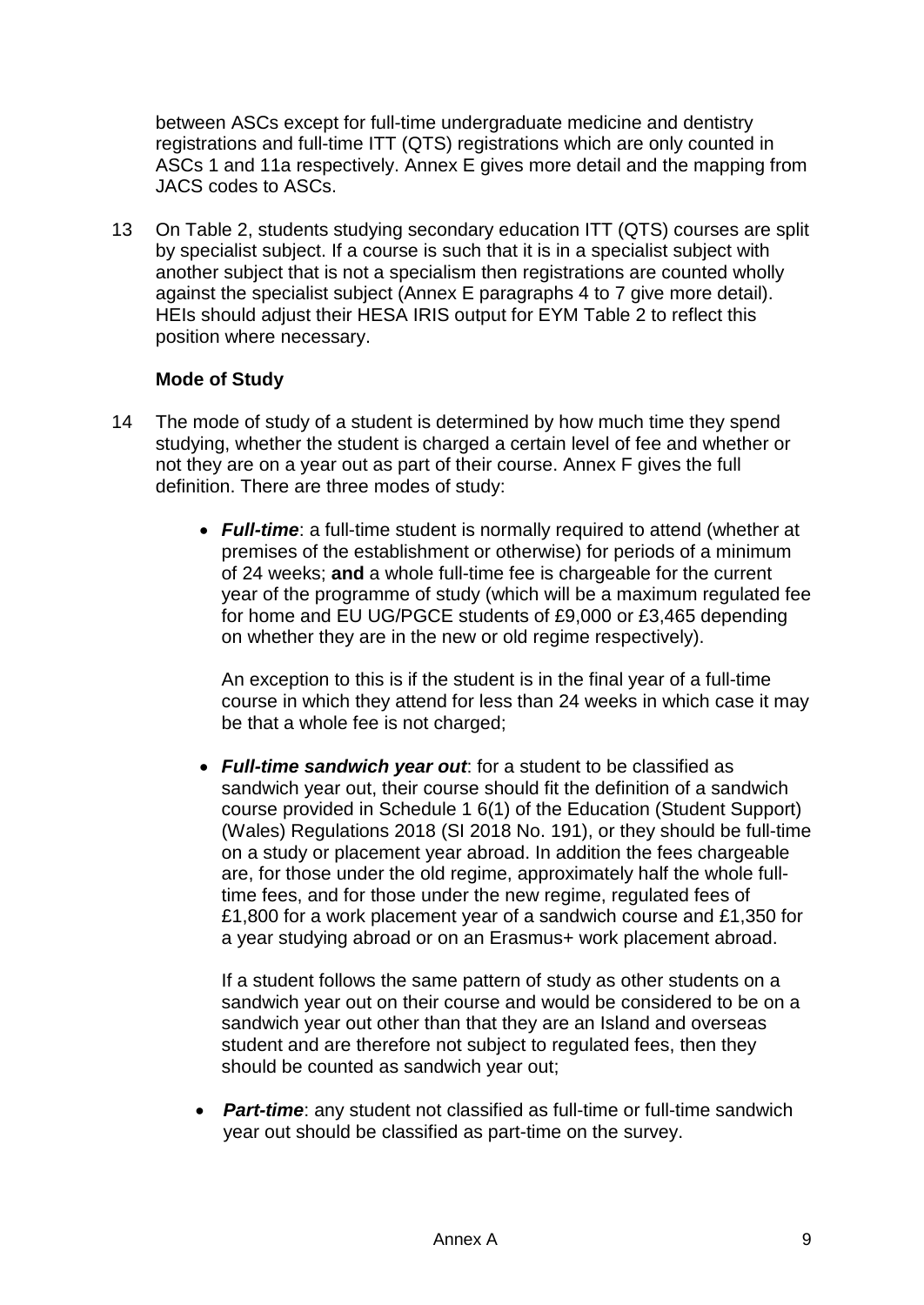### **Level of Study**

- 15 The level of study of a student is determined by the qualification they are aiming for. Recognised HE qualifications are defined in Annex B. There are four levels of study defined: undergraduate non-degree; undergraduate degree; postgraduate taught; and postgraduate research, some of which are further split into franchised out and non-franchised out in the returned data:
	- *Undergraduate non-degree*: all undergraduate level courses which lead to a qualification other than a first degree. For example, foundation degrees, HNCs and qualifications leading to certificates for the teaching of further education are non-degree courses.
	- *Undergraduate degree*: undergraduate degree students are those aiming for a first degree. This includes degree courses with an integrated Master's year or an integrated foundation year.
	- *Postgraduate taught*: postgraduate taught courses are those which require as a normal condition of entry that entrants be already qualified at degree level. Those courses that are mainly taught even though part of the course may include a dissertation are included as postgraduate taught. PGCE courses leading to QTS are included.
	- *Postgraduate research*: These are postgraduate courses that are mainly research.
- 16 Full definitions are given in Annex G.

#### **Completion status - registrations**

- 17 On Tables 3, 4, 5 and 6, only completed or partially completed registrations are counted and non-completions are excluded. Completion status is determined on a year of study basis, not on a course basis. Completion status is defined as follows:
	- **Non-completions** are where students do not complete their studies due to withdrawal or dropout, or fail to take part in required assessment procedures for the year.
	- **Completions** are all eligible students who are registered or expected to register within the academic year minus those who are expected to not complete. Any transfers between ASCs, modes or levels of study should be included.
	- **Partial completions:** some full-time and sandwich students on taught courses that are non-completions can be counted as 0.5 of a completion if they meet certain criteria. If the course is semesterised, this is that the first semester is completed and if the course is not semesterised, that the first four months are completed. The exact criteria can be found in paragraph 16 of Annex H.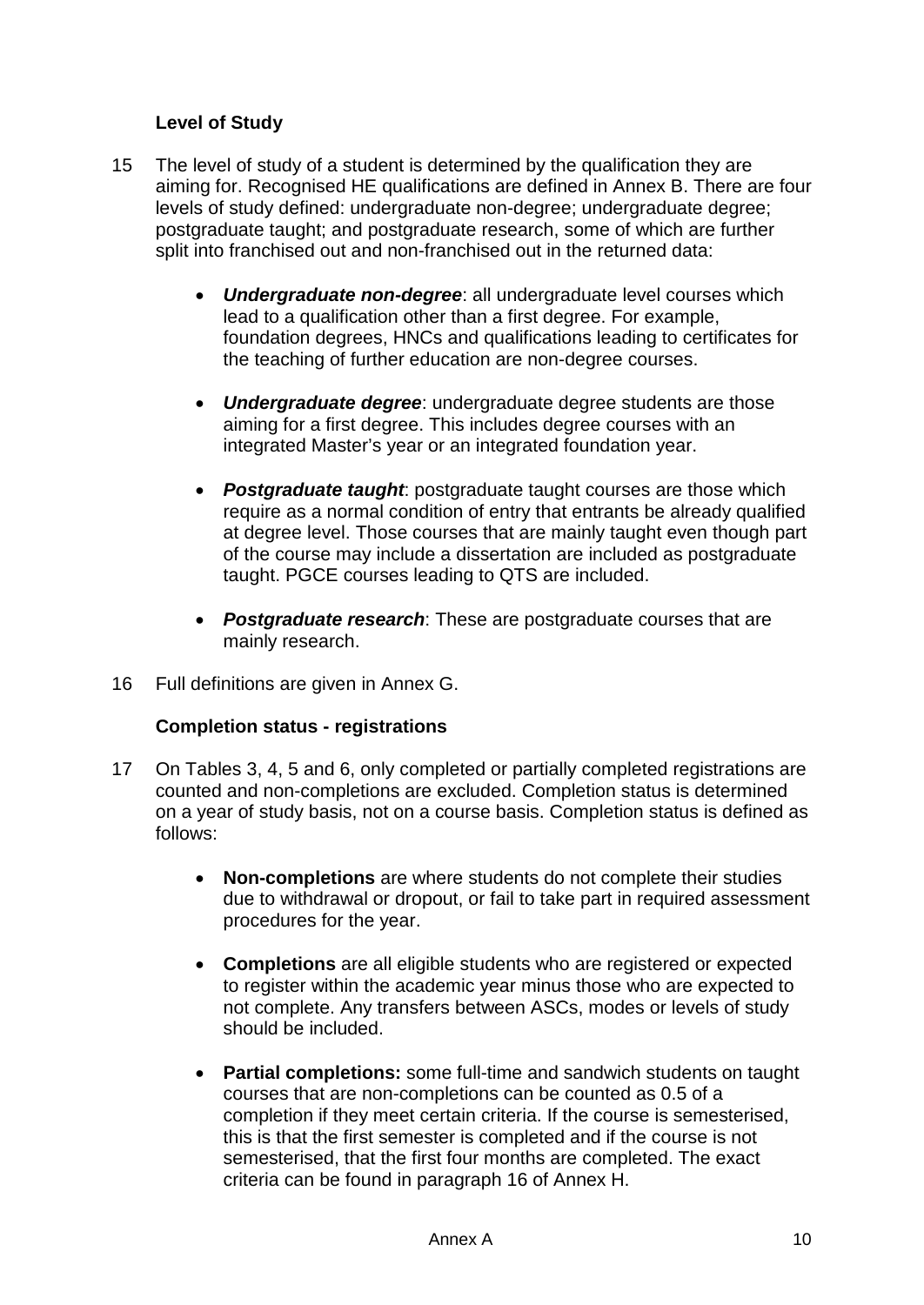#### **Estimation**

- 18 When the EYM data are extracted, the number of students registered that have not completed in 2018/19 will mostly be known. There will be some circumstances where estimates have to be made, for example, where students are on a course which spans two academic years. In general, if providers have to make amendments to the extracted data, estimates should be based on the proportion of non-completions in the previous year or years, or for new provision, information about similar provision in the first year of delivery. However, other methods may be used if providers believe these would provide more accurate estimates.
- 19 The extraction methodology used in IRIS calculates estimates of noncompletions where necessary and these are included in the IRIS output. Further information can be found in Annex H, paragraph 14. Where providers use estimates to amend the number of non-completions in the output from IRIS, they should keep auditable evidence to show the basis of these calculations.

#### **Completion status – credit values**

- 20 Tables 1a, 1b, 1c and 6 present full-time, sandwich year out and part-time undergraduate and postgraduate taught registrations for the academic year 2018/19 in terms of the credit values associated with the modules, units or courses started in the current academic year. Credit values relating to modules started in the year are counted along with the number of non-completed credit values and the number of completed credit values is calculated and shown in the tables. Annex I paragraphs 19 to 22 describe how to determine completion status in detail and how some non-completions are counted as partial completions. Completion status is defined as follows:
	- **a) Non-completions** are where not all of the assessment required for a module or unit has been undertaken.
	- b) **Completions** are where all assessment required for a module or unit has been undertaken.
	- c) **Partial completions:** for modules on full-time and sandwich taught courses only, credit values for non-completed modules can be counted as partially completed if they meet certain criteria: if the course is semesterised and all required assessments due for the module during the first semester have been undertaken then the credit values for the first semester can be counted as completed; if the course is not semesterised and all required assessments due in the first four months have been undertaken and there is auditable evidence that the student was still in attendance then half the credit values for the module can be counted as completed. The exact criteria can be found in paragraph 22 of Annex I.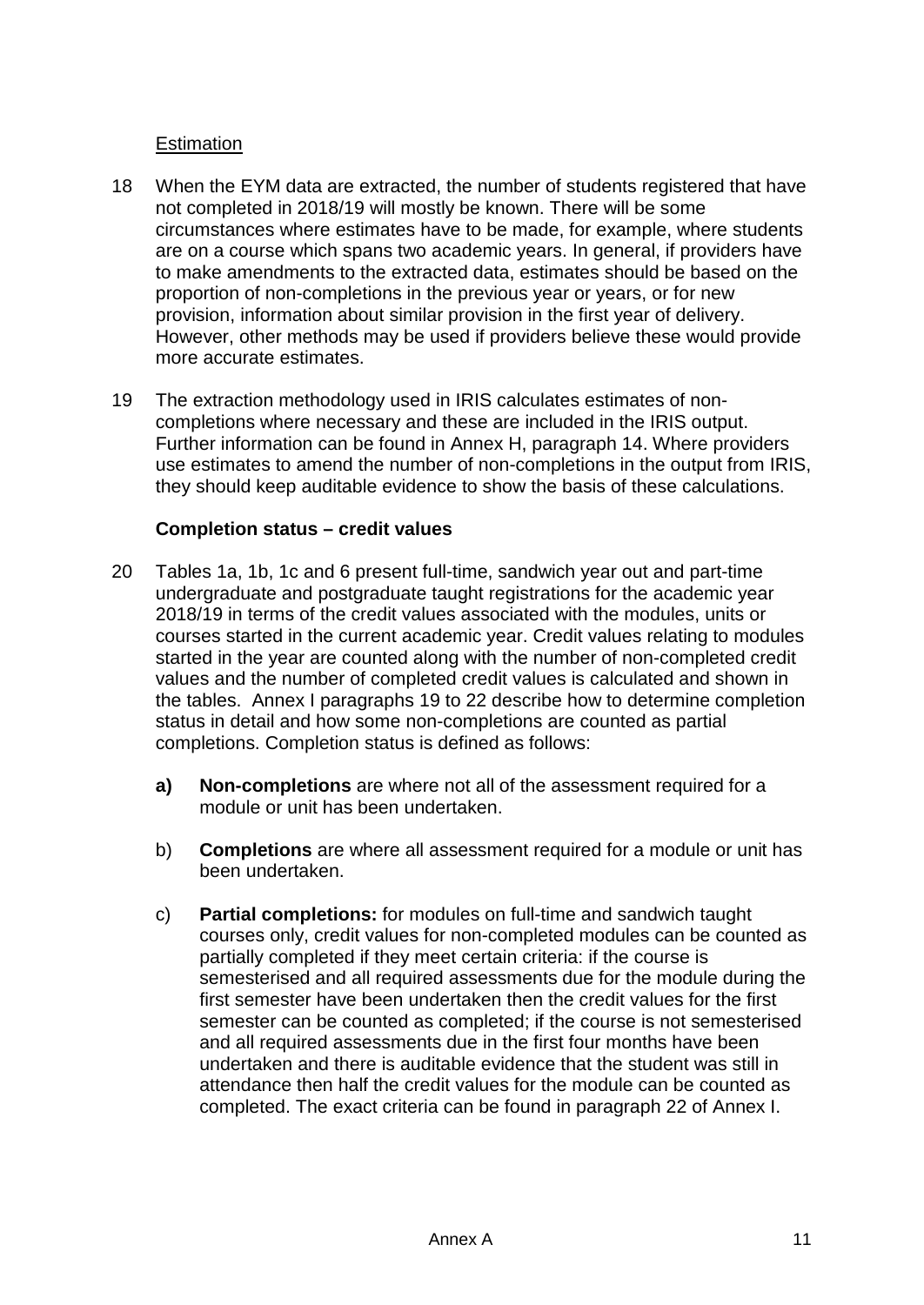### **Estimation**

21 When the EYM data are extracted, the number of completed credit values for modules started in 2018/19 will mostly be known. There will be some circumstances where estimates have to be made, for example, where students are on a module which spans two academic years, or where a student is eligible to take part in further assessment for a module after the end of the year in order to complete the module. In general, where estimates are used to make amendments to the extracted data, they should be based on the proportion of non-completed credits for the module in the previous year or years, or for new modules, information about similar provision in the first year of delivery. However, other methods may be used if providers believe these would provide more accurate estimates. Further information on estimation can be found in paragraph 22 of Annex I. The extraction methodology calculates estimates of non-completions where necessary and these are included in the IRIS output. Where providers make estimates of non-completions to amend the output from IRIS, they should keep auditable evidence to show the basis of these calculations.

## **Table descriptions**

- 22 **Tables 1a, 1b and 1c** include data on credit values for home and EU fundable undergraduate and postgraduate taught students, but not postgraduate research students. Data are a split by level and ASC.The credit values are counted in accordance with the guidelines set out in Annex I. Note that some students excluded from Tables 3 and 4 as non-completions may be shown as completing modules or credit values in Tables 1a, 1b and 1c. Similarly, final year students on non-standard academic year courses may be excluded from Tables 3 and 4 but credit values for modules relating to those students may be recorded in Tables 1a, 1b and 1c.
- 23 **Table 2** includes data about full-time FT UG/PGCE registrations between 1 August and 1 November 2018 on ITT (QTS) courses for each provider delivering such courses. Data are by phase of study (primary or secondary) and by specialist subject for the secondary phase. Registrations are split into UG and PGCE provision. Total registrations between 1 August and 1 November are included along with the number of registrations gaining QTS.
- 24 **Table 3** includes data on all countable completed registrations, by mode and level of study, including a split of the undergraduate levels of study into franchised out and non-franchised out. There are columns for home and EU fundable, home and EU non-fundable and Island and overseas students. This table aims to have a complete end-year picture of the provision at a provider for the year. Data are counted to one decimal place where full-time taught partial completions are included as 0.5 of a completion.
- 25 **Table 4** includes data on all countable completed registrations for home and EU fundable students, by ASC, mode and level of study, including a split of the undergraduate levels of study into franchised out and non-franchised out.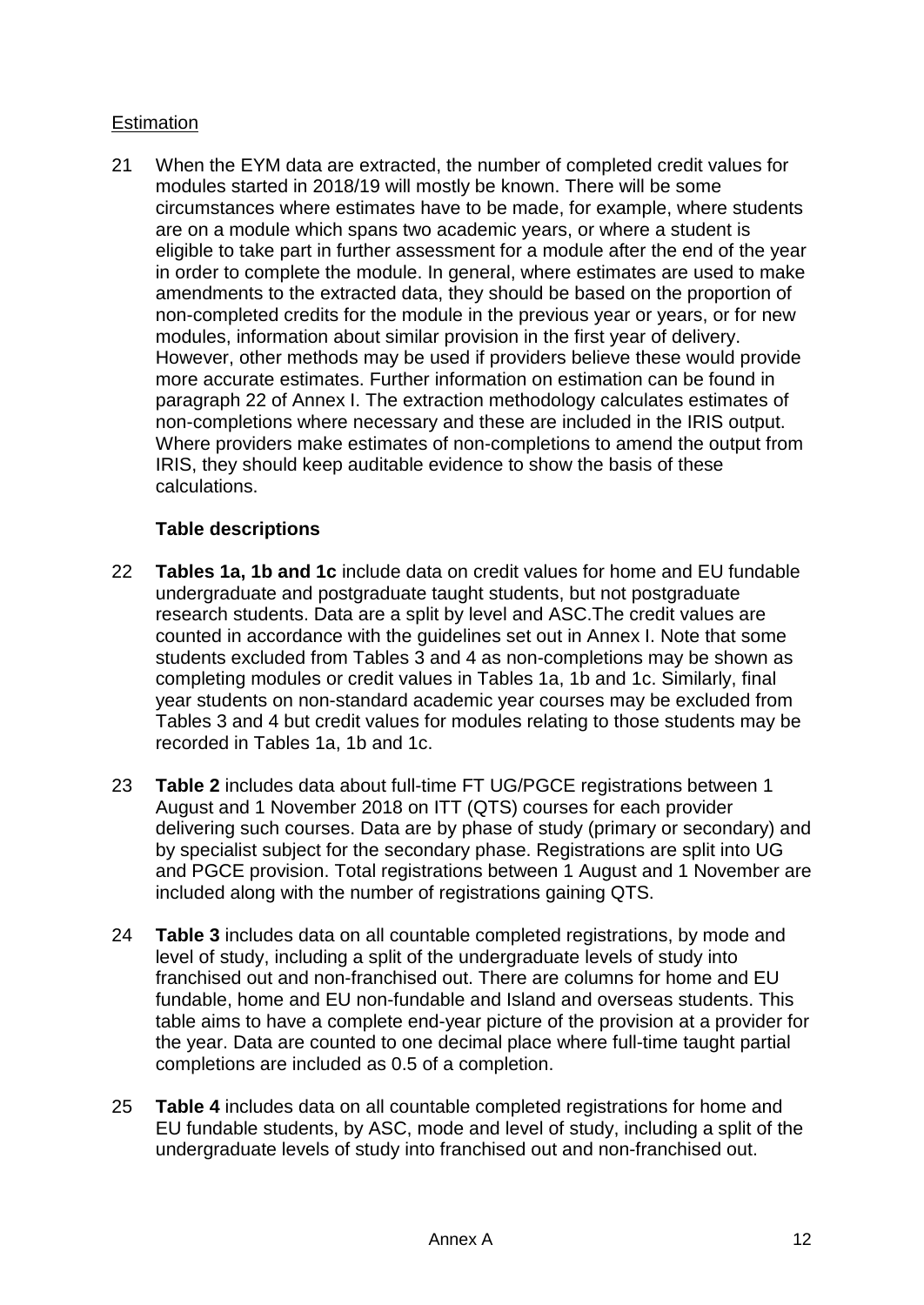- 26 **Table 5** includes data on FT UG/PGCE completed registrations split into new entrants and continuing students in their second to sixth year at the institution. These are the students who are under the new fee regime introduced in 2012/13 whereby FT UG/PGCE students can be charged up to £9,000 per year. Data are presented by level of study (undergraduate and PGCE(QTS)), ASC group and by whether the provision is fundable or not. Data are further split into Welsh residential status, EU residential status and other home residential status in order to reflect the different arrangements for tuition fee support for these groups and the interest in monitoring EU students and associated income as a separate group.
- 27 **Table 6** relates to provision at the University of South Wales only and includes information about Performance Element provision in ASC 10 at the University of South Wales.

#### **HESA data**

- 28 Annex K gives the criteria by which data are extracted from the HESA student record via the IRIS system for HEIs and HEFCW directly funded FEIs. All end of year monitoring data are now extracted from the HESA student record via IRIS and so particular attention should be given to the fields described in the annex in checking the IRIS EYM table output prior to signing and sending back to HEFCW. It is possible to make amendments to the data prior to sending the signed tables to HEFCW.
- 29 Further guidance and a reminder regarding the return of these tables will be emailed to all authorised signatories and data contacts at providers in September 2019.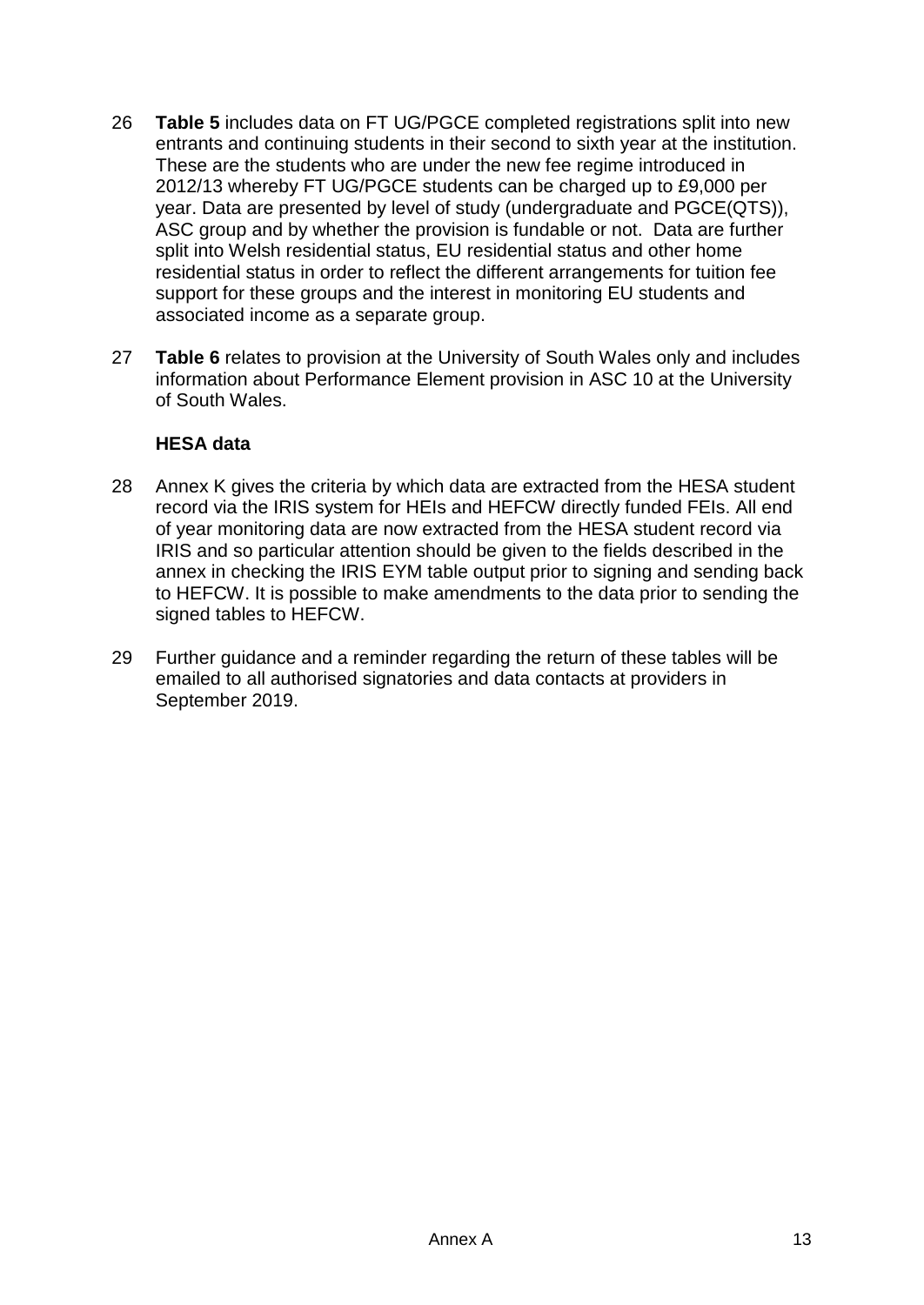## **Definition of a recognised HE qualification**

- 1 A recognised HE qualification is one which is awarded on the successful completion of a prescribed course of HE. Such qualifications include any postgraduate or undergraduate degree, including foundation degree, accredited HE diploma or HE certificate, including HND and HNC. Other professional or vocational qualifications may be included provided they are generally recognised as HE qualifications. Such qualifications, for example, college certificates, are only considered recognised if they are validated by the University of Wales, the University of Wales Trinity Saint David, the University of South Wales, Cardiff University, the Open University, Swansea University, Bangor University, Aberystwyth University, Cardiff Metropolitan University, Wrexham Glyndŵr University or are included (or awaiting inclusion) within the Qualifications and Credit Framework (QCF).
- 2 Courses, modules or units which enable credit to be obtained towards recognised HE qualifications (as defined above) also fall within the definition of recognised HE courses for the purpose of this survey. This includes programmes or individual courses which include foundation study as an integral part of a longer programme which leads to, or provides credit towards, a recognised HE award, provided the student has registered for the longer programme.
- 3 For FEIs, prescribed courses of HE that lead to a recognised HE qualification are those included in the FEI's portfolio of courses, as agreed with HEFCW. In addition, where a directly-funded FEI has any specifically designated courses as well as the courses in its portfolio, it should also treat these as prescribed HE courses that lead to a recognised HE qualification.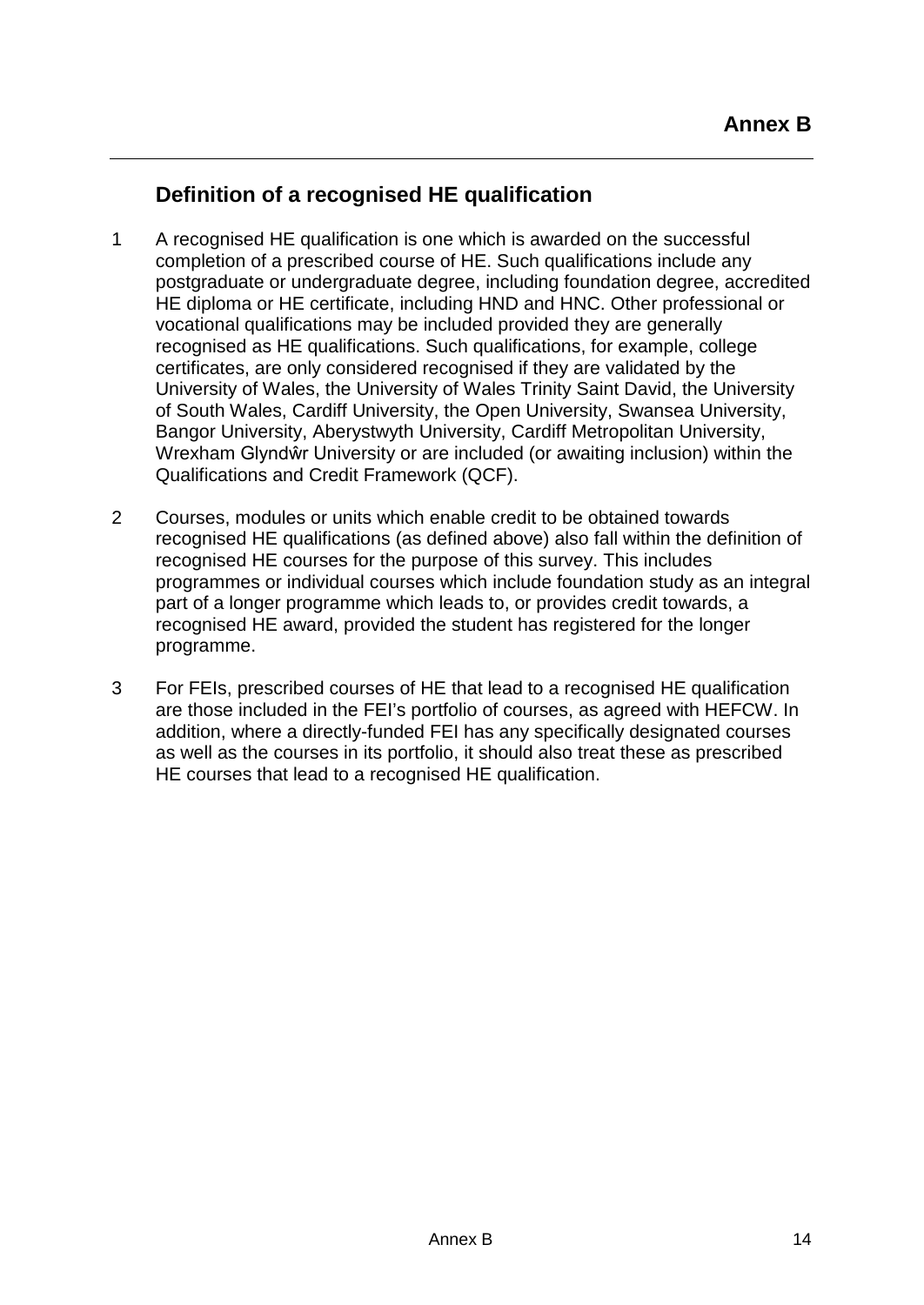## **Distance learning, campuses, subsidiaries, franchises and other collaborative arrangements**

- 1 Distance learning provision that takes place in the UK, and provision at campuses, wholly owned subsidiaries and franchises that are within the UK are included on the EYM survey. Provision that takes place outside the UK is not included in the coverage of the EYM survey but for HEIs will be included in HESA's aggregate offshore record. Students on study or placement years or part years abroad as part of their course are treated as if their provision is where they normally study when they are not abroad for the purposes of extracting data.
- 2 Where providers are not clear about how students based outside Wales or provision that is part of a franchising or other collaborative arrangement are counted for EYM purposes, they should contact HEFCW for further guidance.
- 3 A reference grid which provides a look up to help categorise students by fundability status based on their location of study is at Annex M.

#### **Distance learning students**

- 4 Distance learning students are those that are students of the reporting provider, where staff employed by the reporting provider are responsible for providing all teaching or supervision, but who are located away from the reporting iprovider and are not part of a franchising or other collaborative arrangement with another provider or organisation. Such students are counted in the same way as other students who are based at the reporting provider, though categorisation into fundability status depends on the location of the student.
- 5 If the student is home and EU and is located within Wales, or is Welsh domiciled and located outside Wales within the UK, then the student can be counted as home and EU fundable, provided they fit the other criteria to be fundable given in Annex D. Home and EU students located outside Wales within the UK that are not Welsh domiciled are included as home and EU nonfundable.
- 6 If a student located outside Wales regularly travels to a campus of the provider, or other premises owned or hired by the provider, that is located in Wales for lectures, tutorials or other teaching or academic requirements, and this makes up the majority of activity for the the reporting year, then it is likely that the student is not a distance learning student for that year. If the student spends the majority of the reporting year away from the provider and most academic activity takes place by online or postal correspondence, then the student should be considered to be a distance learning student for that year.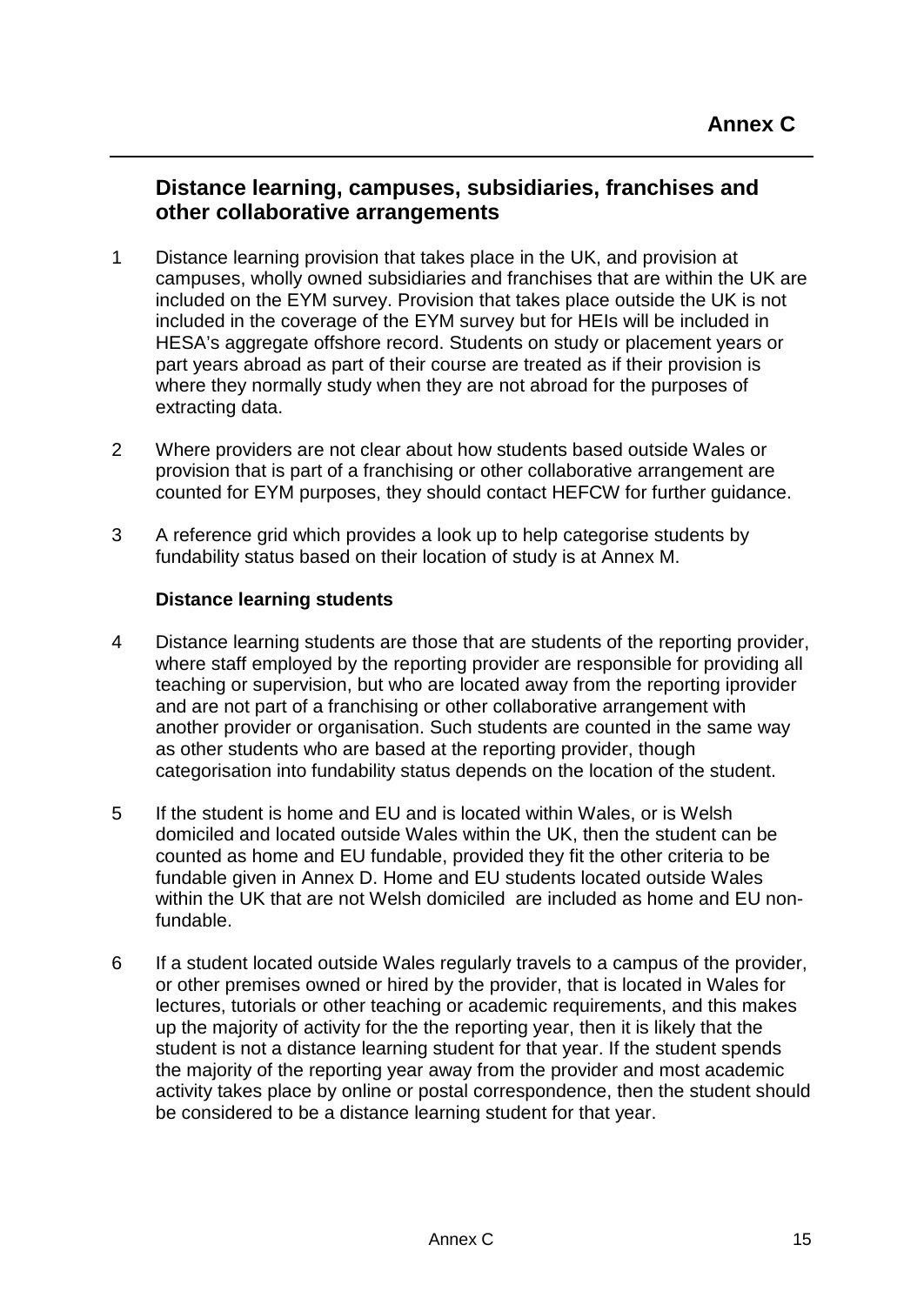- 7 Distance learning that takes place outside the UK is excluded from the main EYM population and is not included in the extraction. For HEIs data relating to these students will be returned on the HESA aggregate offshore record.
- 8 A year out as part of a sandwich course, exchange scheme or other placement scheme should not be considered to be distance learning. In these cases, the student should be considered to be attending the place of study normally attended when not on their year out in order to determine their fundability status.

### **Campuses**

#### Campuses based in Wales

9 Students based at campuses in Wales are counted as home and EU fundable, home and EU non-fundable or Island and overseas as appropriate.

#### Campuses based outside Wales in the UK

10 Where a provider has a campus outside Wales, but in the UK, only home and EU students based at that campus that are Welsh domiciled should be considered fundable, provided they fit the criteria to be fundable in Annex D. Other students at the campus should be included on the HESA student record as home and EU non-fundable or Island and overseas as appropriate. If a non-Welsh domiciled home and EU student is based at both a campus of the provider in Wales and a campus outside Wales within the UK, then in the year of return, they should only be considered fundable if they spend the majority of their time at the campus in Wales.

#### Campuses based outside the UK

11 Provision at campuses outside the UK is not included in the EYM population, however, such provision should be included by HEIs on the HESA aggregate offshore record.

#### **Wholly owned subsidiary bodies**

- 12 Providers may consist of one legal entity or have a group structure where one or more providers are wholly owned subsidiaries of a 'parent' provider that are each legal entities in their own right.
- 13 Wholly owned subsidiaries are considered to be campuses of the parent provider for the purposes of this survey.

### **Franchises**

14 The term 'franchise' refers to an HE course taught under a sub-contractual arrangement at a provider (the franchisee) which is not directly in receipt of funding from HEFCW for that course, for which quality assurance is provided by another Welsh provider (the franchisor) and for which funding is passed to the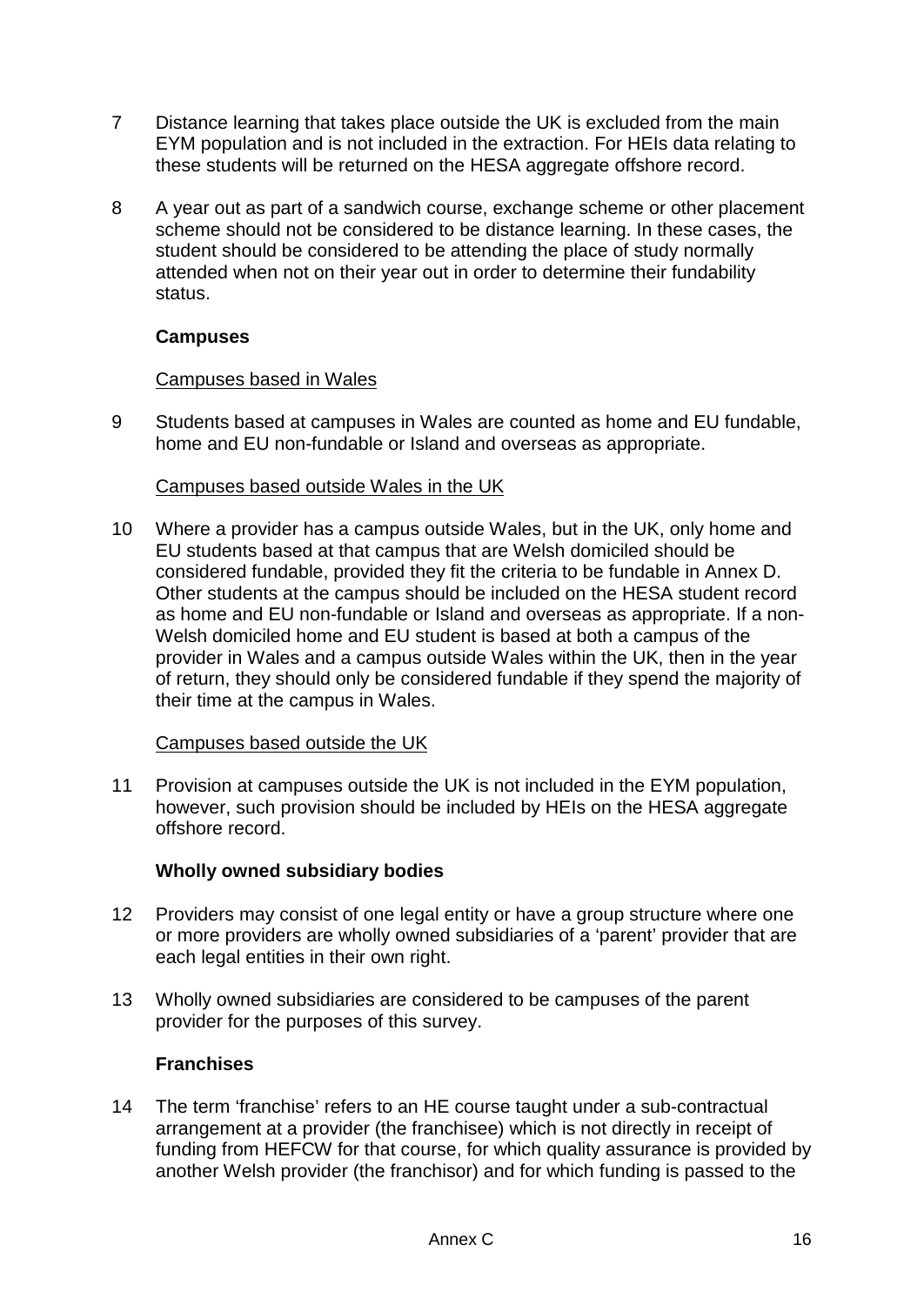franchisee by the franchisor in order to provide the taught course. Students should be registered as students of the franchisor and this can be by registering for the course at the franchisor or franchisee provider. For FT UG courses, funding may be in the form of the tuition fee which could either be provided directly to the franchisee or passed to the franchisee by the franchisor.

- 15 Data relating to students taught on the basis of a franchise agreement, referred to as 'franchised out' students, should be included in any data returns by the franchisor on behalf of the franchisee. Undergraduate franchised out assumed completed registrations are categorised separately in Tables 3 and 4.
- 16 If students are part of a franchise arrangement and the franchisee delivers the provision through distance learning, the guidance for franchise arrangements should be followed first and then the guidance relating to distance learning arrangements should be followed in categorising students by fundability status.

#### Franchises based in Wales

- 17 If the franchisee is in Wales and is a publicly funded provider (i.e. is an HEI or FEI in receipt of funding council or government funding) then the franchised out students are counted in the EYM return at the franchisor. The students will be included as home and EU fundable or non-fundable or Island and overseas as appropriate according to the definitions in Annex D.
- 18 If the franchise arrangement is with a non-publicly funded provider in Wales then any student data are included as home and EU non-fundable or Island and overseas in the EYM extraction. Providers may only return data relating to Welsh domiciled students franchised to non-publicly funded providers in Wales as home and EU fundable on the HESA student record if HEFCW has been notified of the courses these students are on and has agreed that they should be fundable. Details of how to go about getting this agreement are in paragraphs 26 to 28 below.

#### Franchises based outside Wales within the UK

19 If the franchise arrangement is outside Wales within the UK with a publicly or non-publicly funded provider then any student data are included as home and EU non-fundable or Island and overseas in the EYM extraction as appropriate. Providers may only include data relating to Welsh domiciled students franchised to providers outside Wales as fundable if HEFCW has been notified of the courses these students are on and has agreed that they should be fundable. Details of how to go about getting this agreement are in paragraphs 26 to 28 below.

#### Franchises outside the UK

20 Data relating to franchises outside the UK are not included on the EYM survey, however, such provision should be included by HEIs on the HESA aggregate offshore record.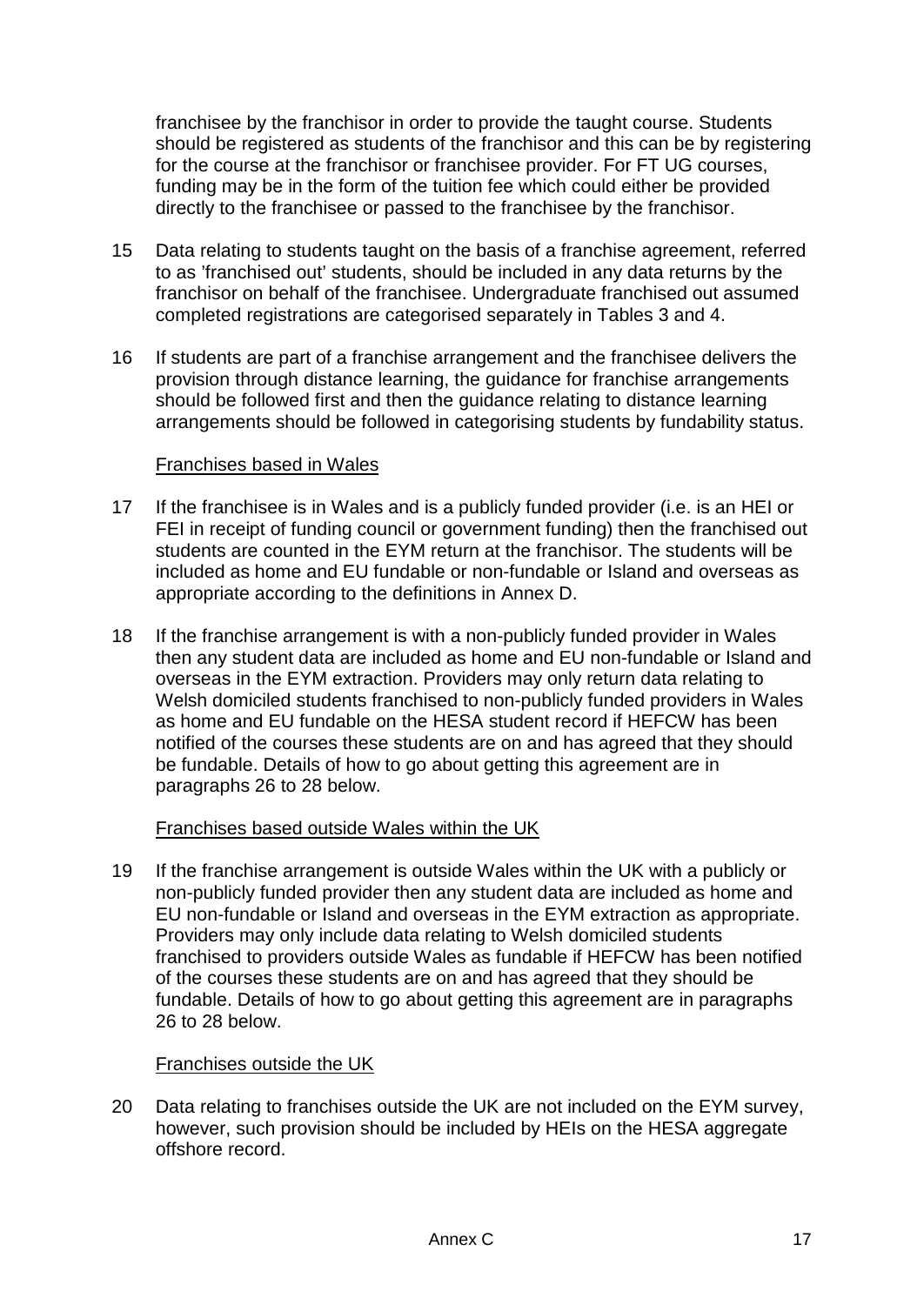### Partial franchises

- 21 Where students are part of franchise arrangement where they are only franchised out for part of the year, they are included as franchised out registrations if the majority of their provision for the year is franchised out, otherwise they are included as non-franchised out.
- 22 In the IRIS system, for credit values, a more detailed split of franchised out provision is made. All credit values are counted as franchised out for modules that are 100% franchised out and where modules are partially franchised out, the proportion of the module that is franchised out is applied to the number of credit values to get the number of franchised out credit values. The wholly franchised out credit values and the partially franchised out credit values are shown in two separate columns in Table 1c. See Annex K, paragraph 38 for further guidance.

#### **Other collaborative arrangements**

- 23 If students are on courses which are run jointly by two or more Welsh providers, where activity takes place at both or all providers, which are not the subject of a franchising or validating arrangement, they should be counted at each provider in proportion to the number of credits associated with delivery at each provider. If the course is run jointly between a Welsh provider and a provider outside Wales, then only the provision delivered at the Welsh provider should be included at the Welsh provider. On the HESA student record, courses that are run jointly may not be returned such that data can be counted in this way. Therefore, there may be cases where the IRIS data extraction does not fully reflect the guidance. If this is the case providers should submit amendments to the extracted IRIS tables as part of the signing off process.
- 24 Students taught as part of other collaborative arrangements, where no activity takes place at the returning provider, with providers or organisations in or outside Wales, not owned by the Welsh HEI, that are not franchising arrangements, are not in the EYM population. These may be, for example, partnerships with non-publicly funded colleges where the provider provides quality assurance or validating arrangements only and does not provide any funding to that college. If providers have students that are returned on the HESA student record, but do not fit the criteria to be in the EYM population, they should contact HEFCW to be certain that they are not being excluded from the IRIS EYM tables in error.
- 25 A validating arrangement is where a university is responsible for the academic standards and quality of a programme which is monitored alongside its own programmes, but the partner develops, delivers and assesses the programme leading to a university award.

### **Approval to count students as fundable**

26 Where providers wish to seek approval to return data related to Welsh domiciled students franchised to providers outside Wales within the UK or to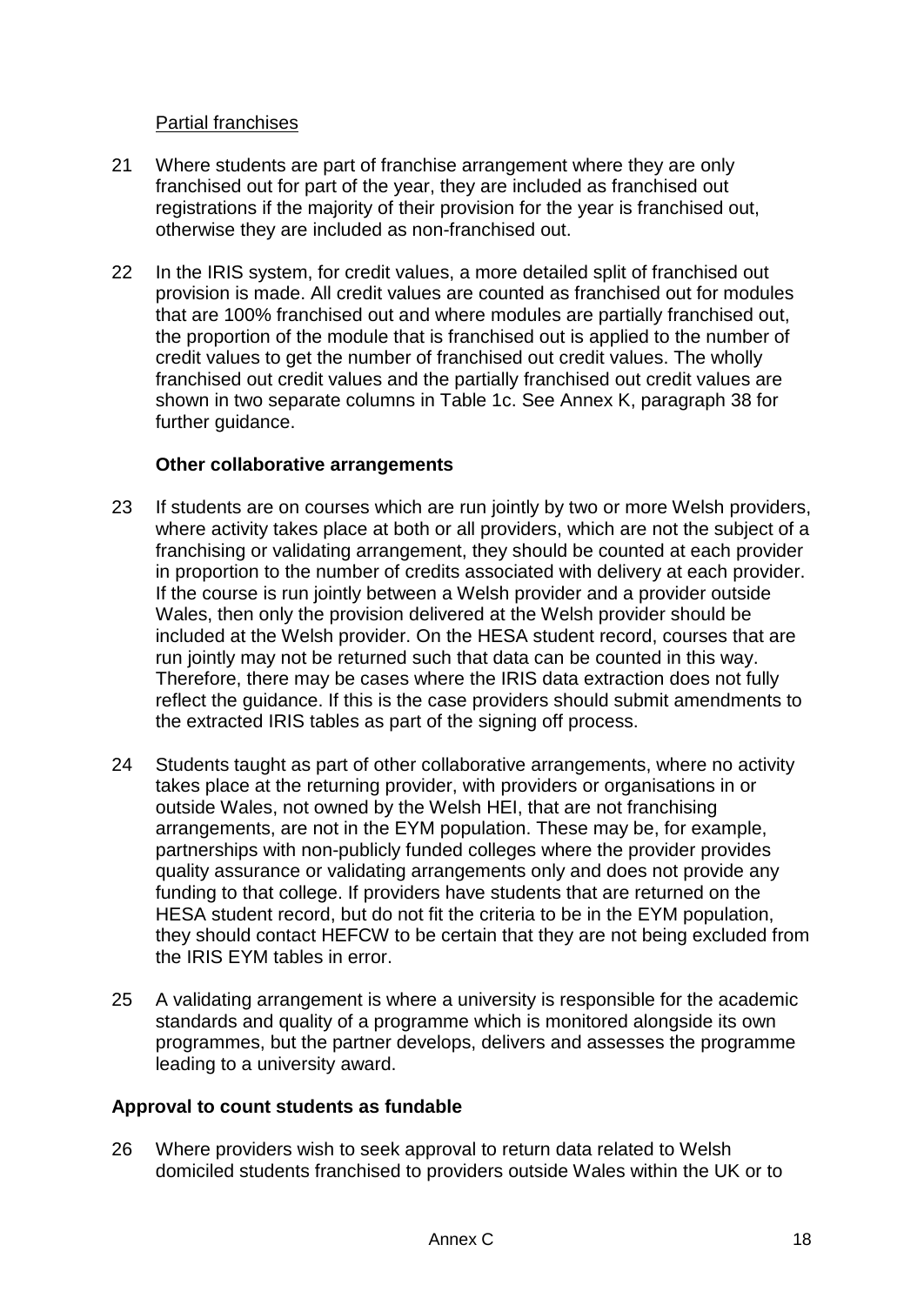non-publicly funded providers within the UK as fundable, they should submit evidence outlining why they think the provision should be fundable, including:

- Details of any franchise arrangement, for example, the organisation franchised to, and if it is with a non-publicly funded provider, why it is with that particular provider and not a publicly funded provider.
- If there are other partners involved, why funding is not available from elsewhere.
- If the provision is bespoke provision for a particular partner, how the course is run so that it is not a closed course run just for that partner.
- The numbers and credits involved by mode, level and domicile.
- Any other relevant information to support the provision being HEFCWfundable.
- 27 The request should be submitted to Hannah Falvey at [hestats@hefcw.ac.uk.](mailto:hestats@hefcw.ac.uk) Submissions will be considered by HEFCW's Data and Analysis Group at the earliest opportunity. Note that any provision submitted for approval should only be returned as fundable on HESA and HESES if confirmation has been received from HEFCW.
- 28 Any request must be made in time to return the HESES survey data. A retrospective request which would mean data are only included in the EYM data extraction would not be accepted. Therefore, only arrangements which have already received approval should be included as fundable on the HESA student record and subsequently extracted to create the EYM return.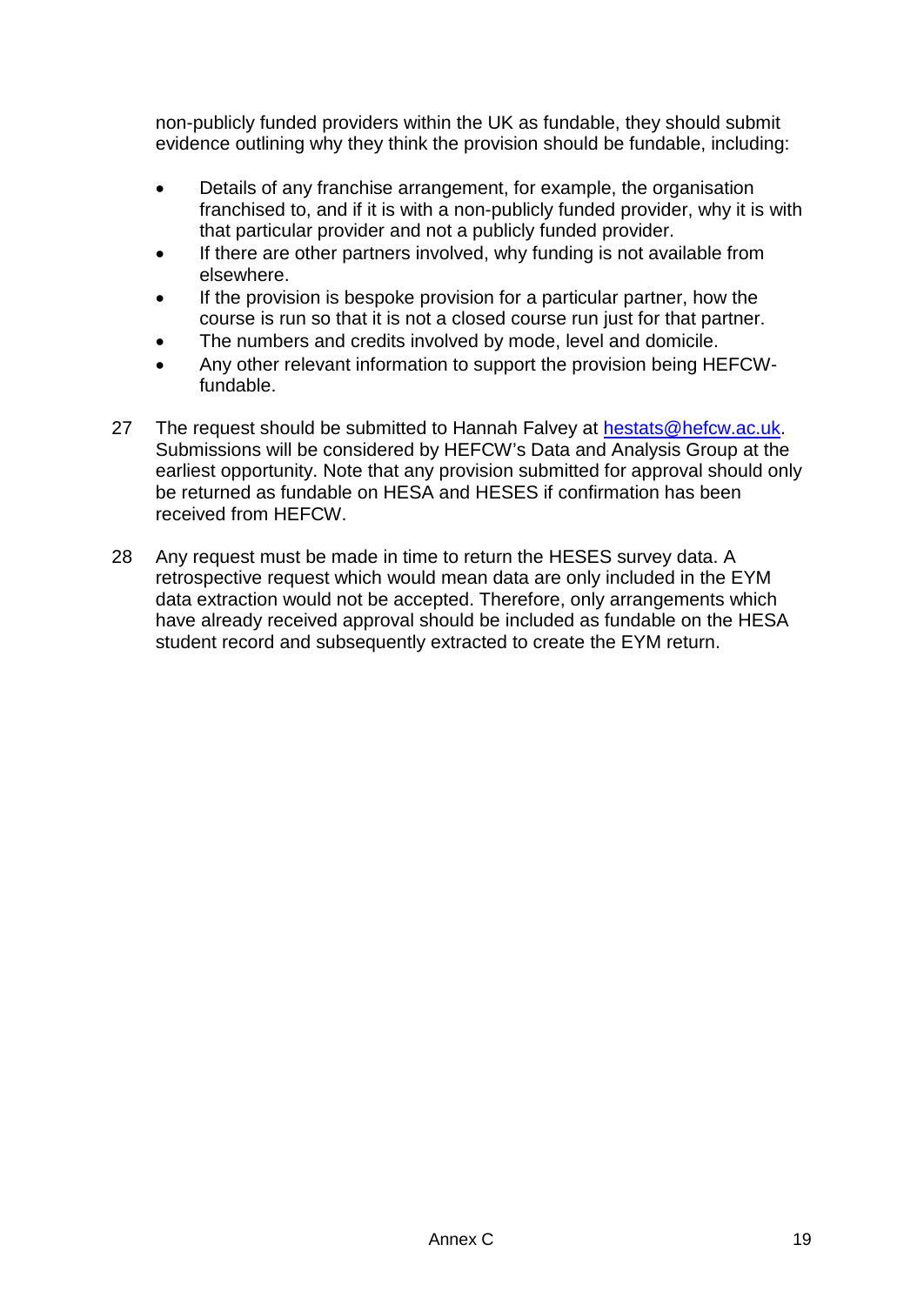## **Definition of residential and funding status**

### **Home and EU students**

- 1 Home and EU students are those domiciled in the UK or EU (excluding those domiciled in the Channel Islands or the Isle of Man) or who are otherwise entitled to pay home fees, as defined in the Education (Fees and Awards) (Wales) Regulations 2007 (SI 2007 No. 2310), as amended by the Student Fees (Qualifying Courses and Persons) (Wales) Regulations 2011 (SI 2011 No. 691) and the Education (Student Fees, Awards, Qualifying Courses and Persons) (Wales) Regulations 2013 (SI 2013 No. 1792); or are eligible to pay home fees (qualifying persons for the purposes of section 5 of the Higher Education (Wales) Act 2015) as defined in the Higher Education (Qualifying Courses, Qualifying Persons and Supplementary Provision) (Wales) (Amendment) Regulations 2015 (SI 2015 No. 1484), as amended by the Higher Education (Qualifying Courses, Qualifying Persons and Supplementary Provision) (Wales) (Amendment) Regulations 2016 (SI 2016 No. 276).
- 2 The above regulations and amendments can be found on the National Archives UK legislation website, [www.legislation.gov.uk,](file://hefcwnas2/HE_DAS/HEStats/HE_CIRCS/HESES15/Circular/www.legislation.gov.uk) under 'Browse Legislation', 'Wales Statutory Instruments'.
- 3 Where reference is made to total home and EU students, this relates to the sum of those fundable and non-fundable as defined in paragraphs 6 and 7 below. 'HEFCW funding' referred to below does not include funding for special initiatives or schemes even if the funding is administered and paid to providers by HEFCW.
- 4 In referring to funding for a student place below we mean funding for course costs that are not covered by the tuition fee. For the purposes of the guidance below, bodies such as WG, HEIW, NHS and the Home Office, where providing funding for places on a course that is run to train people that work in that body and the whole course or a large proportion of the course is funded by the body, would be considered to be a public body and not an employer. If an individual were to be employed by a body that would be considered a public body, and the body were to pay for the individual's place on a course then it would be considered to be the employer and the place would be considered to be funded by the student's employer. For home and EU FT UG/PGCE students under the new tuition fee regime, the source of the tuition fee payment is also taken into account when determining fundability status (see paragraph 7 below).
- 5 A reference grid which provides a look up to help categorise students by fundability status is at Annex M.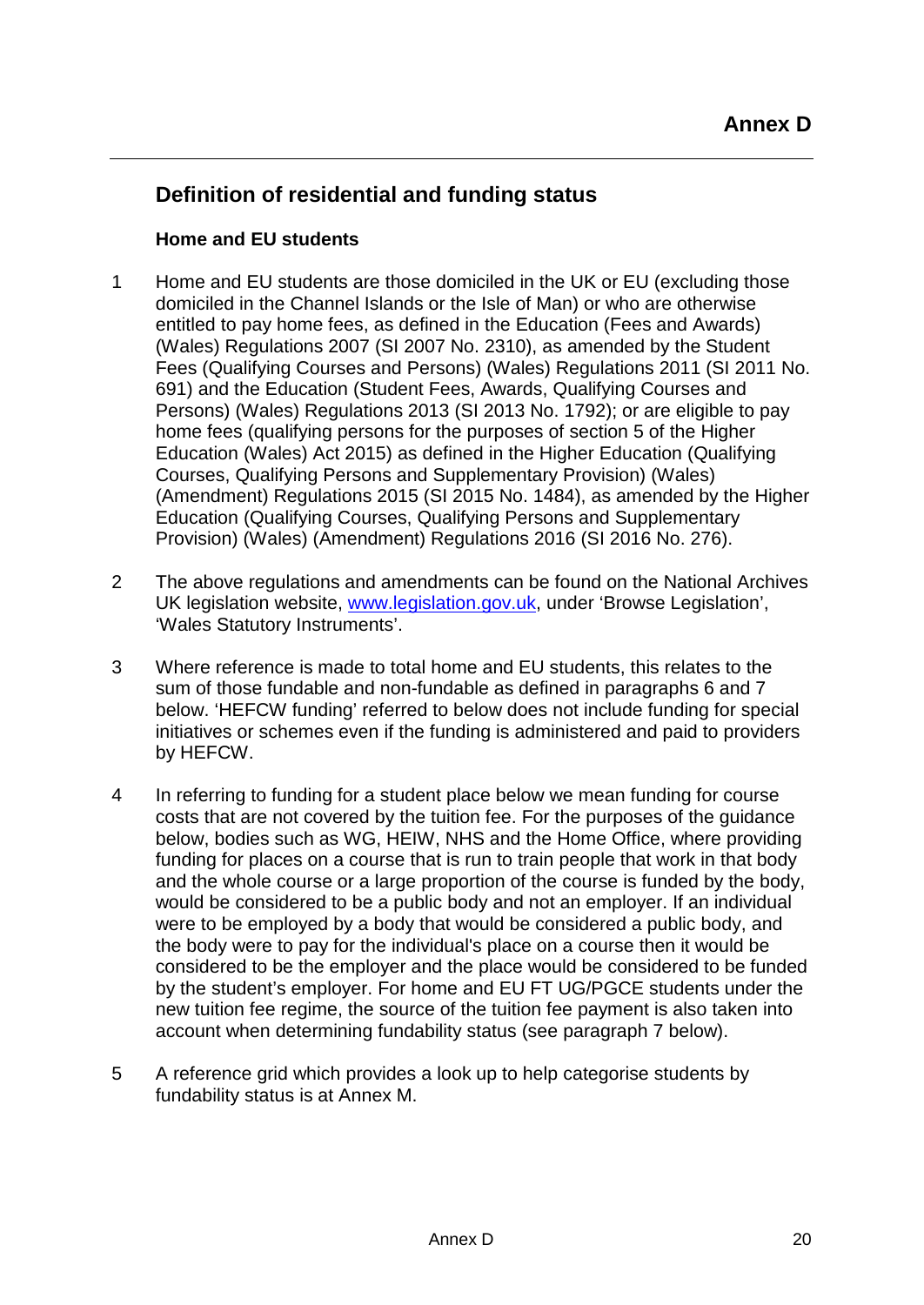### **Eligible for HEFCW funding – home and EU fundable**

6 Home and EU students are eligible for HEFCW funding unless their place is considered ineligible as described in paragraph 7 below. Where a course is self-financing (i.e. the course is financed by a particular employer or organisation) but open (i.e. other candidates who are suitably qualified may be enrolled), then any additional students that the finance does not cover may be returned as eligible for HEFCW funding.

#### **Ineligible for HEFCW funding – home and EU non-fundable**

7 Home and EU students ineligible for HEFCW funding are those who may pay a home fee but whose place is not considered eligible for any available HEFCW funding (for example, per capita funding). Students should be considered nonfundable where any of the following apply:

#### Based on location of the student:

- a) The student is based at a campus outside Wales within the UK or is distance learning outside Wales within the UK, and the student is not Welsh domiciled;
- b) The student is part of a franchise based outside Wales within the UK, or a franchise with a non-publicly funded institution, unless the student is Welsh domiciled and HEFCW has agreed that the provision is fundable;

#### Based on the funding source:

- c) The student place is on a self-financing course that is closed, i.e. the course is not open to any suitably qualified candidate, for example, courses specifically for particular employers;
- d) The student place is funded by the Welsh European Funding Office (WEFO) through the European Social Fund's Knowledge Economy Skills Scholarships which are part of the Higher Skills Wales programme;
- e) Funding for the student place, or for FT UG/PGCE new-regime students, the tuition fee, is paid from a public source and not directly by the student (via loan/grant or, for example, themselves, their employer or other private source). For example, WG, HEIW, NHS, Home Office;
- f) For part-time and PGT and old-regime FT UG students, if the student place is funded from private sources;
- g) Funding for the student place is provided through a specific HEFCW scheme, for example, the degree apprenticeship scheme;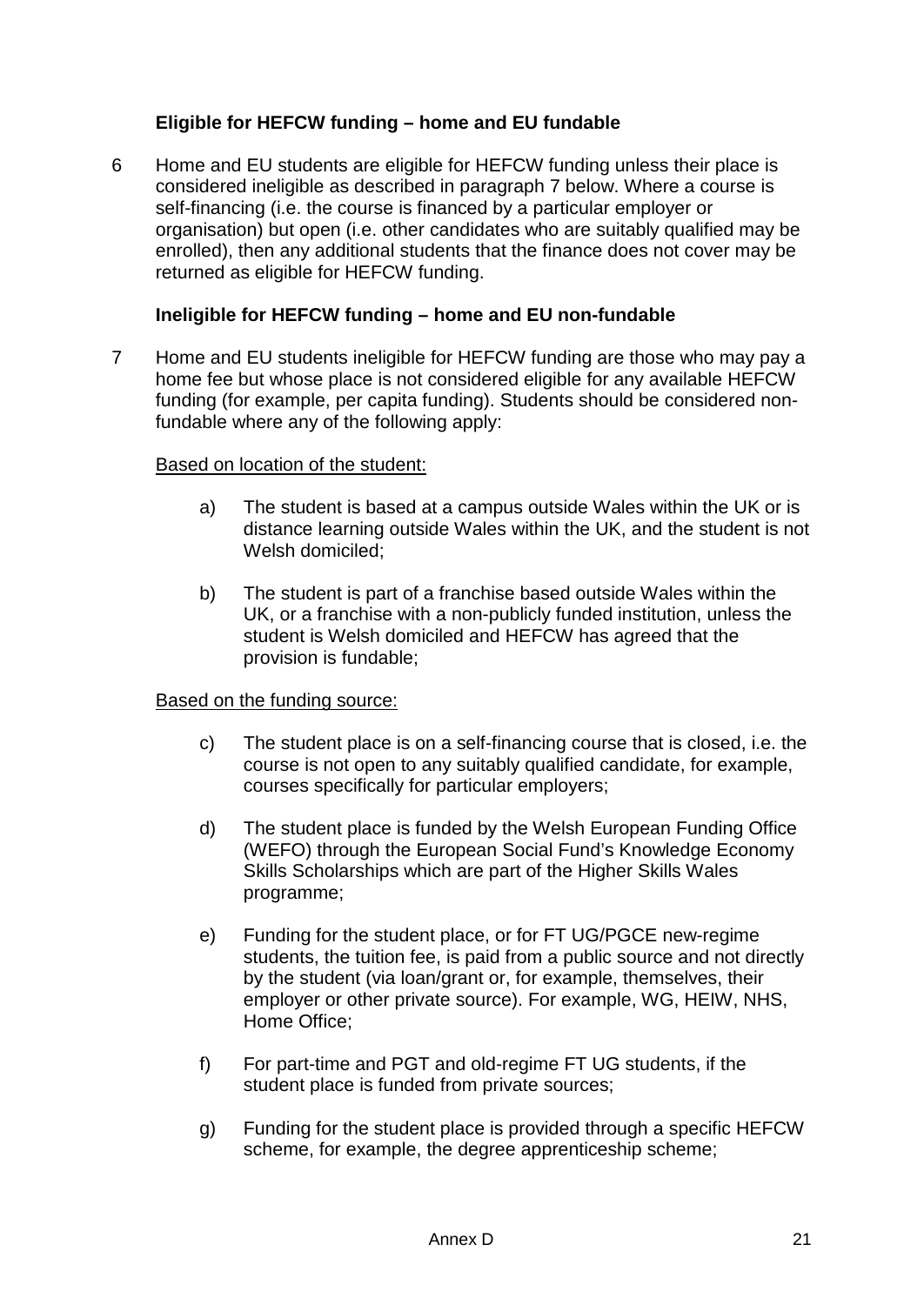#### Based on alignment with research funding criteria:

h) The students are postgraduate research students who are not in 2014 REF units of assessment (UoAs) included in the QR funding model for 2017/18. These are those UoAs that have at least 3 classified FTE Category A staff and meet a combined volume and quality threshold. Details of the UoAs included in the QR funding model for each institution can be found in Annex A of HEFCW circular W18/10HE ['HEFCW's Funding Allocations 2018/19';](https://www.hefcw.ac.uk/documents/publications/circulars/circulars_2018/W18%2010HE%20HEFCWs%20Funding%20Allocations%202018_19.pdf)

#### Based on other criteria:

i) The student is studying on a course at an FEI that is not listed in its agreed portfolio with HEFCW and the course is a specifically designated course.

#### **Island and overseas students**

8 Island and overseas students are those domiciled outside the UK or EU, or resident in the Channel Islands or the Isle of Man, who are not entitled to pay a home fee.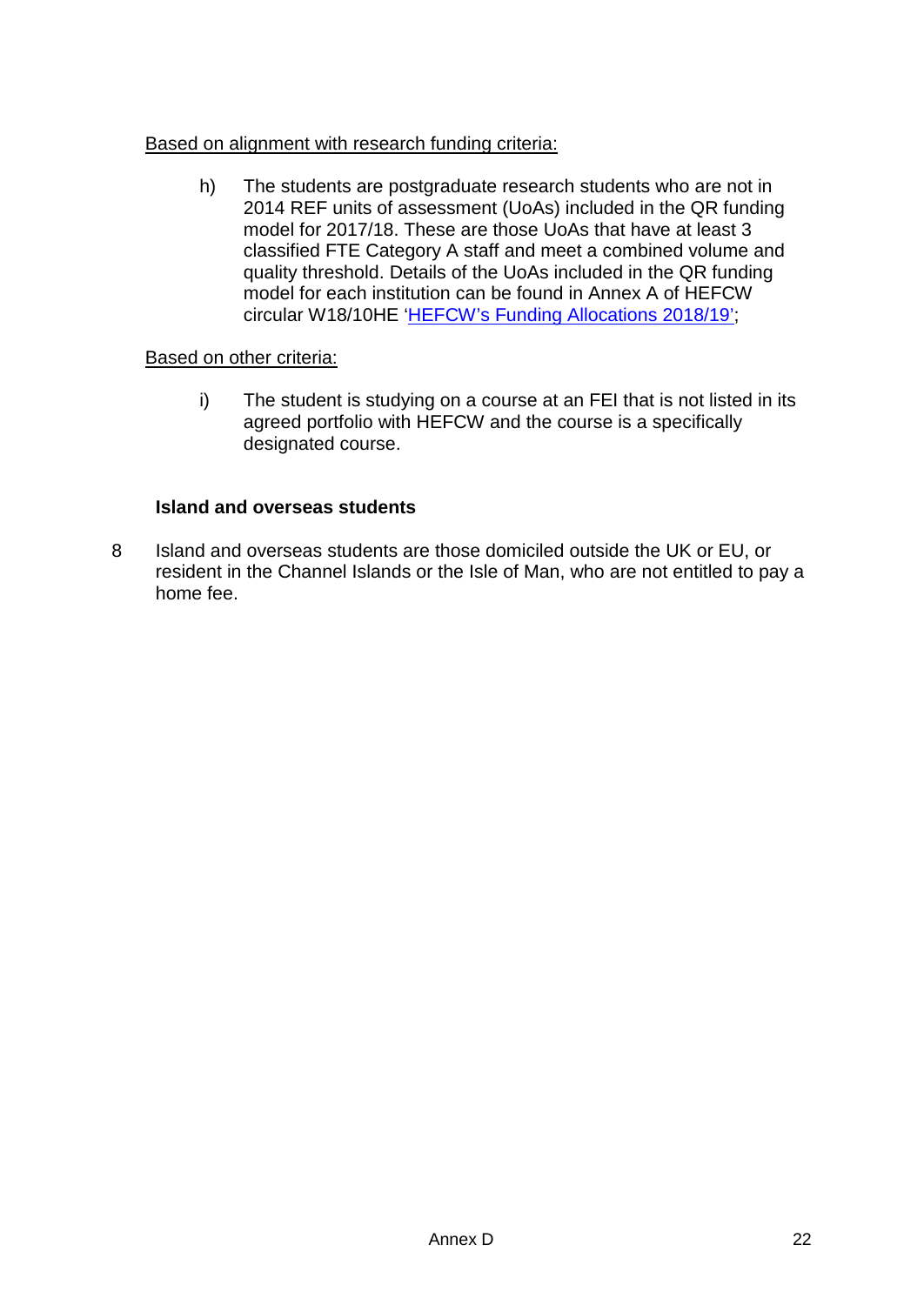## **Definition of ASCs and ITT (QTS) specialist subjects**

1 JACS subject codes are used to assign ASCs. The next page shows a mapping from JACS code to ASCs. The guidance given in paragraphs 2 to 7 should be used to assign registrations to ASCs.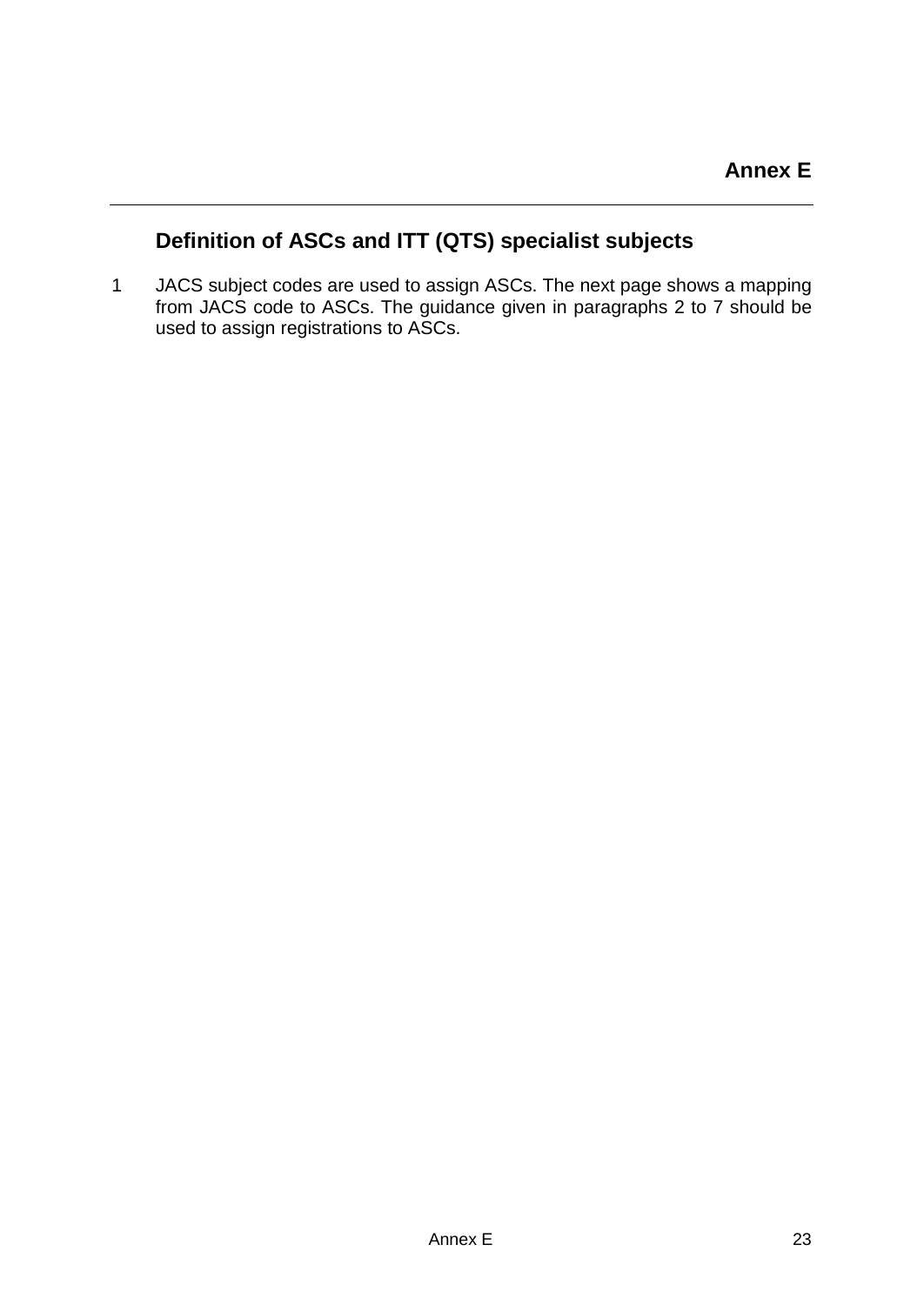| <b>ASC</b>     | <b>Name</b>                                    | <b>JACS Subject Codes</b>             | <b>JACS Description</b>                              |
|----------------|------------------------------------------------|---------------------------------------|------------------------------------------------------|
|                | Clinical and Pre-                              | All A codes                           |                                                      |
|                | clinical/non-clinical                          |                                       |                                                      |
|                | Subjects*                                      |                                       |                                                      |
|                | 1a                                             |                                       | Pre-clinical/non-clinical                            |
|                |                                                |                                       | Medicine                                             |
|                | 1b                                             |                                       | <b>Clinical Medicine</b>                             |
|                | 1 <sub>c</sub>                                 |                                       | Pre-clinical/non-clinical                            |
|                | 1 <sub>d</sub>                                 |                                       | Dentistry<br><b>Clinical Dentistry</b>               |
| $\overline{2}$ | Subjects and                                   | B codes excluding:                    | <b>Subjects Allied to Medicine</b>                   |
|                | <b>Professions Allied to</b>                   | <b>B2</b>                             | (excluding Pharmacology,                             |
|                | Medicine                                       |                                       | <b>Toxicology and Pharmacy)</b>                      |
|                |                                                | L5 codes                              | <b>Social Work</b>                                   |
| 3              | Science                                        | All F codes                           | <b>Physical Sciences</b>                             |
|                |                                                | All C codes                           | <b>Biological Sciences</b>                           |
|                |                                                | All D codes                           | <b>Agriculture and Related</b>                       |
|                |                                                |                                       | <b>Subjects</b>                                      |
|                |                                                | B <sub>2</sub> codes                  | Pharmacology, Toxicology                             |
|                |                                                |                                       | and Pharmacy                                         |
| $\overline{4}$ | Engineering and                                | All H codes                           | Engineering                                          |
|                | Technology                                     | All J codes                           | Technologies                                         |
| 5              | <b>Built Environment</b>                       | All K codes                           | Architecture, Building and                           |
|                |                                                |                                       | Planning                                             |
| 6              | Mathematical                                   | All G codes                           | <b>Mathematical Sciences</b>                         |
|                | Sciences, IT and                               | All I codes                           | <b>Computer Sciences</b>                             |
|                | Computing                                      | L <sub>140</sub>                      | Econometrics                                         |
| $\overline{7}$ | <b>Business and</b><br>Management              | All N codes                           | <b>Business and</b><br><b>Administrative Studies</b> |
| 8              | <b>Social Sciences</b>                         | All L codes excluding:                | Social Studies (excluding                            |
|                |                                                | L5, L140                              | Social Work and                                      |
|                |                                                |                                       | Econometrics)                                        |
|                |                                                | All M codes                           | Law                                                  |
| 9              | <b>Humanities</b>                              | All P codes                           | <b>Mass Communications</b>                           |
|                |                                                |                                       | and Documentation                                    |
|                |                                                | All Q codes                           | Linguistics, Classics and                            |
|                |                                                |                                       | <b>Related Subjects</b>                              |
|                |                                                | All R and T codes                     | Languages and Related                                |
|                |                                                |                                       | <b>Subjects</b>                                      |
|                |                                                | All V codes                           | <b>Historical and</b>                                |
|                |                                                |                                       | <b>Philosophical Studies</b>                         |
|                |                                                | W <sub>8</sub>                        | <b>Imaginative Writing</b>                           |
| 10             | Art, Design and                                | All W codes excluding:                | <b>Creative Arts and Design</b>                      |
|                | <b>Performing Arts</b>                         | W <sub>8</sub>                        | (excluding Imaginative                               |
|                |                                                |                                       | Writing)                                             |
| 11             | Education*                                     |                                       |                                                      |
|                | ITT (QTS)<br>11a<br>Non-QTS<br>11 <sub>b</sub> | Any ITT leading to QTS<br>All X Codes | Any ITT leading to QTS<br>Education                  |
|                |                                                |                                       |                                                      |

\*split into sub-categories.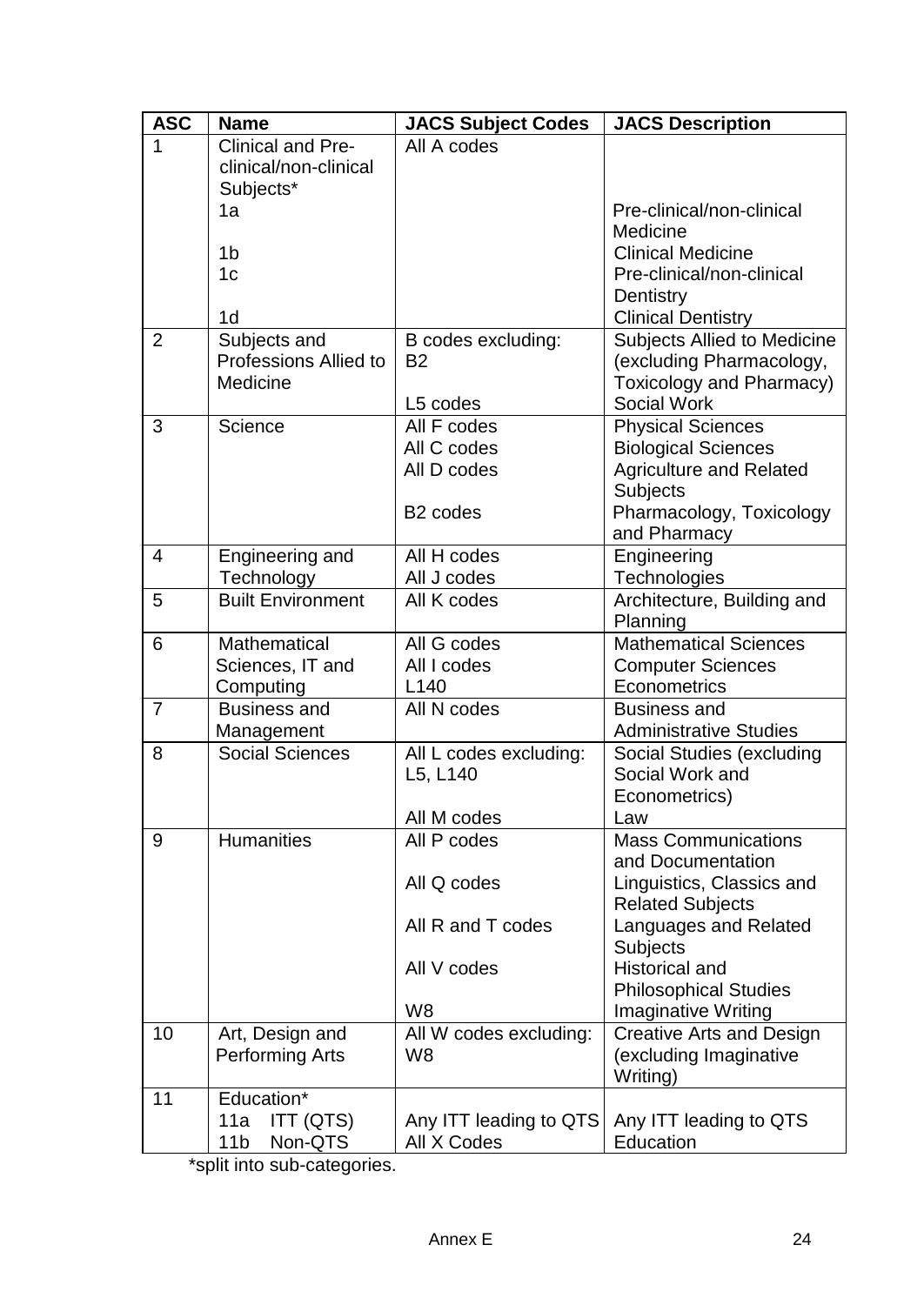### **Apportionment of student registrations between ASCs**

2 The distribution of student registrations between ASCs on Tables 4 and 5 depends on the assigned subject of qualification aim, with the following exceptions:

### *Initial Teacher Training*

3 All undergraduate and postgraduate taught registrations on full-time ITT courses leading to QTS are wholly assigned to ASC 11a (Education ITT (QTS)) irrespective of their JACS codes. ASC 11a contains all and only those students on courses of ITT for primary or secondary teachers which lead to QTS upon successful completion. Courses of ITT for teachers in adult and further education and in-service training for teachers are recorded under ASC 11b (Education non-QTS).

#### *ITT (QTS) secondary education specialist subjects*

- 4 Each year, the Welsh Government assign intake targets for ITT (QTS) to different phases (primary and secondary), modes of study (undergraduate degree and PGCE) and, for secondary education, specialist subjects. The specialist subjects for 2018/19 are listed in Table 2 of Annex N. Centres of Teacher Education have been informed of their intake targets in HEFCW circulars [W17/36HE](https://www.hefcw.ac.uk/documents/publications/circulars/circulars_2017/W17%2036HE%20Secondary%20Initial%20Teacher%20Training%20Intake%20targets%202018_19.pdf) (secondary intake targets 2018/19) and [W17/34HE](https://www.hefcw.ac.uk/documents/publications/circulars/circulars_2017/W17%2034HE%20Primary%20Initial%20Teacher%20Education%20Intake%20targets%202018_19.pdf) (primary intake targets 2018/19).
- 5 For registrations in secondary education, if a course is joint between specialist subjects, and the Centre of Teacher Education that the institution belongs to has intake targets in both subjects, then registrations are split between the two specialisms and counted as 0.5 in each specialism. If a course is such that it is in a specialist subject with another subject that is not a specialism then registrations on that course are counted wholly against the specialist subject. HEIs must make this adjustment to the IRIS EYM tables directly prior to signing off and returning to HEFCW if this is not reflected in the IRIS output. If there is no split into two specialist subjects, then registrations are counted as whole numbers.

### *Medicine and Dentistry*

6 All full-time undergraduate registrations on courses in medicine and dentistry (including those on intercalated years) are wholly assigned to ASC 1, irrespective of their JACS codes. Courses other than medicine or dentistry are not assigned to ASC 1, either in part or in whole.

#### *Major/Minor or Balanced combinations*

7 Where JACS codes indicate a major/minor or balanced combination of subjects split between two or more ASCs, the students are allocated to the ASCs pro rata to the notional subject weightings and the resulting numbers are rounded to whole numbers or to 0.5 where partial completions are included (see Annex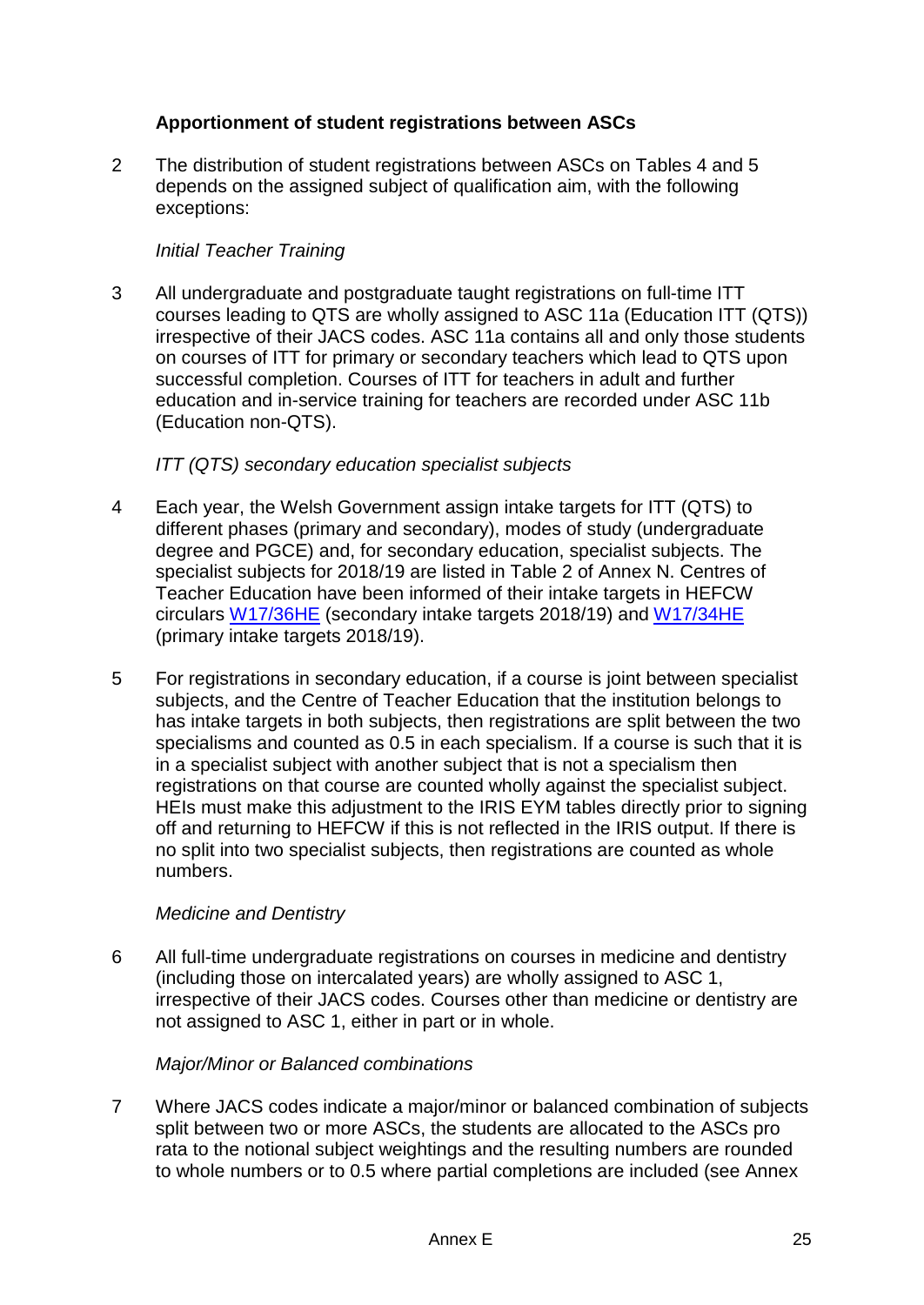H, paragraph 16) which, in total, show the correct number of completed student registrations.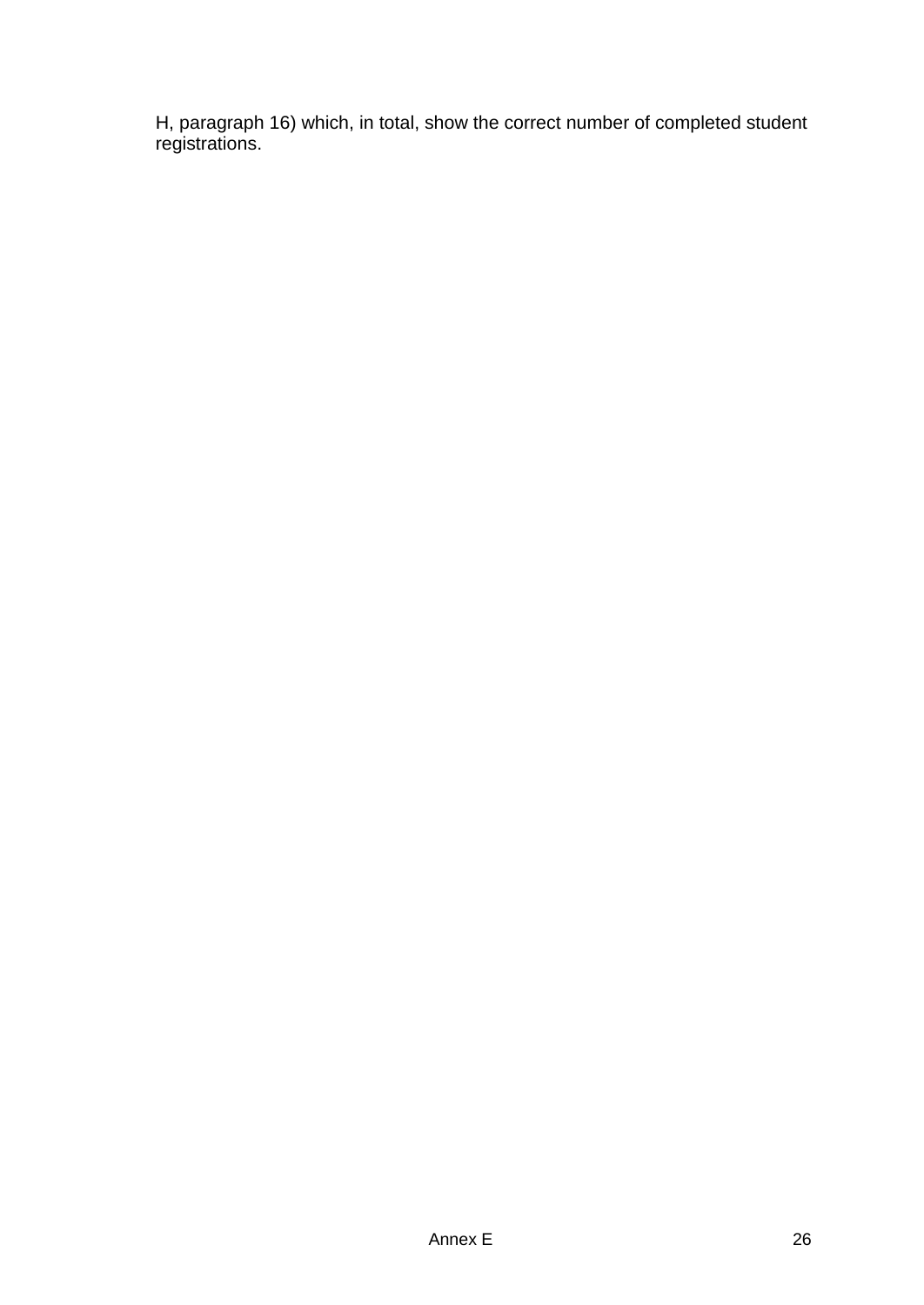## **Definition of mode of study**

### **Full-time**

- 1 Students are classified as registered for full-time study if:
	- a) they are normally required to attend (whether at premises of the establishment or otherwise) for periods of a minimum of 24 weeks; **and**
	- b) a whole full-time fee is chargeable for the current year of the programme of study (which will be a regulated fee for home and EU UG/PGCE students); **or**
	- c) they are in the final year of a full-time course in which they attend for less than 24 weeks.
- 2 Full-time regulated fees for home and EU UG/PGCE students are:
	- a) Regulated fees of up to £9,000 for undergraduates and PGCE (QTS) students who started after 1 September 2012;
	- b) Regulated fees of up to £3,465 for undergraduates and PGCE (QTS) students who started before 1 September 2012.
- 3 Full-time students will normally be studying for a qualification at the credit value rate shown below, i.e. studying for the number of credit values for their qualification over the time period specified for a full-time student. Exceptions to this will be where a student repeats a year of study or part of a year of study where a student has not progressed to the next year of study. Where students repeat a year on a full-time or part-time basis, the length of the course is effectively increased and the number of credit values increases accordingly.

| Qualification                                    | <b>Credit Values</b>                                                    | <b>Normal duration if</b><br>full-time                 |
|--------------------------------------------------|-------------------------------------------------------------------------|--------------------------------------------------------|
| Professional doctorate                           | 540                                                                     | 3 years                                                |
| First degree with integrated<br>Master's         | 480                                                                     | 4 years                                                |
| First degree with integrated<br>foundation year  | 360 for the degree<br>element plus up to 120<br>for the foundation year | 4 years                                                |
| First degree, plus sandwich<br>or other year out | 480 (year out included<br>as 120 credits)                               | 4 years (including 1<br>sandwich or other<br>year out) |
| First degree                                     | 360                                                                     | 3 years                                                |
| Foundation degree                                | 240                                                                     | 2 years                                                |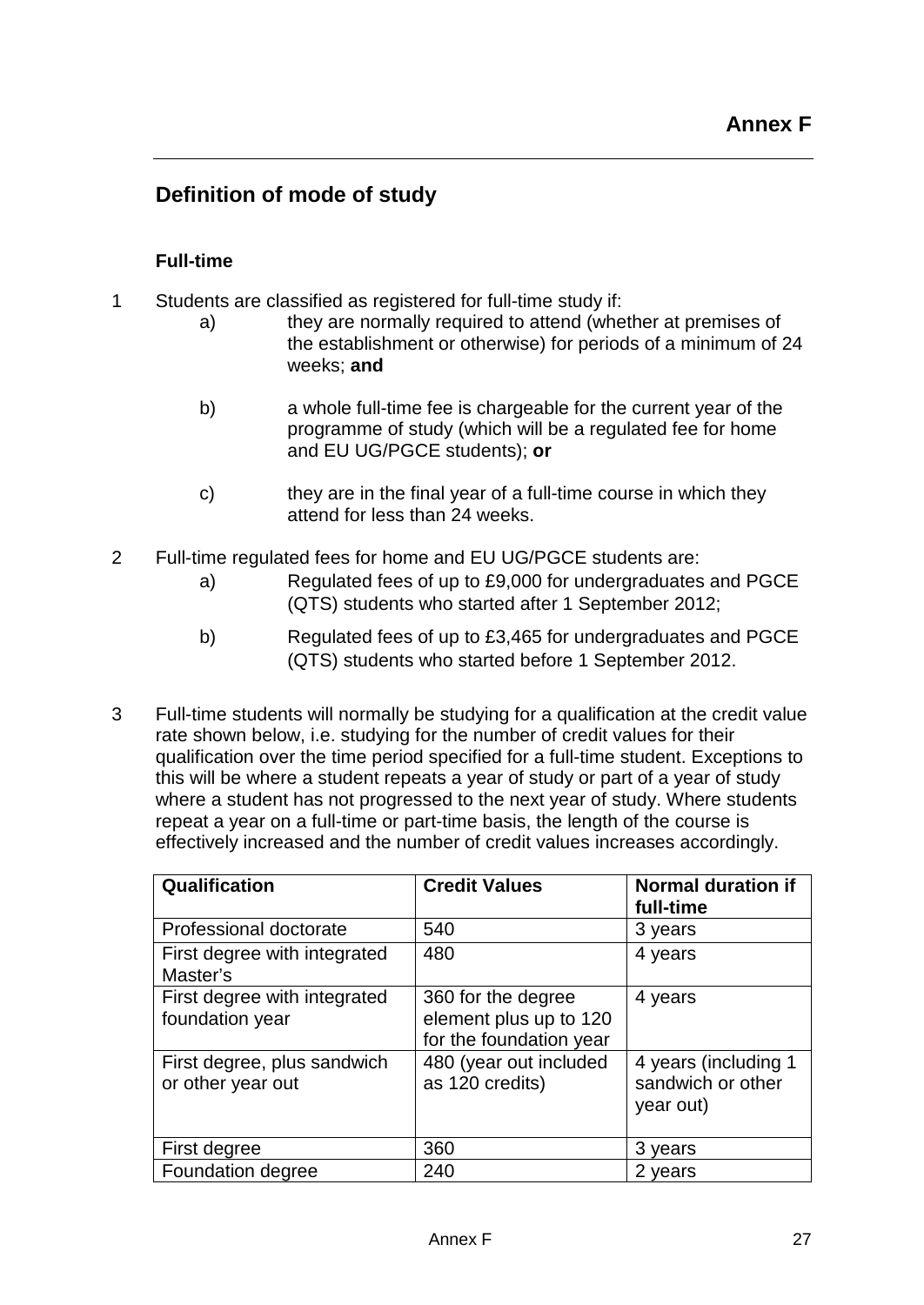| (with conversion module(s)) | $(+36)$ | (+ duration of<br>module) |
|-----------------------------|---------|---------------------------|
| <b>HND</b>                  | 240     | 2 years                   |
| <b>HNC</b>                  | 150     | 1 year                    |
| Master's degree with        | 180     | 1 year (whole 12          |
| dissertation                |         | months)                   |
| Cert HE                     | 120     | 1 year                    |
| Postgraduate diploma        | 120     | year                      |
| <b>PGCE</b>                 | 120     | year                      |
| Most minor qualifications   | 60      | 6 months                  |

4 This includes all full-time, sandwich, placement, study and language year abroad students other than those falling within the definition of full-time sandwich year out below.

#### **Full-time sandwich year out**

- 5 Students are classified as registered for sandwich year out study if all of the following apply:
	- a) they are pursuing studies where their course falls within the definition of sandwich provided in Schedule 1 6(1) of the Education (Student Support) (Wales) Regulations 2018 (SI 2018 No. 191), or they are full-time on a study or placement year abroad; and
	- b) for home and EU students, the fees chargeable are:
		- for those students under the old fee regime that started before 1 September 2012, a regulated fee of approximately half the whole full-time fees that would otherwise be charged if the student were classified as full-time;
		- for those students starting after 1 September 2012 who are under the new fee regime, the fees for sandwich years out and study or placement years abroad:
			- Regulated fees of up to £1,350 for undergraduates who started after 1 September 2012 on courses provided in conjunction with overseas providers (whether or not taken under the Erasmus+ programme), where study at the home institution is for less than 10 weeks.
			- Regulated fees of up to £1,800 for undergraduates who started after 1 September 2012 on sandwich years out that are not Erasmus+ years abroad where study at the home institution is for less than 10 weeks.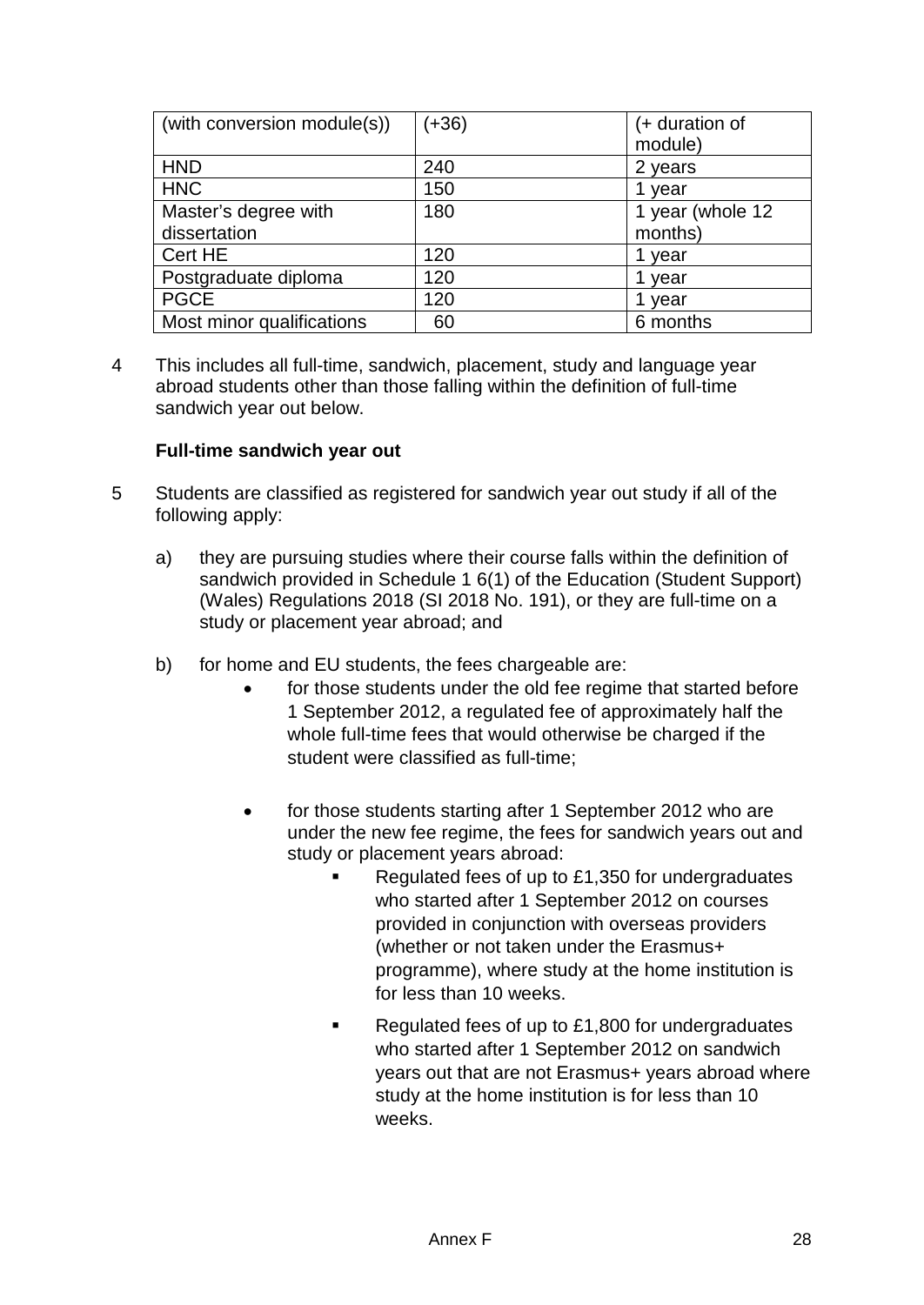6 If a student follows the same pattern of study as other students on a sandwich year out on their course and would be considered to be on a sandwich year out other than that they are an Island and overseas student and are therefore not subject to regulated fees, then they should be counted as sandwich year out.

#### **Part-time**

7 Students are classified as registered for part-time study if they do not meet the requirements to be either full-time or full-time sandwich year out.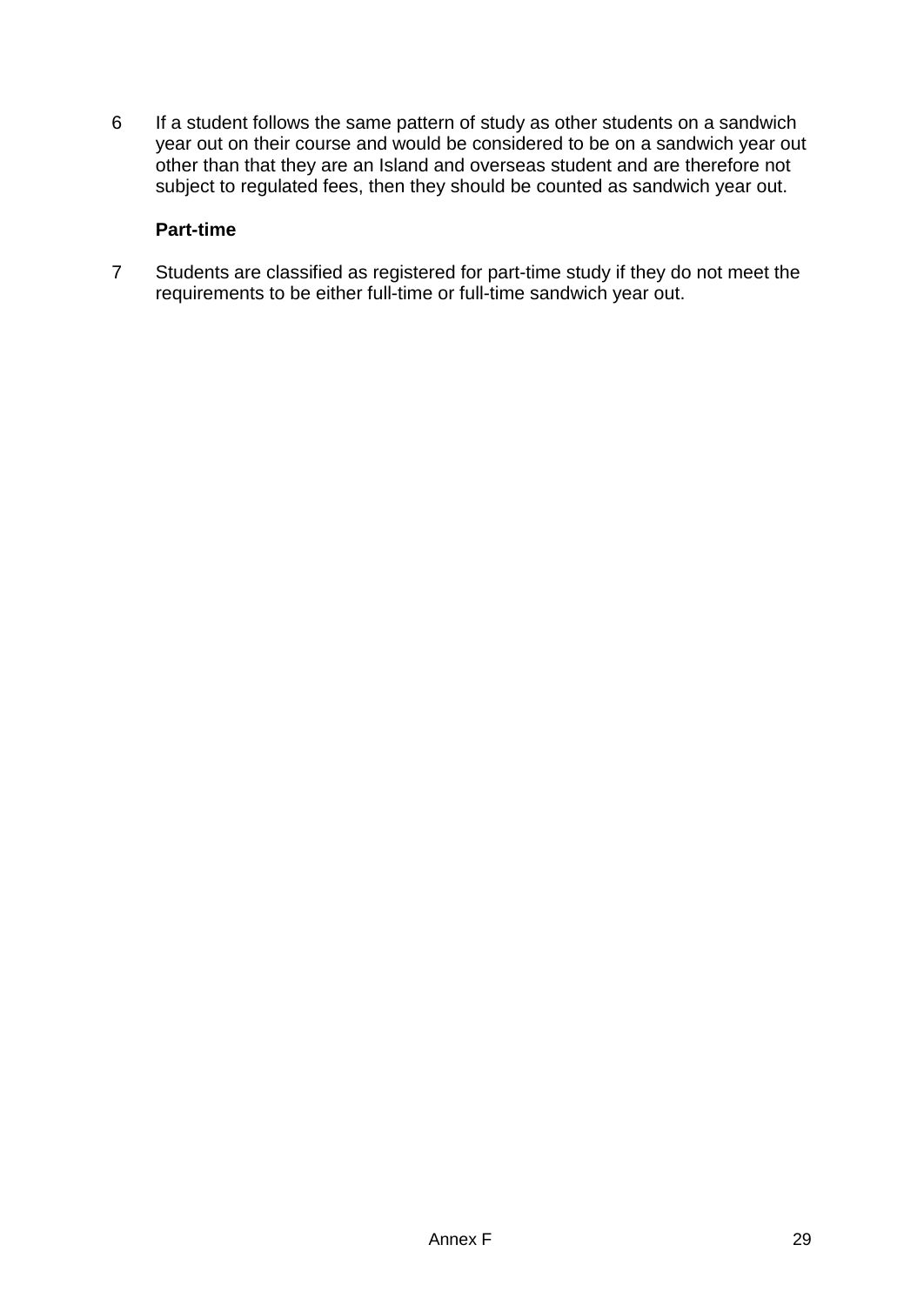## **Definition of level of study**

### **Undergraduate degree**

1 Undergraduate degree students are those aiming for a first degree. This includes integrated degree/master's courses or degree courses that have an integrated foundation year. In both cases the activity is counted as undergraduate degree in every year of the course including the master's and foundation years respectively.

#### **Undergraduate non-degree**

- 2 Undergraduate non-degree is defined as all undergraduate level courses which lead to a qualification other than a first degree. In general, such courses will be the equivalent of up to two years' full-time study, but the length of the course is not a defining factor when classifying courses as degree or non-degree. The relevant factor is whether the course enables the student to achieve a first degree or some other qualification - it is the latter which are classified as nondegree. Students on all programmes below first degree level should be classified as undergraduate non-degree even if the title of the qualification includes the word 'degree'. In particular, foundation degrees should be classified as non-degree.
- 3 Both full-time and part-time courses leading to certificates for the teaching of further education, returned in ASC 11b, are treated as undergraduate courses regardless of the course or qualification aim returned to HESA.

#### **Postgraduate**

4 Postgraduate students are those on courses which require as a normal condition of entry that entrants be already qualified at degree level. There are two groups of postgraduate, postgraduate taught and postgraduate research.

#### *Postgraduate Taught*

- 5 Postgraduate taught students are those attending courses which are mainly taught even though part of the course may include a dissertation. It includes all students on postgraduate degrees which are not mainly by research.
- 6 PGCE courses are to be included as taught postgraduate courses provided that they lead to QTS.

#### *Postgraduate Research*

7 Postgraduate research students are those attending courses which are mainly research although these may contain some formal teaching.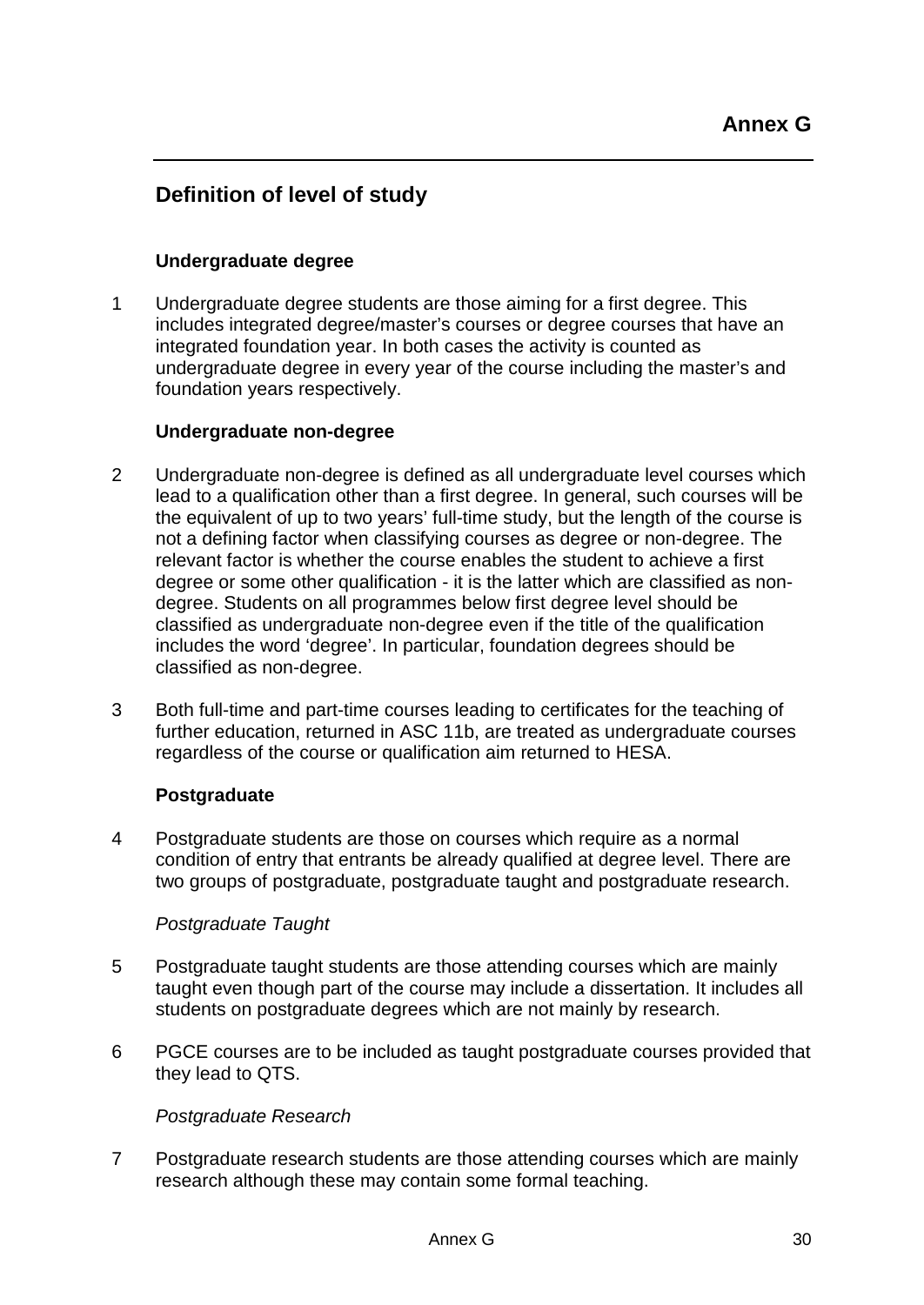## **Rules for counting registrations**

- 1 Only students who meet the following criteria are included in the data extraction:
	- a) they are registered. A registration is considered as a binding undertaking to pay a fee to an provider (unless the fee has been waived) as opposed to an acceptance of a place;
	- b) they are aiming to obtain a recognised HE qualification as defined in Annex B;
	- c) they are studying at least 3 per cent of a full-time equivalent (FTE), or approximately one week of study.
- 2 Included are:
	- a) new enrolments;
	- b) students re-registering for second or subsequent years of their study;
	- c) students on non-accredited HE courses only where HEFCW has been notified of these courses and has agreed to their inclusion;
	- d) students registered at FEIs, who are pursuing prescribed HE qualifications as defined in Annex B, only if their courses are eligible for mainstream funding from HEFCW either directly, or, through a franchise agreement (data are returned only by the institution which franchises out the course);
	- e) outgoing exchange students, including Erasmus+ students;
	- f) distance learning in the UK;
	- g) students franchised to other providers in the UK;
	- h) students at campuses in the UK.
- 3 Excluded are:
	- a) incoming exchange students, including Erasmus+ or Junior Year Abroad (JYA) students;
	- b) students whose only activity during the year being counted is writing up a thesis or similar piece of work;
	- c) distance learners outside the UK;
	- d) students franchised to providers outside the UK;
	- e) students at campuses outside the UK;
	- f) students whose provision is part of a validating arrangement only;
	- g) students who are dormant for the whole year.

#### **Students registered for more than one qualification or course**

4 No full-time or sandwich student should be counted twice in the same academic year; nor should full-time or sandwich students who are registered for the main and an additional qualification offered within a single course be counted twice. However, students who are registered for two separate courses, where one is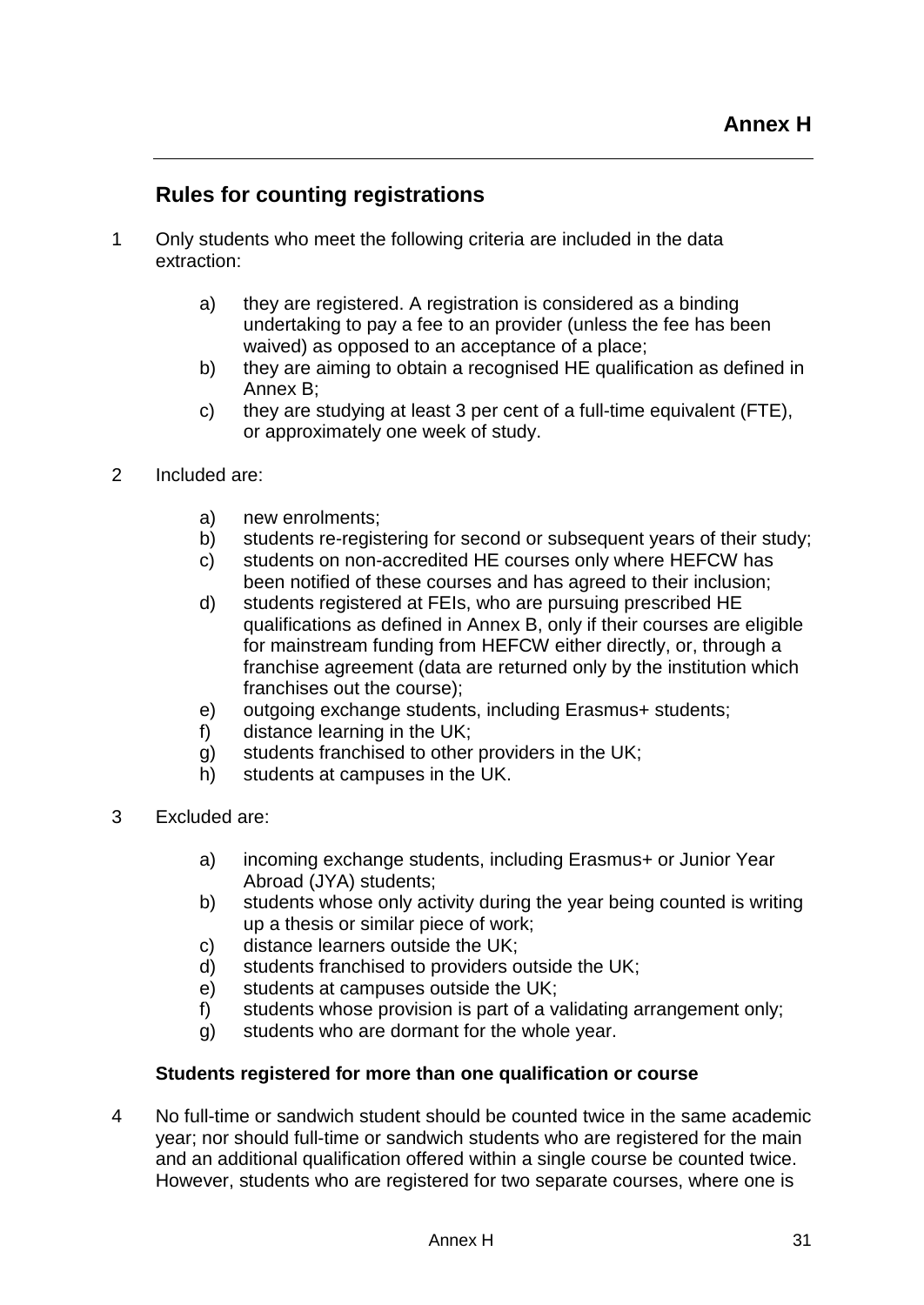full-time or sandwich, and the other is part-time, will be included in Tables 3 and 4 under both full-time or sandwich and part-time. For these purposes, a parttime course should be considered to be separate if the ability to follow that course is not dependent on concurrent enrolment on the full-time course and the student continues to meet all of the study requirements of the main course without increasing the length of the main course. For both full-time and parttime courses which lead to more than one qualification, only a single registration should be included. Providers should ensure that the EYM extraction reflects these criteria.

#### **Non-standard academic years**

5 Those students who are following programmes of study which do not coincide with the academic year (1 August to 31 July) will be counted once only for each period of up to 12 months of study. They should normally be counted in the year in which the first registration occurs and in the years including the anniversaries of the first registration.

**Example 1:** A student enrols for a full-time PhD in April 2017 and completes the programme in March 2020. She should be counted as a registration in HESES/EYM 2016/17,2017/18 and 2018/19. She is counted three times, once for each 12 month period of full-time study, in the academic year in which she first registered and in the two subsequent academic years containing the anniversary of the first registration.

#### **Final year of full-time study**

6 Full-time programmes in which the final year does not fit the usual criterion to be full-time in terms of length, i.e. the final year is less than 24 weeks, but the student has not changed their mode of study, will be included as full-time for the whole of the programme.

**Example 2:** A student enrols on a full-time undergraduate course that starts on 1 October 2017 and finishes on 31 January 2019. He should be included in HESES/EYM 2017/18 as a full-time registration; and as a full-time registration again in HESES/EYM 2018/19 as even though he attends for less than 24 weeks, he has not changed his mode of study and is still registered as a full-time student.

**Example 3:** A student enrols for a full-time 30 month undergraduate course that starts on 1 February 2018 and finishes on 31 July 2020. He should be included as a full-time registration in Table 3,Table 4 and Table 5 (as a new entrant) on EYM 2017/18, and again as a full-time registration in Tables 3 and 4 on EYM 2018/19 and EYM 2019/20, and on Table 5 as a continuing student in both 2018/19 and 2019/20 .

### **Repeated years of study**

7 Where students repeat a full year on a full-time basis, and have not progressed to the next year of study, they will be included as a full-time student. Where a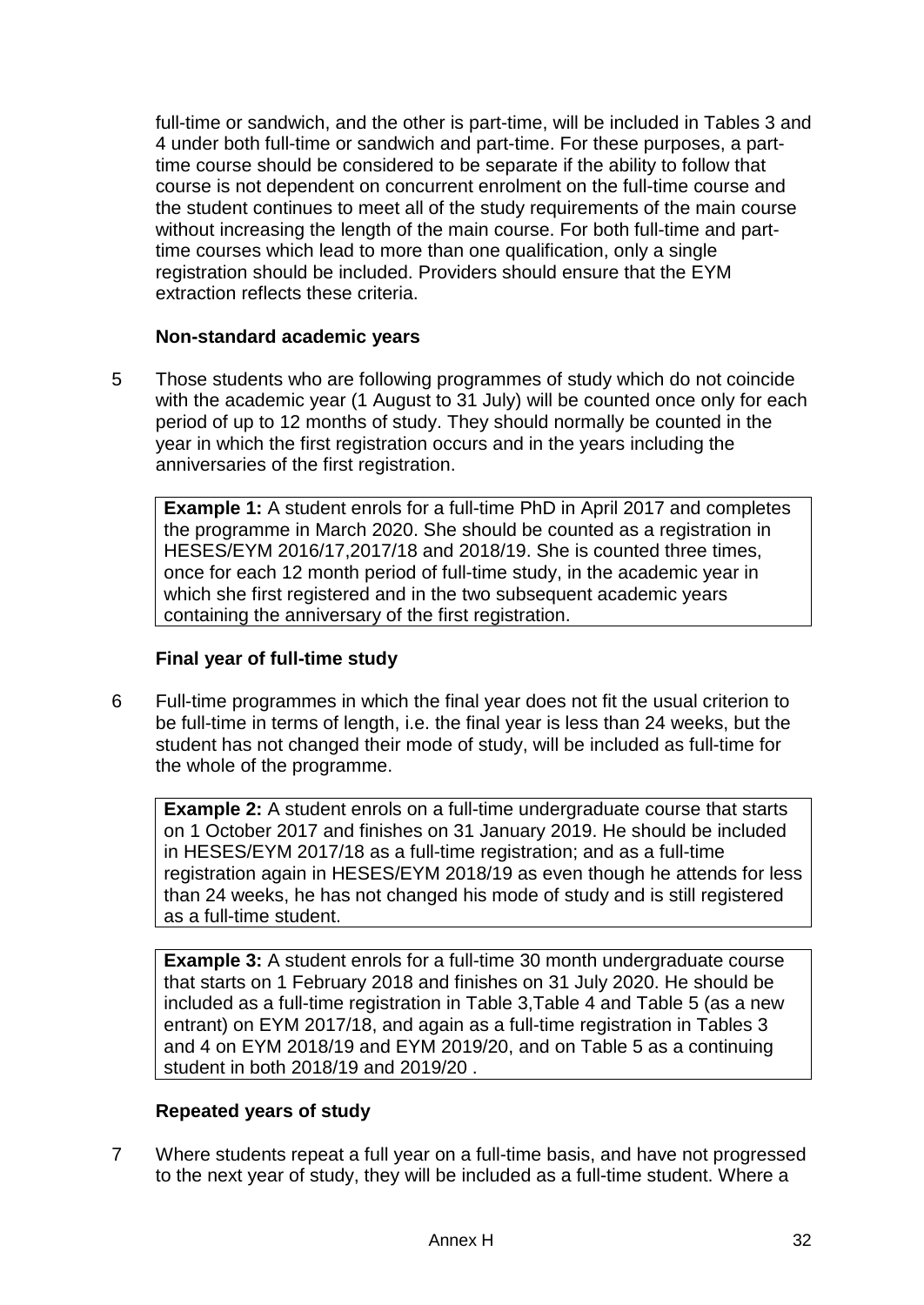student repeats a year or part of a year on a part-time basis, and there has been no progression to the next year of the course, the student will be included as a part-time student. In both cases, the total length of their course will increase by one year.

#### **Completions and non-completions**

- 8 In Tables 3, 4, 5 and 6, the EYM extraction identifies the number of registered students who complete the year of study. This is all eligible students who have registered within the academic year minus those who have not completed. Any transfers between ASCs, modes or levels of study are included.
- 9 Non-completions occur where students do not complete their studies due to withdrawal, dropout, or failure to complete the year of study or take part in required assessment procedures. A registered student should generally be considered to be actively pursuing studies unless the institution has been formally notified of the student's withdrawal from the course. However, nonattendance for examinations generally indicates a student's failure to complete the year of study.
- 10 Completion status is determined on a year of study basis, not on a course basis. For example, a first degree student who takes all assessments required for the first year is counted as a completion for that year.
- 11 Students interrupting their studies for the remainder of the year of study for personal reasons are included in the definition of non-completions.
- 12 Students who sit examinations at the end of the course or year of study and fail them are deemed to have completed their studies and are **not** included as noncompletions.
- 13 Students who do not take part in all or some of the required assessment procedures for the year of study, can complete by being assessed after the end of the academic year in order to enable them to progress to the next year or graduate. This will be, for example, where a student who did not sit the original examination within the year because of illness, takes a resit examination that takes place after the end of the academic year or where a student will be handing in coursework after the end of the academic year, by agreement with the institution. Estimates of the number of registrations expected to complete in this way will be included in the number of completions in the tables.
- 14 At the time of extraction of EYM data, it will be known if students who did not complete due to non-attendance at examinations, or non-participation in other assessment procedures, are eligible to take part in further assessment after the end of the academic year in order to complete. It will also be known for the previous year how many of those eligible to complete under these circumstances actually went on to complete. An estimate of such students will be included in the EYM extraction. In making any amendments to the EYM extraction, providers should use the proportion of these students who did complete in the previous year, to estimate the number of such students who will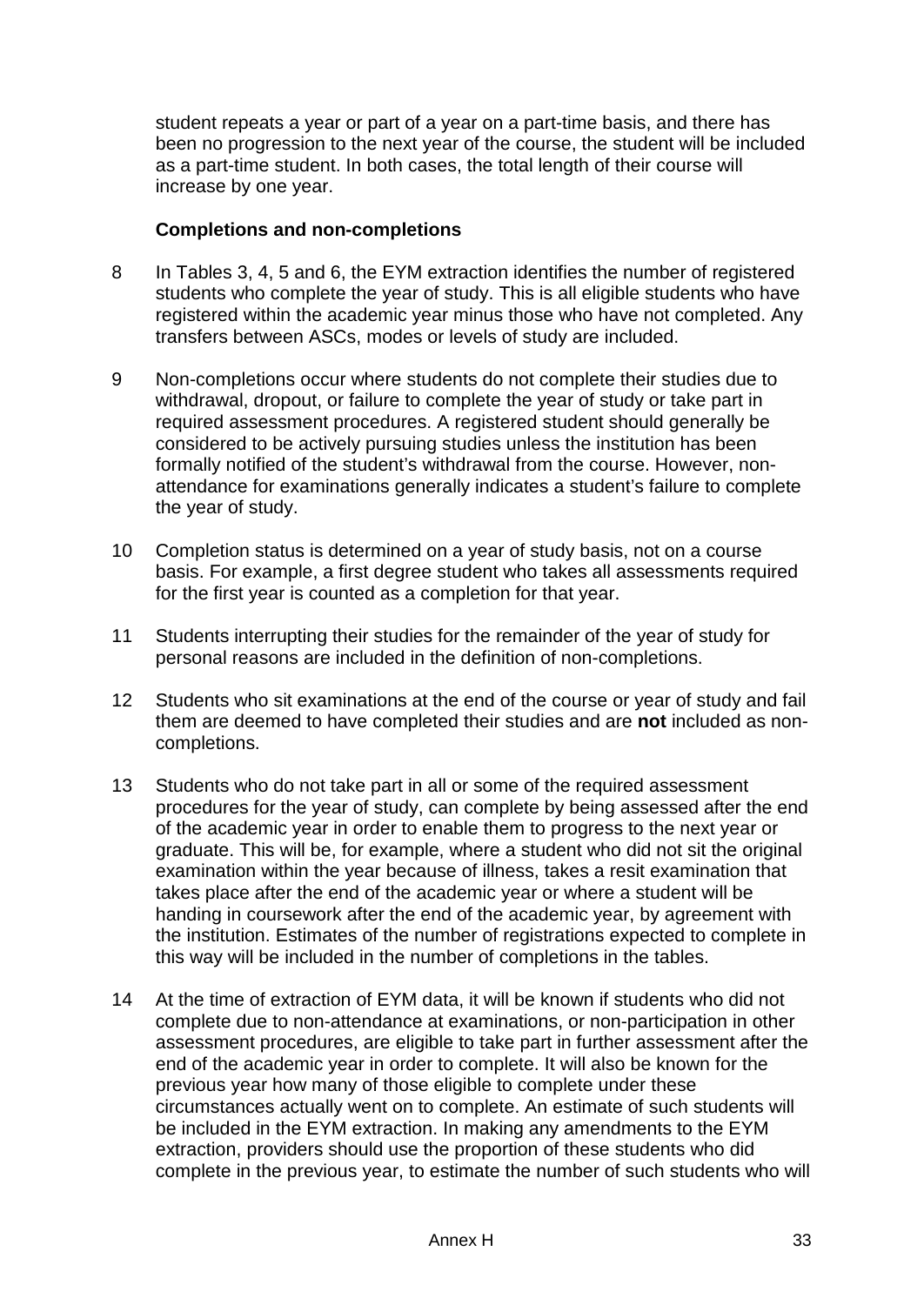complete for 2018/19. Providers must keep auditable evidence to show the basis of their calculations. Where the student has failed to take part in required assessment procedures and there is no alternative arrangement to assess the student, they are counted as a non-completion.

- 15 Some non-completions can be included as partial completions, and these are described in paragraph 16 below. Where registrations fall into the definition of partial completions, and returned as such on the HESA student record, they will be included in the total returned as 0.5 of a completion.
- 16 For **full-time and sandwich taught** courses only, registrations are considered as having partially completed in the following cases:
	- a) *Where the course is semesterised, if*
		- individual modules are presented on a semester basis; and
		- the student has not withdrawn before the end of the semester in which the modules start; and
		- the student has taken part in all assessment procedures required for the modules pursued that take place during or immediately after the end of the semester;

then, even if there is additional assessment of the work undertaken during the semester that falls at the end of the year of study, the student can be counted as a partial completion.

- b) *Where the course is not semesterised, if*
	- the student has not withdrawn in the first four months of attendance; and
	- the student has taken part in all assessment procedures required for all modules started in the first four months, that take place during the first four months; and
	- there is auditable evidence to show that the student was still in attendance at the end of the four months;

then, even if there is additional assessment of the work undertaken during the first four months that takes place at the end of the year of study, the student can be counted as a partial completion.

**Example 4:** A student enrols for a semesterised full-time undergraduate course that normally starts on 1 October 2017 and finishes on 30 June 2019. She completes the first semester of the first year but drops out in the second semester due to personal reasons. She rejoins the course in the 2018/19 academic year and completes the whole of the first year, and then goes on to complete the second year of the course in the 2019/20 academic year. She should be included in EYM 2017/18 as 0.5 of a fulltime completed registration in Table 3, Table 4 and Table 5 (as a new entrant). In 2018/19 and 2019/20 she should be included on EYM Table 3 and Table 4 as a full-time registration and in Table 5 as a continuing student.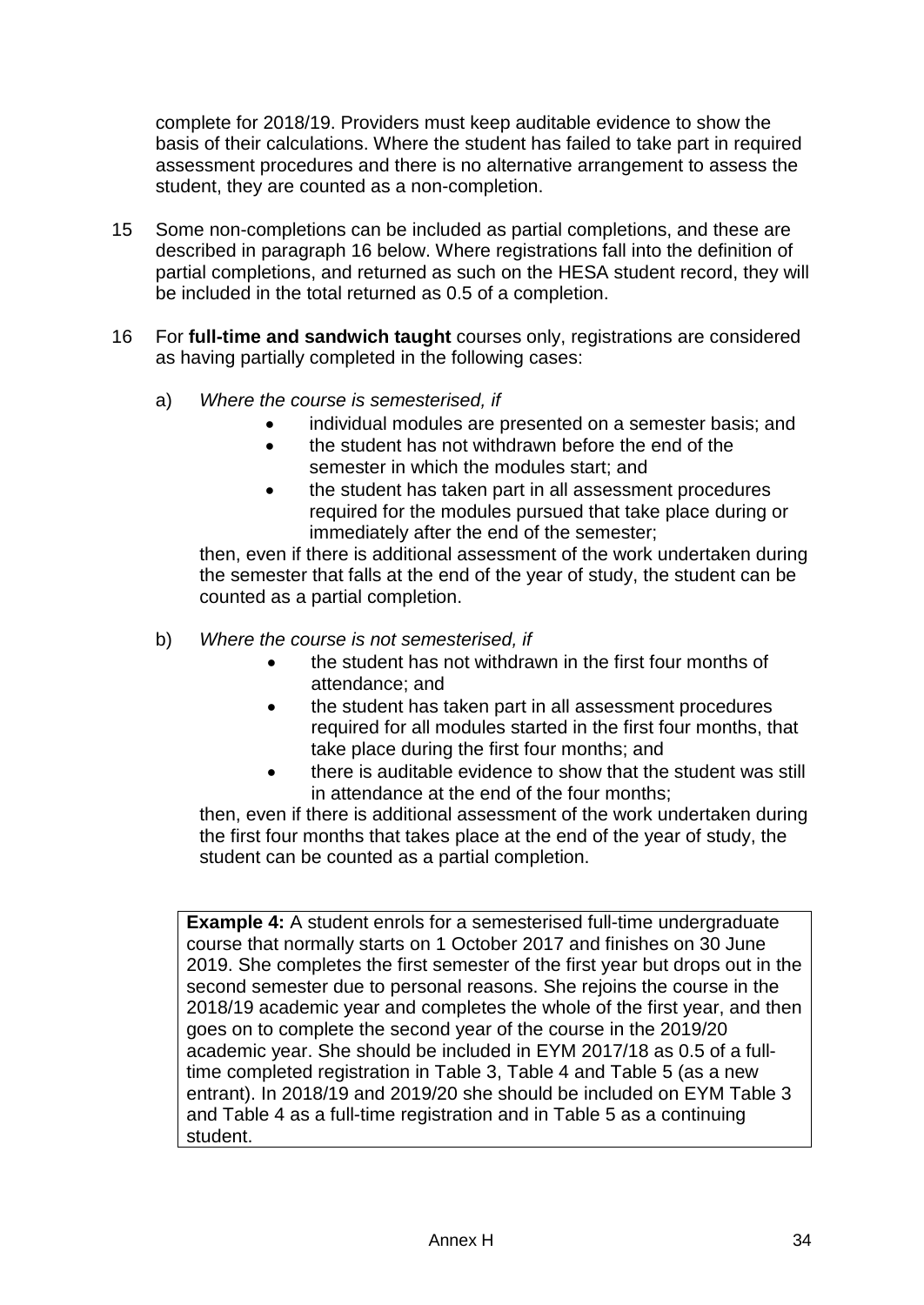**Example 5**: 23 students enrol for a full-time first degree course. 2 students fail the first year and do not progress onto the second year of the course, instead, they repeat the whole of their first year on a full-time basis. They would be counted as a registration four times, twice for the first year of their course and once each for the second and third years of the course.

**Example 6:** 57 students enrol for a full-time first degree course starting in October 2018. 2 students fail the first year. The first student failed 2 modules out of a total of 10 modules and so was eligible to progress to the second year providing the 2 failed modules were retaken alongside the second year modules. This student would be counted as a full-time student three times, once for the first year of the course in 2018/19, once for the second year of the course in 2019/20 and once for the third year of the course in 2020/21.

The second student failed 5 of the 10 modules taken in the first year and did not progress to the second year of the course. He retook the 5 failed first year modules on a part time basis in the 2019/20 academic year with the intention of resuming full-time study for the second year of the course in 2020/21. He would be counted as a full-time student for the first year of the course in 2018/19, as a part-time student in his second year at the institution in 2019/20, and as a full-time student in the second and third years of the course (in his third and fourth year at the institution) in 2020/21 and 2021/22.

17 Further examples can be found in Annex H of the HESES 2018/19 circular [W18/28HE.](https://www.hefcw.ac.uk/documents/publications/circulars/circulars_2018/W18%2028HE%20Higher%20Education%20Students%20Early%20Statistics%20Survey%202018_19.pdf)

### **New entrants and continuing students– full-time undergraduate and PGCE (QTS)**

- 18 Data relating to full-time undergraduate and PGCE (QTS) students are included on Table 5. These data are used in order to provide data to monitor estimated tuition fee income for 2018/19 and to provide data to use in estimating the tuition fee income relating to full-time undergraduate and PGCE (QTS) provision for Welsh providers in 2019/20.
- 19 For the purposes of extracting data to Table 5, new entrants are defined as students that are in their first year of study. This includes:
	- students undertaking a foundation year (year 0) as an integrated part of an HE course;
	- students entering directly into year 2 or a subsequent year of a course.

**Not included** as new entrants are:

- students who have already completed an integral foundation year (year 0);
- students retaking the first year of a course;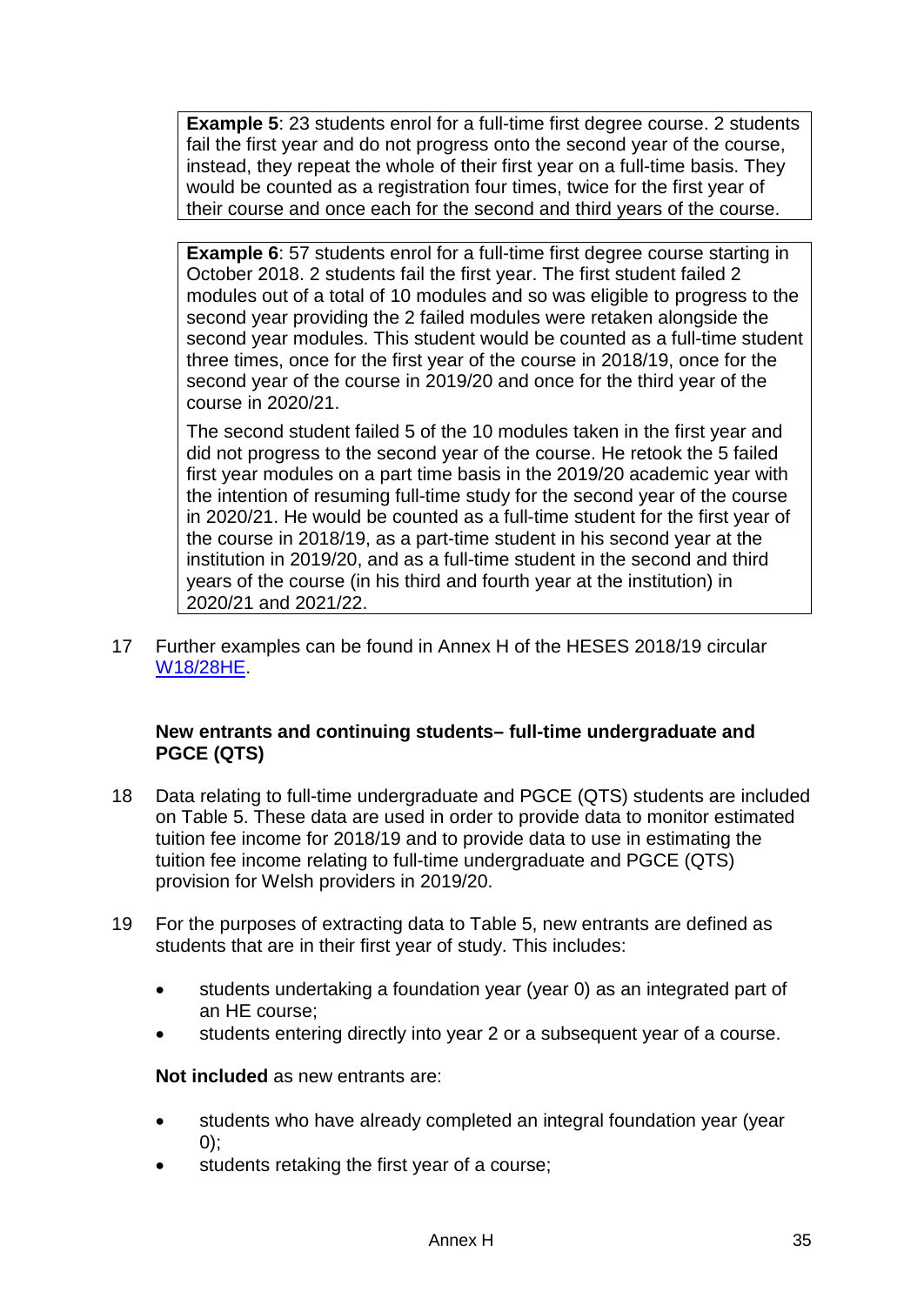- students transferring from another course after spending their first year at the provider on the original course:
- students who have completed an HND or foundation degree who take a top-up year to study for a degree at the same provider;
- students who resume study after a period of inactivity.
- 20 If a student is on a course such that the first year of the course spans two academic years, they will only be counted as a new entrant in the academic year containing the start of their first year at the provider.

**Example 7:** A student starts a full-time HND course in 2017 and completes the course gaining an HND in 2019. He then goes on to do a top-up year at the same institution in order to gain a degree and completes this in 2020. He would be included as an undergraduate non-degree new entrant in Table 5 on EYM 2017/18 only, and **not** counted as a new entrant in Table 5 of EYM 2019/20.

- 21 Students counted as continuing students on Table 5, are defined as students who are in their second or further year of study at the provider and are registered for a prescribed HE course leading to a recognised HE qualification. This will include those that:
	- are retaking the first year of a course;
	- have transferred in from another course after spending their first year at the provider on the original course;
	- are starting the first year of a course after completing an integral foundation year.
- 22 If a student is on a course such that ayear of the course spans two academic years, they will only be included in the academic year containing the anniversary of their start date.

### **Split of home and EU residential status and eligibility for funding status (Table 5)**

- 23 Data relating to home and EU new entrants and continuing students at the provider are requested broken down into Welsh residential status, EU residential status and other home residential status. For the purposes of extracting data in Table 5, residential status is based on the domicile as returned on the HESA student record.
- 24 Data are also requested split into fundable and non-fundable. These categories follow the definitions in Annex D with the exception that HEIW/NHS-funded students are **excluded** from the registration count.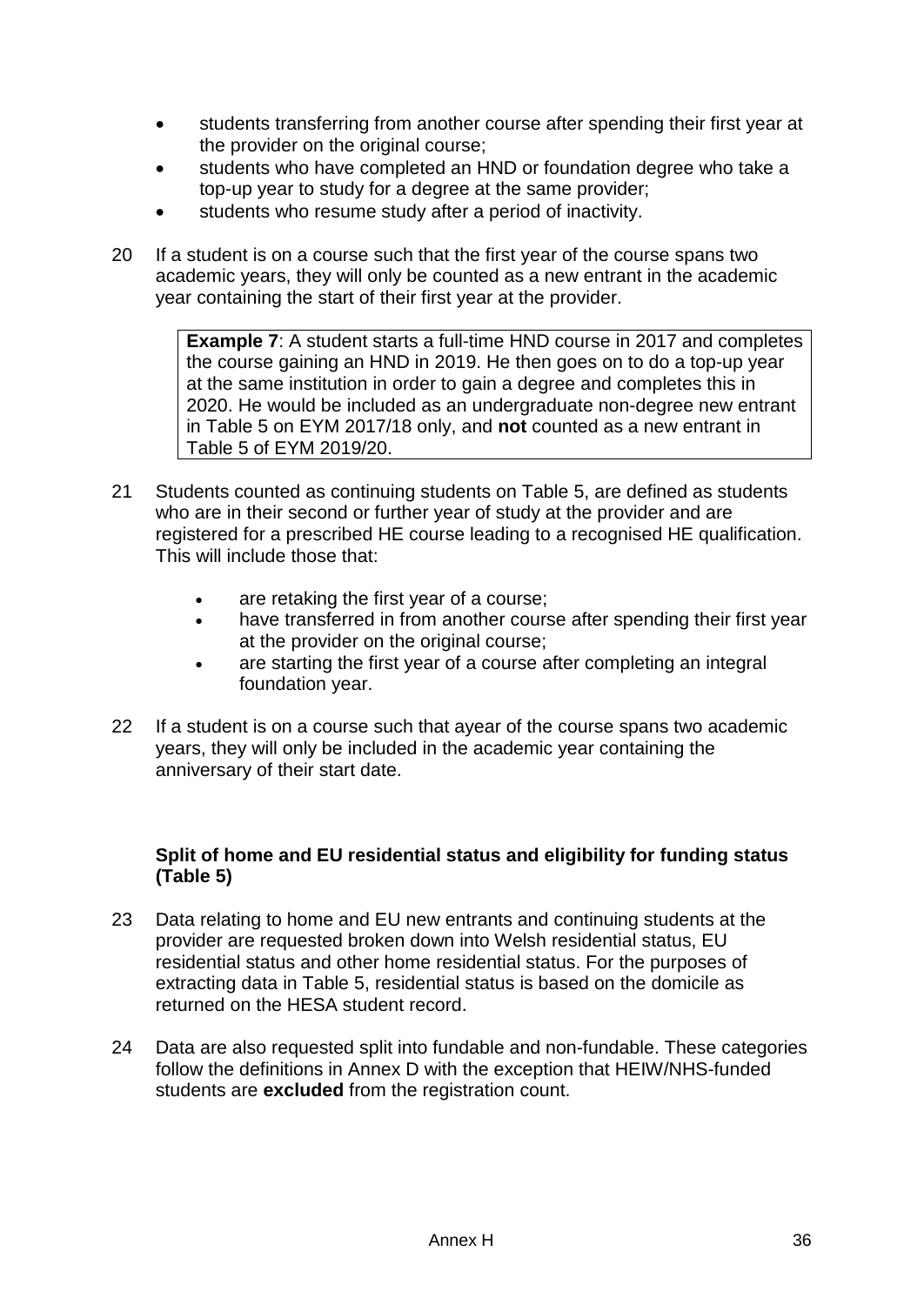## **Rules for counting credit values**

- 1 Full credit value data is included in the EYM extraction to enable any adjustments to funding to be calculated, and for an end of year credit value total to be calculated.
- 2 The guidance below should be used by providers in checking credit value data extracted as part of the IRIS outputs in Tables 1a, 1b, 1c and 6.
- 3 Annex K contains details of how we extract credit value data from the HESA student record via IRIS.
- 4 Only credit values associated with modules, units or courses relating to registrations that are eligible to be counted as defined in Annex H, that are home and EU fundable, are included in the extraction.
- 5 The numbers of credit values associated with enrolments are calculated by multiplying the total number of enrolments on each module, unit or course by the number of achievable credit values associated with the module, unit or course. For example, if 50 students are registered on a module from which 10 credit values may be achieved, the number of credit values to be recorded is 500. Credit values to be recorded are the credit values associated with the module, unit or course being pursued, not those successfully achieved.
- 6 All credit based data should conform to the Credit and Qualifications Framework for Wales (CQFW), except that the level of study should be that of the overall qualification aim and not that of the unit or module, if different.
- 7 The total numbers of credit values recorded for each course should not exceed that shown in the table in paragraph 3 of Annex F, for each student over the course as a whole, unless a year of study or part of a year of study is repeated where a student has not progressed to the next year of study (see paragraph 16 below). If there are courses which do not fit into the categories in the table, HEFCW should be contacted for advice.
- 8 Where an institution has not formally allocated CQFW credit values to elements of its programmes, then notional credit values should be returned on the basis of the CQFW standard. This is 120 credit values for one academic year of HE experience for full-time undergraduates, apart from HNCs, for which the standard is 150 credit values; 180 credit values for postgraduates with one full 12 month year of HE, for example, an MSc with dissertation; and 120 credit values for postgraduate courses of less than a full 12 months, for example, a postgraduate diploma without a dissertation. In this context, it will be helpful to note the CQFW definition of the study year in terms of notional learning time: 1,200 hours for undergraduates (academic year); 1,800 hours for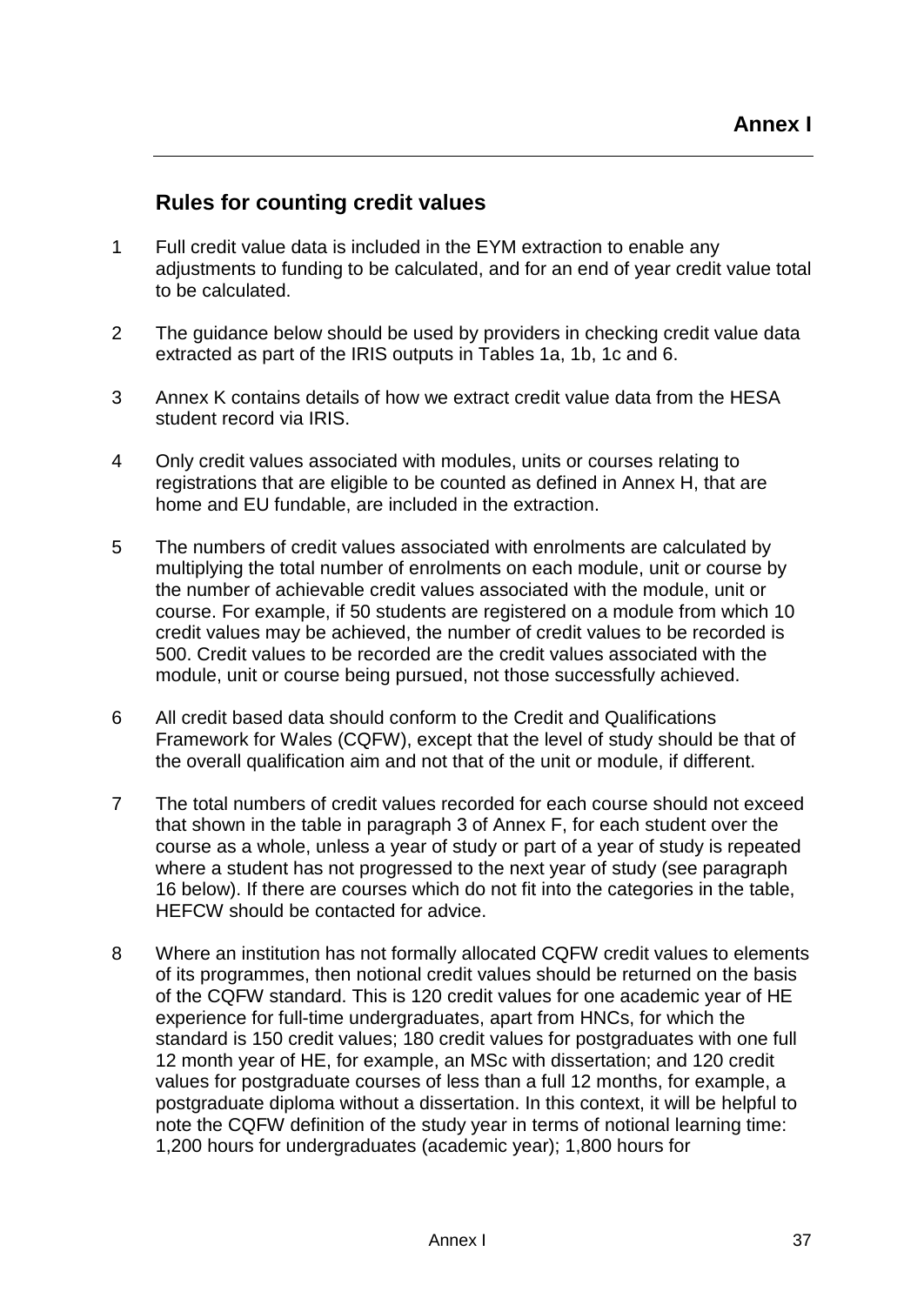postgraduates (12 month year). (See CQFW [guidance](http://gov.wales/docs/dcells/publications/151013-cqfw-brochure-en.pdf) and [QAA frameworks](https://www.qaa.ac.uk/quality-code/qualifications-and-credit-frameworks)  [document.](https://www.qaa.ac.uk/quality-code/qualifications-and-credit-frameworks))

- 9 The level of study of the credit is assumed to be that of the qualification aim of the student.
- 10 Each module or unit is assigned to the academic year in which the module or unit started, and all credit values associated with that module or unit shown in EYM in that academic year only. In this way each credit value will be counted once only, even if the module or unit spans two academic years.
- 11 If a course is not yet modularised, notional credit values based on the maximum numbers that can be claimed over the course as a whole should be returned.
- 12 Only modules essential for the award of the qualification will be counted, and these are expected to be returned as countable on the HESA student record. Optional or elective modules not essential to the award of the qualification must **not** be returned as countable.

**Example 1:** A student enrols for a part-time course on 1 February 2019 and completes the programme on 31 May 2021. The credit values to be extracted for EYM 2018/19 would be those associated with modules/units commenced between 1 February 2019 and 31 July 2019 and would be in column 2 of Table 1c. Those relating to modules/units commencing between 1 August 2019 and 31 July 2020 would be in column 1 of Table 1c of EYM 2019/20; and those relating to modules/units started between 1 August 2020 and 31 May 2021 would be in column 1 of Table 1c of EYM 2020/21.

**Example 2**: A student enrols for a part-time HNC on 1 October 2017 and finishes on 30 June 2019. All credit values associated with modules/units started in the period 1 October 2017 to 31 July 2018 would be extracted for EYM 2017/18 and all credit values associated with modules/units started in the period 1 August 2018 to 30 June 2019 would be extracted for EYM 2018/19. The overall total number of fundable credit values for the course as a whole in EYM 2017/18 and 2018/19 should not exceed 150 credit values.

### **Apportionment of credit values between ASCs**

13 Each credit value is ascribed to the ASC of the subject taught in the module or unit rather than the subject of the qualification aim of the student. This will generally correspond to the JACS code returned on the module entity of the HESA student record - see Annex K. For example, a mathematics module for business students will generally be ascribed to ASC 6, Mathematical Sciences, IT and Computing, not ASC 7, Business and Management. The JACS to ASC mapping given in Annex E will be used to categorise credit values into ASCs based on the JACS code of the module.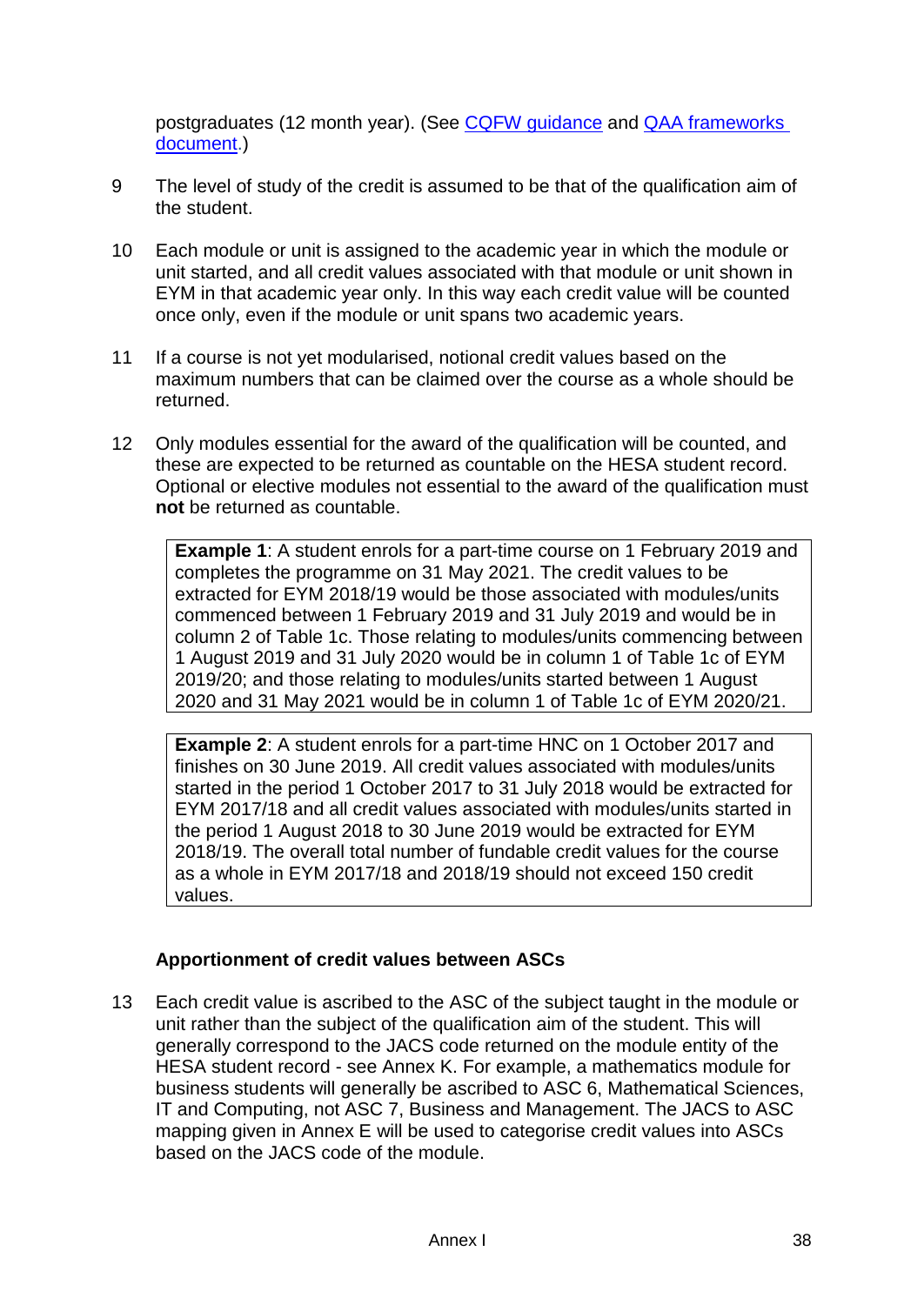14 Credit values relating to ASC 11a are not distributed across other ASCs; all are counted against ASC 11a. Credit values relating to individual modules of courses other than medicine and dentistry or ITT (QTS) courses are not assigned to ASC 1 or ASC 11a.

#### **Modules taken on a not for credit basis**

15 If part-time students are taking module(s) which are credit bearing but on a not for credit basis, and this is the only study they are undertaking in the reporting year, then the credits associated with these modules can be excluded from the return provided the intention of the student not to take the assessment has been recorded at the outset of the module(s). It is not a requirement that there is a formal process in place to record the students intentions for these modules, however, in order to manually exclude these credits from the extraction, this process must be in place. This will generally apply to students taking continuing education type provision who are not aiming for a HE qualification aim and have no intention from the outset of gaining credit that can be counted towards one.

**Example 3**: A part-time module worth 10 credits starts in February 2019, finishing in May 2019. 23 students enrol on the module, which is the only module they are taking in the year, and are asked at the start of the module if they intend to take the exam at the end of the module, and this is formally recorded by the institution. 6 students declare that they will not be taking the exam and so took the module on a not for credit basis. 170 credits are counted in column 1 of Table 1c, relating to the 17 students who took the assessment for the course. Of the 6 students who declared they would not take the exam, 1 changes their mind and sits the exam in May. Therefore, in column 1 of Table 1c, 180 credits are counted. Any adjustment to the HESA data extracted would be done by providers during the sign off process.

### **Repeated years**

16 Where students repeat a year on a full-time or part-time basis, the length of the course is effectively increased and the number of values increases accordingly (for example, a part-time degree usually lasting six years where 60 credits are taken per year with a repeat year becomes a seven year degree equivalent to 420 fundable credit values). Credit values associated with students repeating a full year on a full-time basis, where the student has not progressed to the next year of study, are counted. Similarly, credit values associated with students repeating a semester or part of the year on a part-time basis who have not progressed to the next year of study and are not taking any modules relating to the next year of study, are counted. However, credit values associated with repeat modules where the student has progressed to the next year of study are **not** counted, unless the credit values associated with the module were counted as not completed in the previous year. In such cases, where credit values associated with a repeat module are counted, the maximum number of credit values over the whole course should not exceed those listed in paragraph 3 of Annex F. Modules returned on the HESA student record should be recorded as countable or not countable accordingly so that they can be extracted correctly.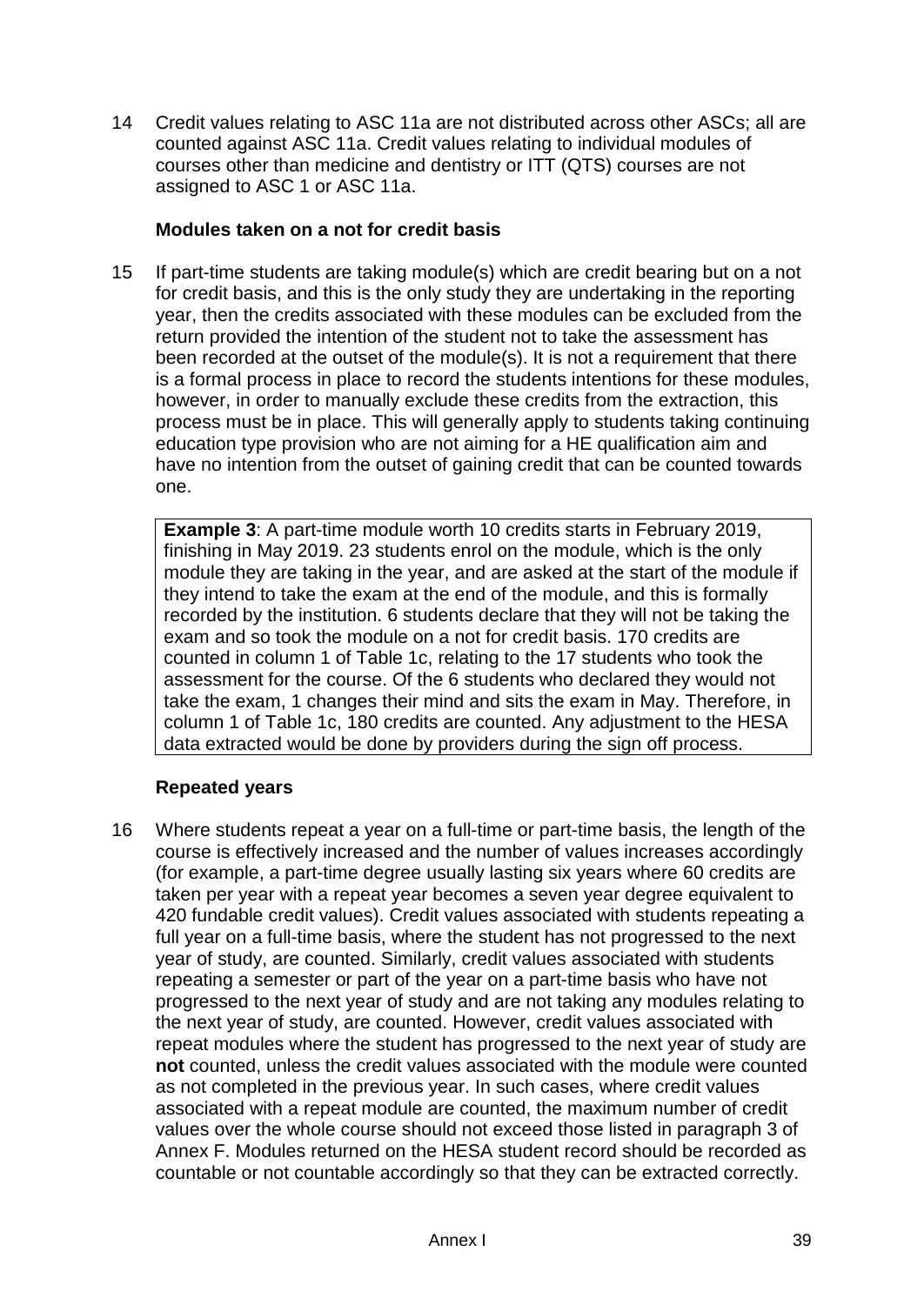17 Where a student studying for a full-time course is also studying for a part-time course which is eligible to be counted, as described in paragraph 4 of Annex H, then the credit values relating to modules of the part-time course are counted.

#### **Completions and non-completions**

- 18 A module or unit and the credit values associated with it are counted as completed if all assessment required for that module or unit has been undertaken. Otherwise, the module or unit and the credits associated with it are counted as not completed.
- 19 Where a student withdraws or drops out of their course having completed some modules or units, or continues but withdraws or drops out of some modules or units, only the credit values associated with those modules or units that were not completed are included as non-completions. Credit values associated with the completed modules or units are **not** counted as non-completions.
- 20 Credit values associated with students who do not take part in all or some of the required assessment procedures for a module or unit for the year of study, can be counted as completed if the student is assessed after the end of the academic year in order to enable the student to progress to the next year or graduate. This will be, for example, where a student who did not sit the original examination for the module or unit within the year, because of illness, takes a resit examination that takes place after the end of the academic year or where a student will be handing in coursework for the module or unit after the end of the academic year, by agreement with the institution. However, at the time of extraction of the EYM data, these credit values will be classified as not completed, according to the definition above, as the student will not have taken part in the required assessment for the module, and it will not yet be known whether they will take the assessment after the end of the academic year. Paragraph 23 below explains how estimates of the numbers of such credit values are included in the EYM extraction and can be amended by providers at sign off.
- 21 At the time of extraction of the EYM data, it will be known if students who did not complete a module due to non-attendance at examinations, or nonparticipation in other assessment procedures, are eligible to take part in further assessment after the end of the year in order to complete the module. It will also be known for the previous year how many of those eligible to complete under these circumstances actually went on to complete the module. The EYM extraction estimates the number of non-completions. If amendments are necessary to reflect students in this situation, providers should use the proportion of these students who did complete the module in the previous year, to estimate the number of such students who will complete the module for 2018/19, and therefore the number of credit values associated with them that should be counted as completed. (See example 4 below). Providers must keep auditable evidence to show the basis of their calculations. Where assessment procedures for a module or unit have not taken place, and there is no alternative arrangement to assess the student for that particular module or unit,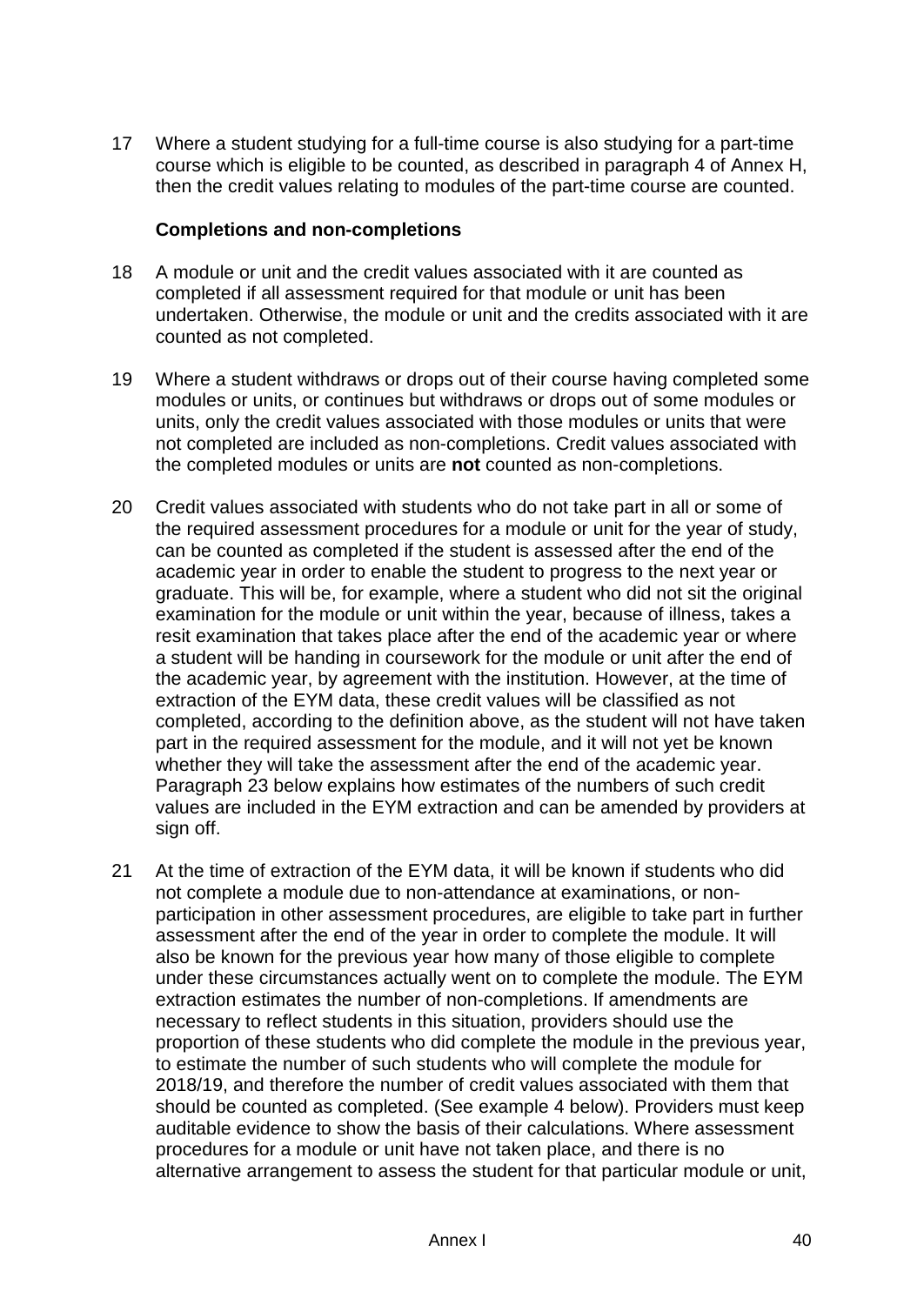the credit values associated with the module or unit should be counted as not completed.

- 22 For **full-time and sandwich taught** courses only, credit values for noncompleted modules may be returned as partially completed on the HESA student record in the following cases:
	- a) *Where the course is semesterised, if*
		- all required assessments due for the module during the semester in which the module starts have been undertaken;

then, even if there is additional assessment for the module at the end of the year of study, credit values relating to the module for the first semester can be counted as completed.

- b) *Where the course is not semesterised, if*
	- all required assessments due for the module in the first four months of attendance have been undertaken; and
	- there is auditable evidence that the student was still in attendance at the end of the four months;

then, even if there is additional assessment for the module at the end of the year of study, half the credit values associated with the module can be counted as completed.

**Example 4: 10 students enrol for a part-time course in English starting in** May 2019. The first module of the course, which is worth 20 credit values, starts in May 2019 and finishes in October 2019. In the previous year, out of 12 students starting the equivalent module, 1 withdrew from the module in June and 2 withdrew from the module in August, having taken no assessment for the module. In column 2 of Table 1c,  $10 \times 20 = 200$  credit values are counted in ASC 9. In column 3, an estimate of the number of credit values not completed, based on previous years' data, calculated as  $3/12 \times 10 \times 20 = 50$ , is counted in ASC 9. The total number of assumed credit values for the module, calculated in column 4, would be 150.

**Example 5**: 57 students enrol for a part-time first degree course in October 2018. 1 student fails 2 out of 3 modules taken in the first year and does not progress to the second year of the course. All modules are worth 20 credits each. The student retakes the 2 failed first year modules in the 2019/20 academic year with the intention of resuming study for the remainder of the course in 2020/21. In the first year of the course, 60 completed credit values would be counted on Table 1c for 2018/19 for the student. For the year in which the student repeated the 2 failed modules, 40 credit values would be counted, on Table 1c for 2019/20. For the second year of the course (the student's third year at the institution), 60 credit values would be counted on Table 1c for 2020/21, and similarly, 60 credit values would be counted for each subsequent year. The number of credit values counted in total for this student over the whole course, assuming they took 60 credits per year for the rest of the course and did not repeat any more modules, which has taken seven years, would be 400.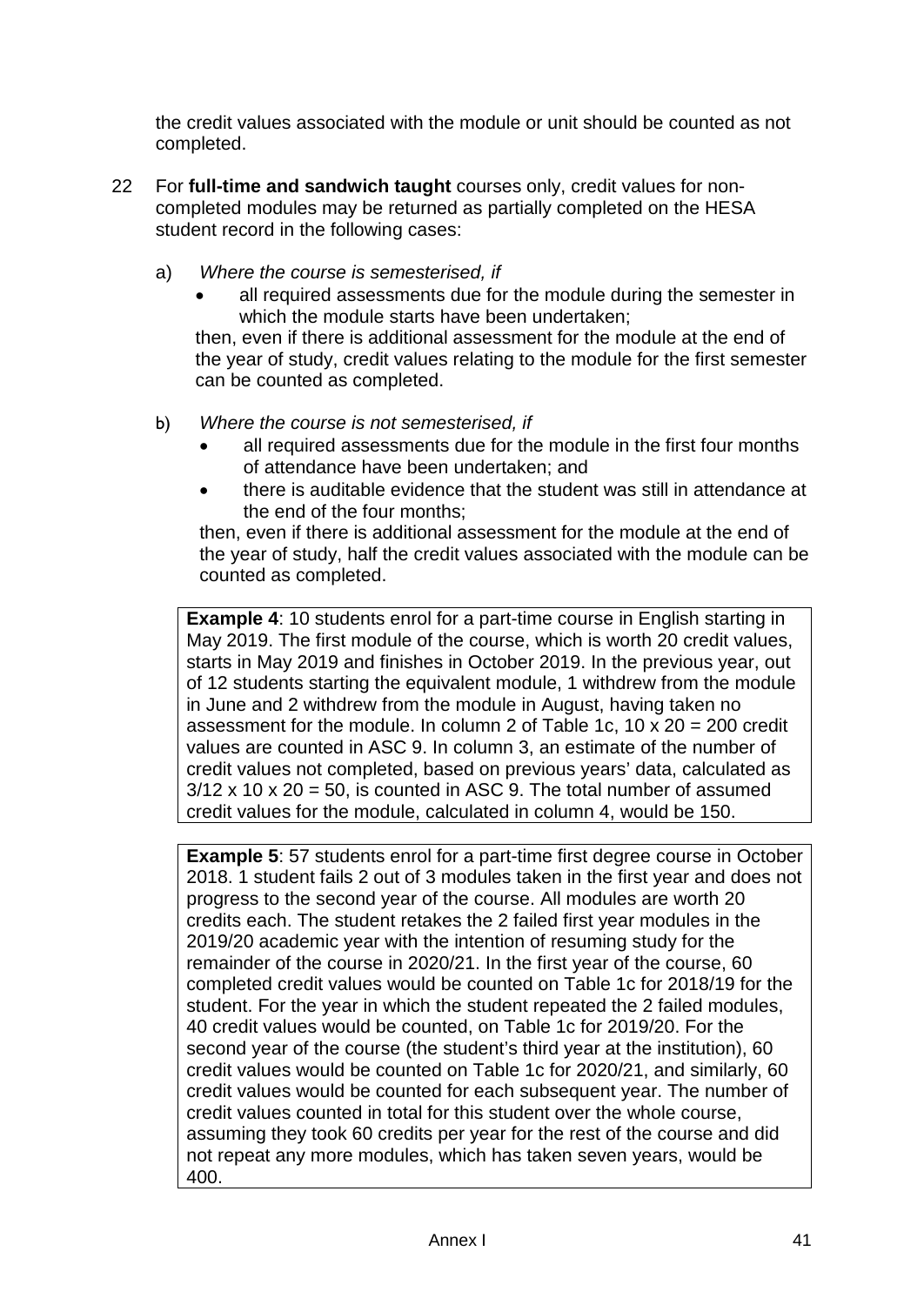## **Table and column descriptions**

### **Directly funded HEIs and FEIs**

- 1 All tables will be as drawn from the HESA student record as part of the IRIS transaction.
- 2 For merged providers EYM tables extracted through the HESA IRIS system will be presented as one institution that includes all providers that were part of the merger.
- 3 In all tables, data relating to franchised out students are included in the tables of the franchisor only (see Annex C, paragraph 14) and included in all relevant columns.
- 4 Data returned in Tables 3, 4, 5 and 6 are shown to one decimal place, where full-time taught partial completions are included as 0.5 of a completion. In Table 4, completed registrations are apportioned between ASCs, and figures are rounded to whole numbers or the nearest multiple of 0.5, as described in Annex E, paragraph 7.
- 5 Data on Table 2 are shown as whole numbers unless secondary education registrations have been split between specialist subjects, as described in Annex E, paragraph 5, when 0.5 is counted against each subject. Secondary education totals within each level of study (undergraduate degree or PGCE) will be whole numbers.

#### **Table 1a, 1b and 1c**

- 6 Tables 1a, 1b and 1c include information on all home and EU fundable assumed completed credit values for the academic year 2018/19 by level of study (with undergraduate split into degree and non-degree on Tables 1a and 1b), mode of study, whether the credit value is wholly or partially franchised out or not and ASC. Credit values are included in accordance with the guidelines set out in Annex I.
- 7 The tables have four principal columns.
- **Column 1**: Numbers of credit values arising from registrations on modules, units or courses between 1 August 2018 and 1 November 2018 inclusive. Figures are net of all known transfers, withdrawals and dropouts occurring up to 1 November 2018.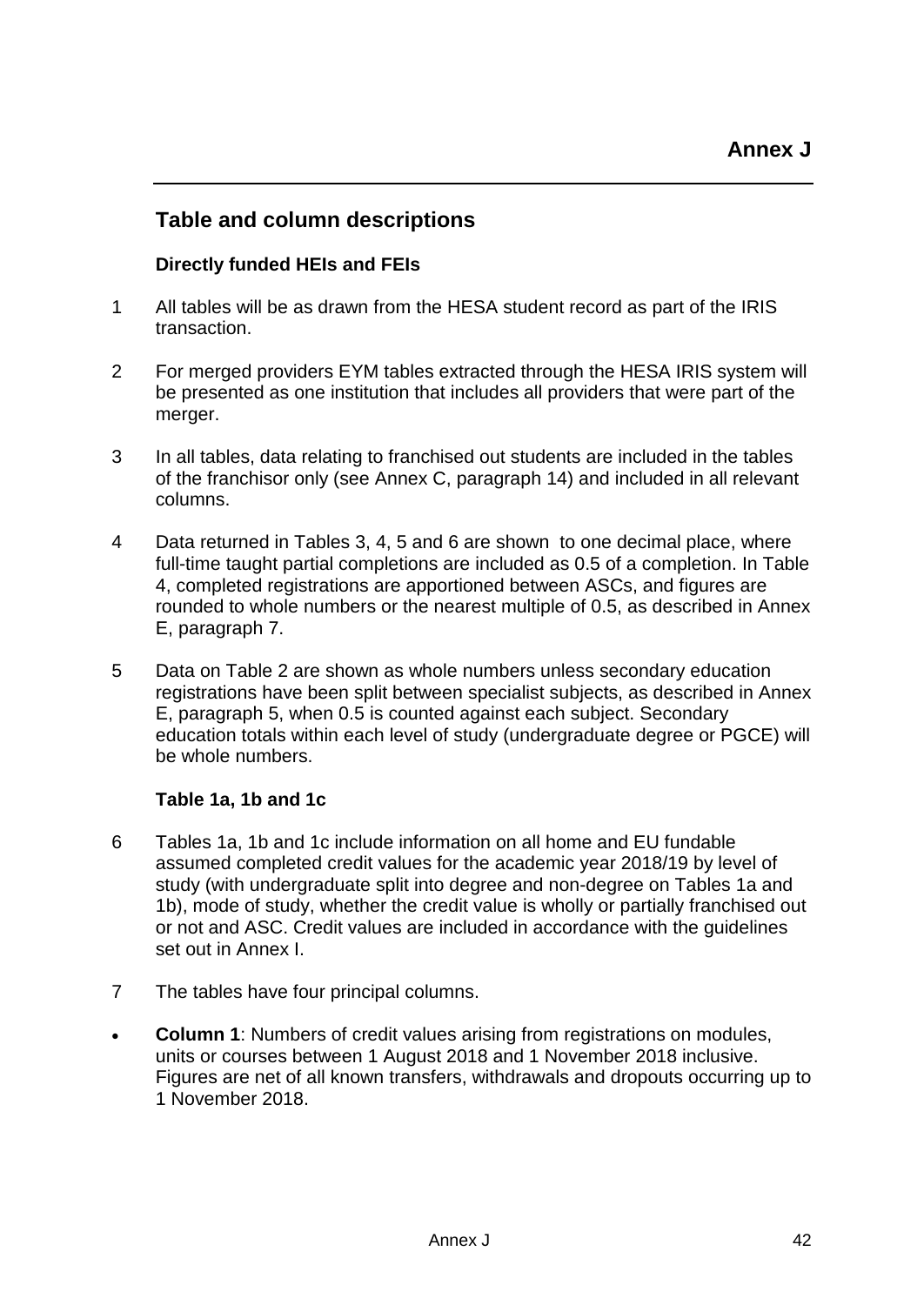- **Column 2**: Numbers of credit values arising from forecast new registrations on modules, units or courses after 1 November 2018. Figures recorded here are after allowance for transfers after 1 November 2018.
- **Column 3**: Numbers of credit values associated with non-completions of modules, units or courses, after 1 November 2018. Credit values in column 3 are a subset of those returned in columns 1 and 2.
- **Column 4:** This shows the overall assumed completed credit values to be used in the calculations of the main teaching funding arising from registrations on modules, units or courses for the academic year 2018/19. It is the sum of columns 1 and 2, minus column 3.
- 8 Table 1c has two further columns.
- **Column 5a**: The number of assumed completed credit values associated with students who are wholly franchised out. See Annex C and Annex K paragraph 22 for further guidance. Credit values included here are net of all known or predicted transfers or non-completions, consistent with column 4, and are a subset of the data returned in column 4.
- **Column 5b**: The number of assumed completed credit values associated with students who are partially franchised out. See Annex C and Annex K paragraph 22 for further guidance. Credit values included here are net of all known or predicted transfers or non-completions, consistent with column 4, and are a subset of the data returned in column 4.

### **Table 2**

- 9 Table 2 shows information about home and EU fundable full-time ITT (QTS) registrations in ASC 11a between 1 August 2018 and 1 November 2018 inclusive. The column is broken down by:
	- Phase (secondary or primary)
	- Level of study (undergraduate degree or PGCE)
	- Specialist subject of study for secondary phase. Within the 24 secondary subjects it should be noted that:
		- i. Mathematics includes Statistics;
		- ii. Physical Education includes Movement Studies and Dance.
- 10 Figures are net of all known transfers, withdrawals and dropouts occurring up to 1 November 2018. Those registrations repeating the first year of the course are excluded from the table.

### **Table 3**

11 Table 3 includes information on all assumed completed student registrations for the academic year 2018/19 by level of study (with undergraduate split into degree and non-degree), mode of study, whether the registration is franchised out or not (undergraduate only) and residential and fundability status.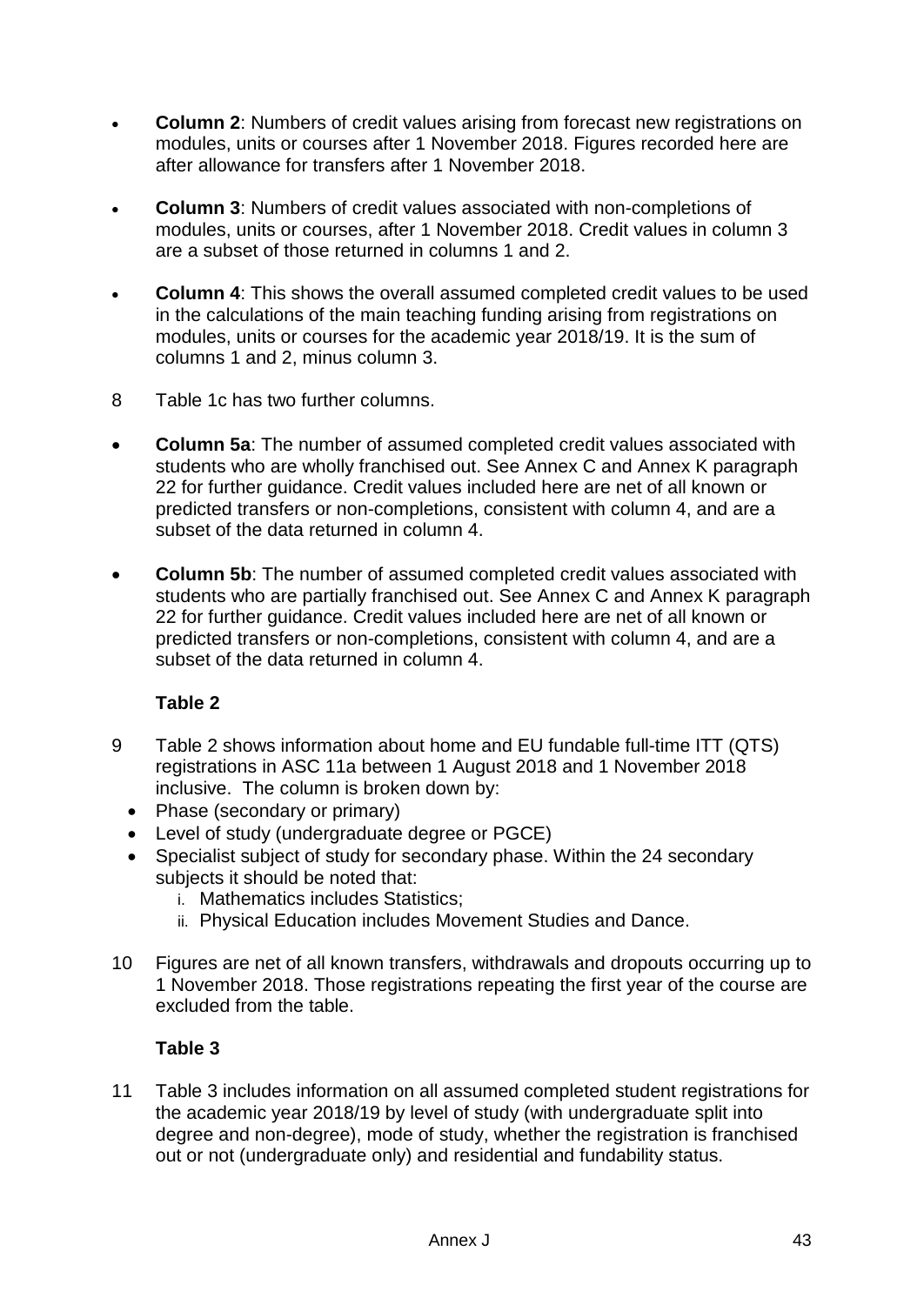Registrations are included in accordance with the guidelines set out in Annex H.

- 12 The table has four columns.
- **Columns 1a to 1c**: Numbers of assumed completed full-time registrations, split into home and EU fundable, home and EU non-fundable and Island and overseas. Figures are net of all known and predicted transfers, withdrawals and dropouts.
- **Column 2a to 2c**: Numbers of assumed completed sandwich year out registrations, split into home and EU fundable, home and EU non-fundable and Island and overseas. Figures are net of all known and predicted transfers, withdrawals and dropouts.
- **Column 3a to 3c**: Numbers of assumed completed part-time registrations, split into home and EU fundable, home and EU non-fundable and Island and overseas. Figures are net of all known or predicted transfers, withdrawals and dropouts.
- **Column 4a to 4c**: These columns show the overall number of assumed completed registrations. It is the sum of columns 1, 2 and 3, split into home and EU fundable, home and EU non-fundable and Island and overseas.

#### **Table 4**

- 13 Table 4 includes information on all home and EU fundable assumed completed registrations for the academic year 2018/19 by level of study (with undergraduate split into degree and non-degree), mode of study, whether the registration is franchised out or not (undergraduate only) and ASC.
- 14 The table has four columns:
	- **Columns 1a to 1f**: Numbers of assumed completed home and EU registrations for full-time undergraduate and postgraduate students, in terms of headcount of individuals.
	- **Column 2a to 2f**: Numbers of assumed completed home and EU registrations for sandwich year out undergraduate and postgraduate students, in terms of headcount of individuals.
	- **Column 3a to 3f**: Numbers of assumed completed home and EU registrations for part-time undergraduate and postgraduate students, in terms of headcount of individuals.
	- **Column 4a to 4c**: These columns show the overall number of assumed completed home and EU fundable registrations. It is the sum of columns 1, 2 and 3, split by level of study.

**Table 5**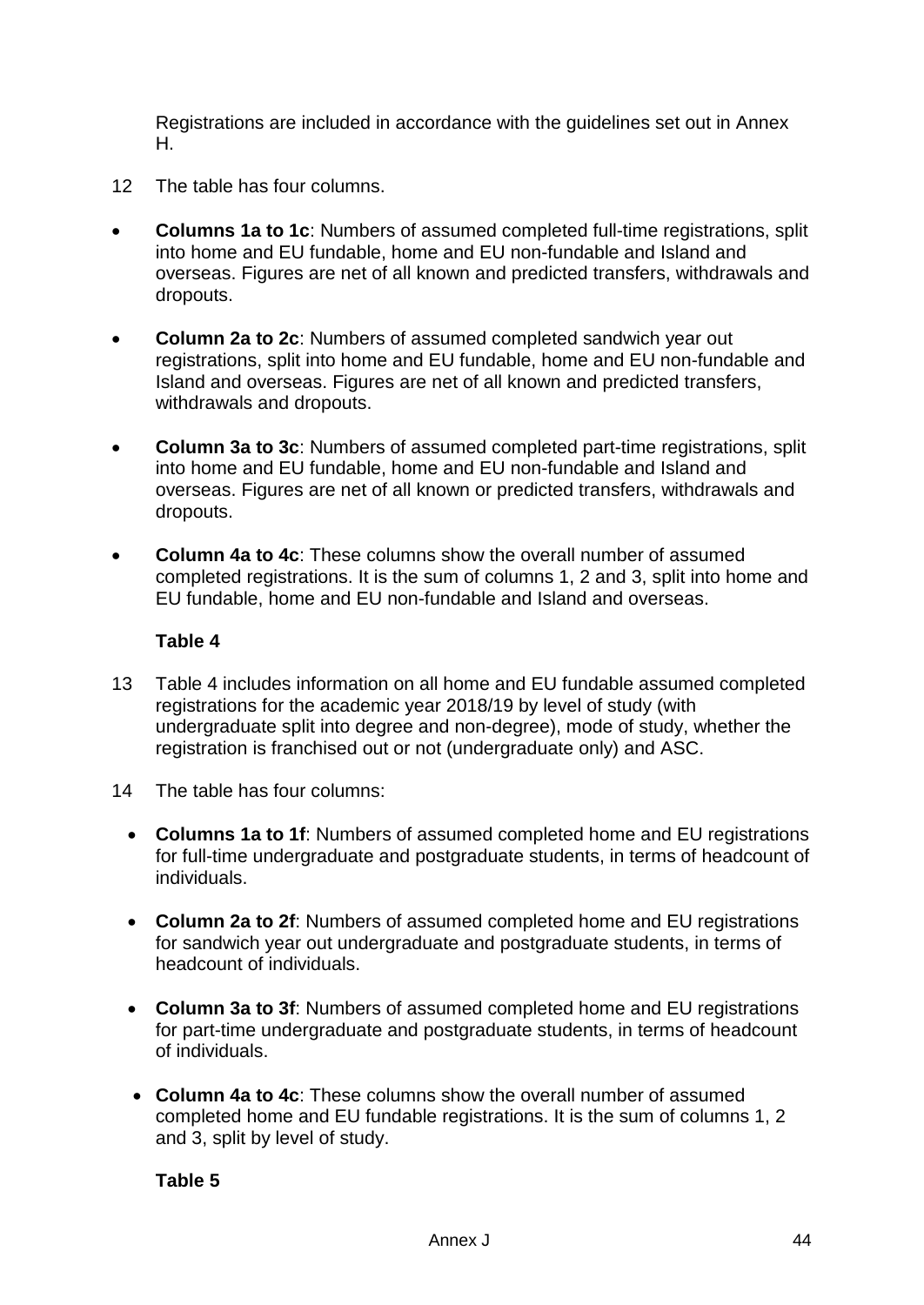- 15 Table 5 includes information on assumed completed home and EU fundable and non-fundable (**excluding** those funded by HEIW/NHS) registrations that are full-time undergraduate or PGCE (QTS) new entrants or continuing students at the provider for the academic year 2018/19. Data are presented by whether the student is a new entrant or continuing at the institution. The data are a subset of those returned in Table 3. Registrations are included in accordance with the guidelines set in Annex H. Figures are net of all known transfers, withdrawals and dropouts. There are three ASC groups, ASC 1; ASCs 2 to 10 and 11b; ASC 11a.
- 16 The table is split into two subtables containing data about completed registrations.
	- New entrants columns 1 to 7.
	- Continuing students at the institution columns 8 to 14.
- 17 The columns contained within each of these sub tables are described below:
	- **Columns 1, 8**: Number of completed HEFCW-fundable registrations that have Welsh residential status, split by level of study.
	- **Columns 2, 9**: Number of completed HEFCW non-fundable registrations (other than those funded by HEIW/NHS) that have Welsh residential status, split by level of study.
	- **Columns 3, 10**: Number of completed HEFCW-fundable registrations that have EU residential status, split by level of study.
	- **Columns 4, 11**: Number of completed HEFCW non-fundable registrations (other than those funded by HEIW/NHS) that have EU residential status, split by level of study.
	- **Columns 5, 12**: Number of completed HEFCW-fundable registrations that have home residential status other than Welsh, split by level of study.
	- **Columns 6, 13**: Number of completed HEFCW non-fundable registrations (other than those funded by HEIW/NHS) that have home residential status other than Welsh, split by level of study.
	- **Columns 7, 14**: Total number of completed home and EU registrations under the new fee regime. The calculation is done automatically in the spreadsheet.

#### **Table 6**

18 Table 6 presents information about Performance Element provision in ASC 10 at the University of South Wales. The criteria used to extract the information from the HESA student record is defined in Annex K paragraph 39.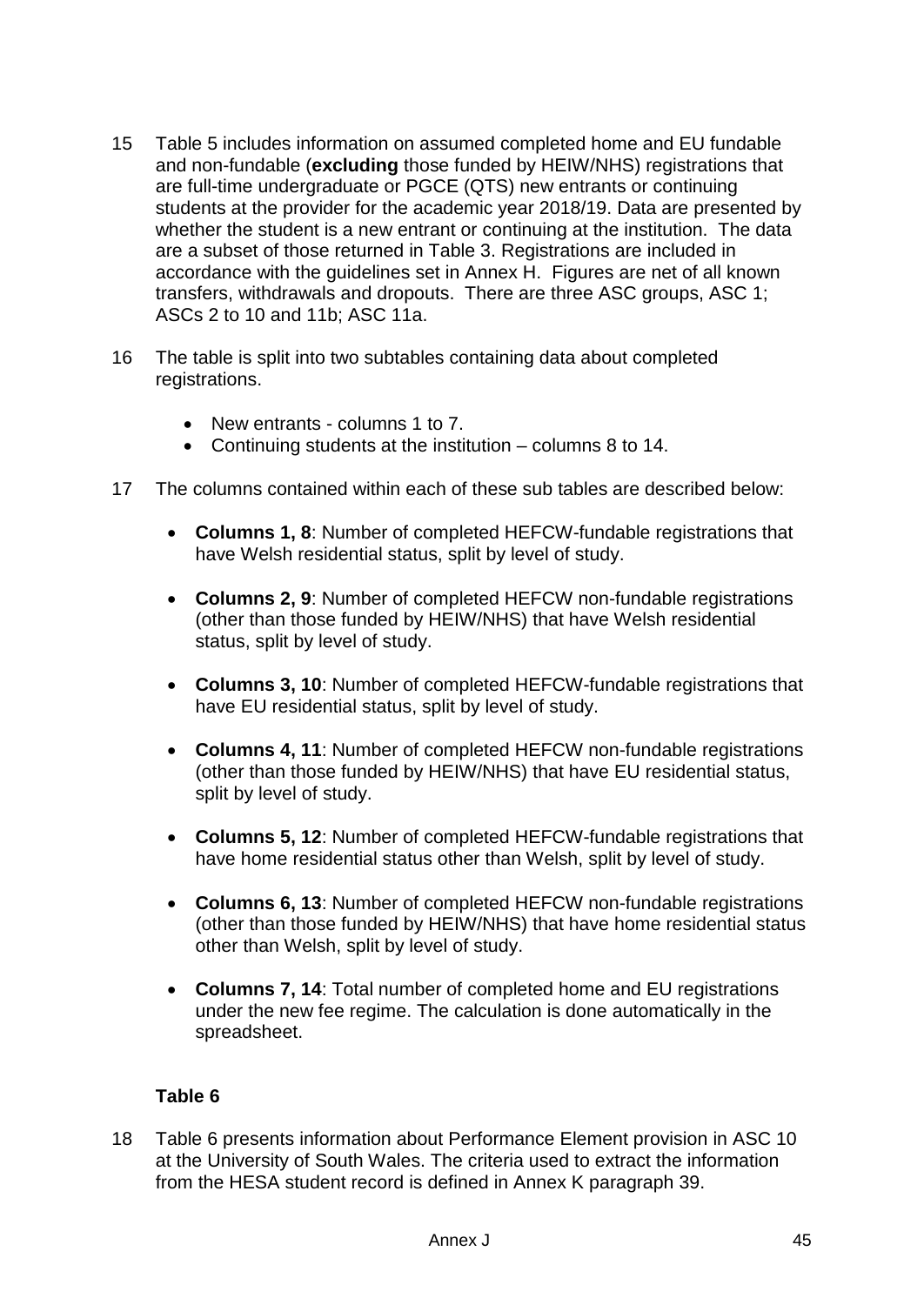19 The table has the following columns over three sub-tables:

### **Table 6a and 6b – credit values**

• **Columns 1 to 4**: Numbers of assumed completed home and EU fundable credit values associated with ASC 10 performance element related registrations at the University of South Wales. Table 6a shows data about full-time credit values and Table 6b about part-time credit values. The columns on each of Tables 6a and 6b are of the same format as those included in paragraph 6. The credit values are a subset of those included for ASC 10 in Tables 1a and 1c.

#### **Table 6c – registrations**

- **Columns 1a and 1c**: Numbers of assumed completed home and EU fundable registrations for full-time undergraduate and postgraduate students enrolled on ASC 10 performance element related courses at the University of South Wales.
- **Columns 3a and 3c**: Numbers of assumed completed home and EU fundable registrations for part-time undergraduate and postgraduate students enrolled on ASC 10 performance element related courses at the University of South Wales.
- **Columns 4a and 4c**: Total numbers of assumed completed home and EU fundable registrations enrolled on ASC 10 performance element related courses at the University of South Wales, by level of study.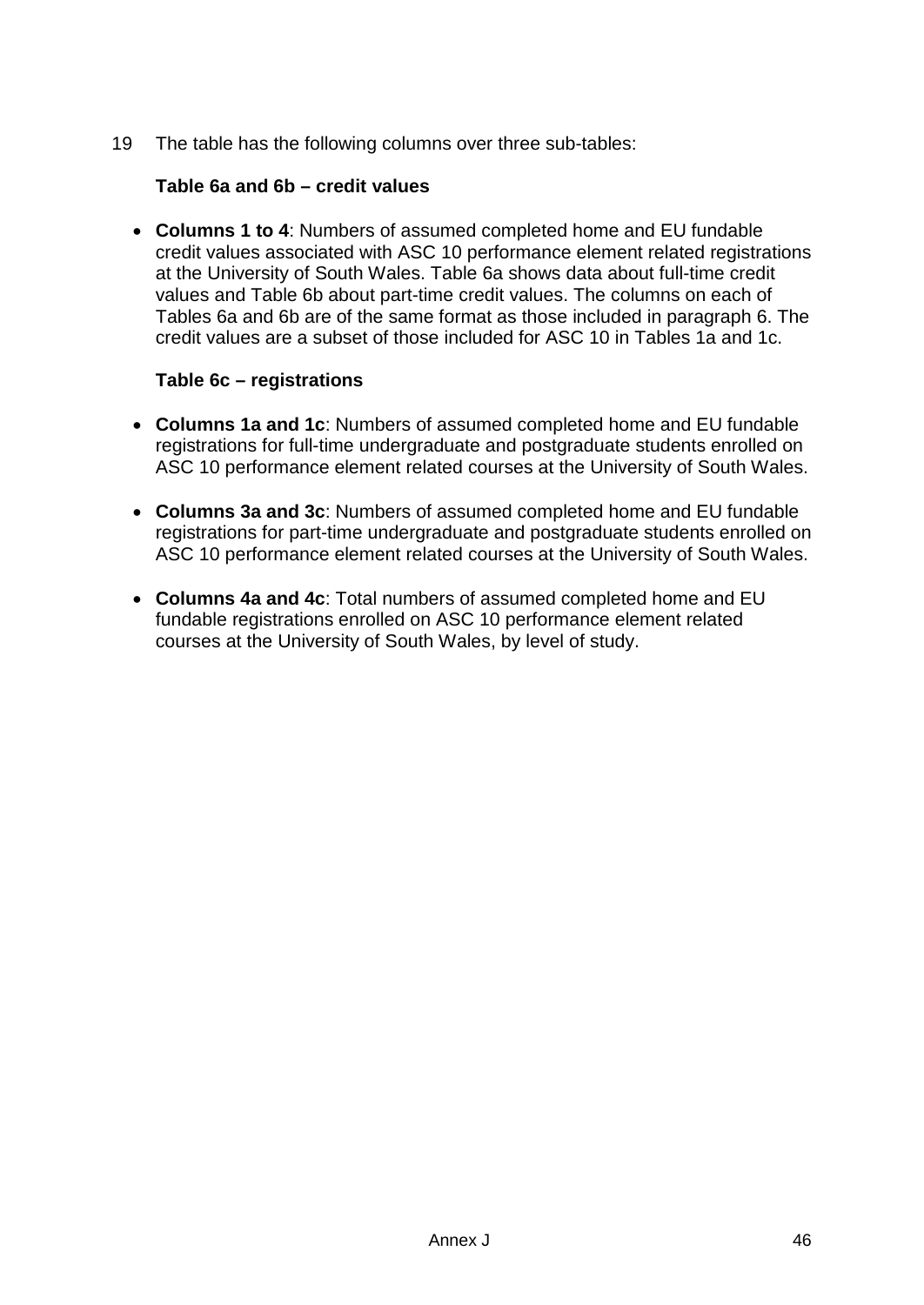## **HESA/HESES mappings and end of year monitoring data extraction criteria**

- 1 This annex provides mappings which HEFCW will use to extract EYM and other data from the HESA student record, including as part of the HESA IRIS process. It should be noted that in some cases it is not possible to define HESES/EYM categories entirely in terms of HESA fields. In particular, where students follow non-standard academic years and patterns of study within the institution are not the same from year to year, there may be discrepancies in comparisons made.
- 2 In all cases, the HESES rules must be followed when completing the HESES return. In coding student data for the HESA student record, where fields ask for funding council definitions to be used then it is those contained in this circular that should be used. However, it should not be assumed that students fall into a particular HESES category solely on the basis of the coding of HESA fields as there may be cases where only an approximate match of definitions can be made.
- 3 The EYM tables for merged providers extracted through the HESA IRIS system will be presented as one institution. This enables estimations to be calculated on an institution wide basis, however, the HESA IRIS EYM student data sheets include an INSTANCE.CAMPID field for checking purposes.
- 4 The mappings show the name of the relevant HESA field in the form of ENTITY.FIELDNAME. Guidance relating to the HESA fields can be found in the HESA student record coding manual, available at [www.hesa.ac.uk](http://www.hesa.ac.uk/)

#### **HESES/EYM population**

5 The following categories of students are excluded from the HESES/EYM population:

| Students not studying towards a<br>recognised HE qualification aim<br>or a credit that can be counted<br>towards one | COURSE.COURSEAIM = AII P, Q, R, S,<br>X codes and C99, H99, I99, J99, L99,<br>M99. |
|----------------------------------------------------------------------------------------------------------------------|------------------------------------------------------------------------------------|
| Dormant or sabbatical                                                                                                | INSTANCE.MODE = $51, 63, 64$                                                       |
| Incoming exchange students                                                                                           | INSTANCE.EXCHANGE = $4, G$                                                         |
| Students studying for less than<br><b>3% FTE</b>                                                                     | <b>INSTANCE.STULOAD &lt; 3</b>                                                     |
| Specific exclusions                                                                                                  | $INSTANCE.FUNDCOMP = 9$                                                            |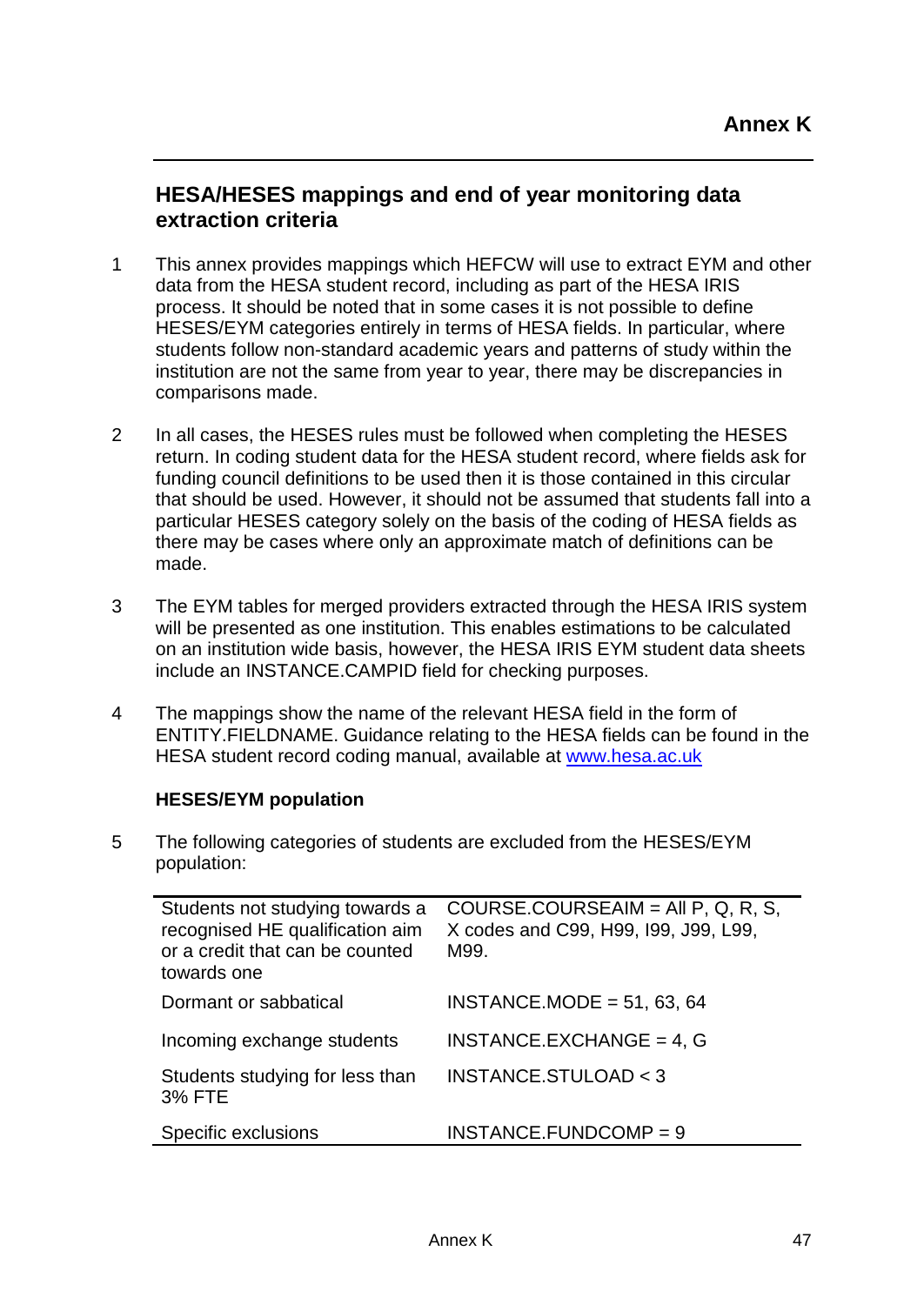6 The following students, though in the population, will not be counted as registrations for HESES/EYM (some credit values associated with these students may be counted where a module is started in 2018/19):

| Writing up students                                                                              | INSTANCE.MODE = $43, 44$                                                                                                                                      |
|--------------------------------------------------------------------------------------------------|---------------------------------------------------------------------------------------------------------------------------------------------------------------|
| Students in their final year<br>attending a course which follows<br>a non-standard academic year | $INSTANCE. TYPEYR = 2$ and<br>INSTANCE.ENDDATE $\leq$ 31072019 and<br>INSTANCE.ENDDATE $\leq$ anniversary of<br>INSTANCE.COMDATE in 2018/19 plus<br>two weeks |

#### **HESES/EYM categorisation**

#### **Residential status and eligibility for mainstream funding**

7 Students will be categorised into residential status and eligibility for funding as follows:

| Home and EU fundable     | $INSTANCE.FUNDCODE = 1$                                  |
|--------------------------|----------------------------------------------------------|
| Home and EU non-fundable | $INSTANCE.FUNDCODE = 2 and$<br>$INSTANCE.FEEELIG = 1, 3$ |
| Island and overseas      | <b>Otherwise</b>                                         |
|                          |                                                          |

- 8 In using this coding to categorise home and EU students as non-fundable, we are assuming that where INSTANCE.FEEELIG is 3 that the student is home and EU, as eligibility of Island and overseas students is likely to have been assessed in order to inform the level of fee charged. This could lead to some students being categorised as home and EU non-fundable where in fact they should be Island and overseas. Providers should pay regard to the coding of this field in order to ensure that students are correctly categorised.
- 9 Home and EU full-time undergraduate and PGCE registrations will be further categorised by residential status, using domicile as a proxy (see paragraph 20 below), into Welsh and EU residential status and other UK residential status. In doing this for Table 5 of EYM/Table 3 of HESES, registrations will also be categorised by funding eligibility categories, HEFCW-fundable and nonfundable, with HEIW/NHS-funded students excluded. See paragraph 20 below.

### **Assignment to ASCs**

#### **Registrations**

10 Full-time registrations will be assigned to ASCs on the basis of the JACS codes shown in COURSESUBJECT.SBJCA and the proportions in each subject shown in COURSESUBJECT.SBJPCNT, with the exceptions of full-time undergraduate medicine and dentistry (ASC 1) and full-time undergraduate and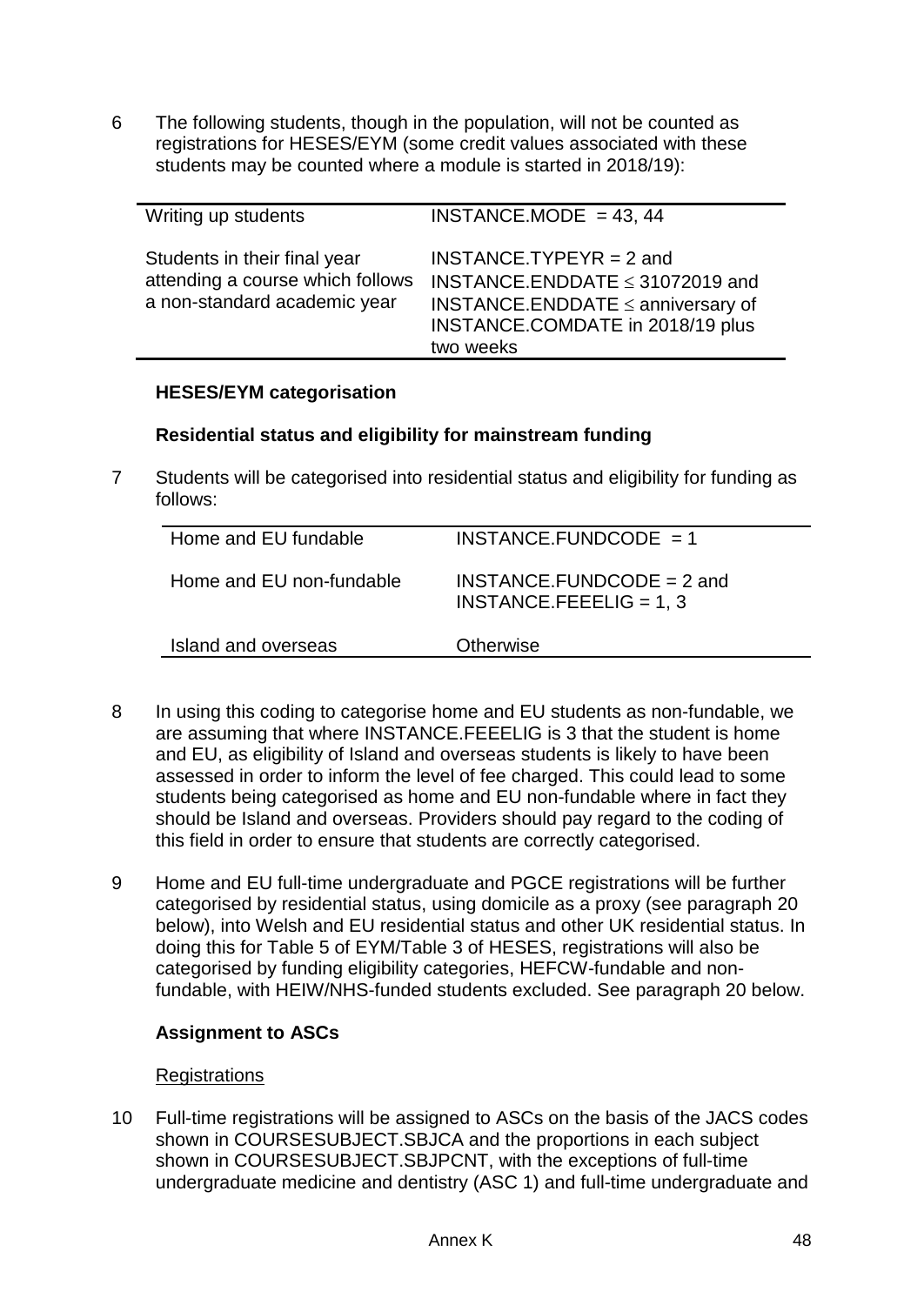PGCE ITT (QTS) (ASC 11a). The mapping between JACS codes and ASCs shown in Annex E will be used.

11 Where postgraduate medicine or dentistry provision is coded using any A9 JACS code, it will be assumed to be non-clinical medicine.

*Full-time undergraduate medicine and dentistry provision*

12 Full-time undergraduate medicine and dentistry registrations will be assumed to be those with all course subjects of study in JACS codes A as they cannot be split between ASCs in returning data on the HESES survey. Students on courses coded as both non-clinical and clinical medicine or dentistry will be categorised into non-clinical or clinical based on the year of programme (e.g. if a course is coded as 50% A100 and 50% A300 then if the first year of the course is known to be pre-clinical, then students in the first year will be coded as non-clinical medicine). ASCs will be assigned as follows:

|                           | <b>COURSESUBJECT.SBJCA</b> |
|---------------------------|----------------------------|
| Non-clinical medicine     | A100                       |
| <b>Clinical medicine</b>  | A300                       |
| Non-clinical dentistry    | A200                       |
| <b>Clinical dentistry</b> | A400                       |

13 Year of programme will be assigned as follows:

| Registrations on intercalated<br>years | $INSTANCE.INTERCALATE = 01$ |
|----------------------------------------|-----------------------------|
| Year of programme                      | <b>INSTANCE.YEARPRG</b>     |
| Year 0                                 | 00                          |
| Year 1                                 | 01                          |
| Year 2                                 | 02                          |
| Year 3                                 | 03                          |
| Year 4                                 | 04                          |

*Full-time undergraduate and postgraduate taught ITT (QTS) (ASC 11a)*

14 Registrations will be assigned to ASC 11a, ITT (QTS), where COURSE.TTCID = 1. Registrations will be further categorised as follows:

| Primary phase   | $INSTANCE. ITTPHSC = 53, 61-65$ |
|-----------------|---------------------------------|
| Secondary phase | $INSTANCE. ITTPHSC = 55 to 57$  |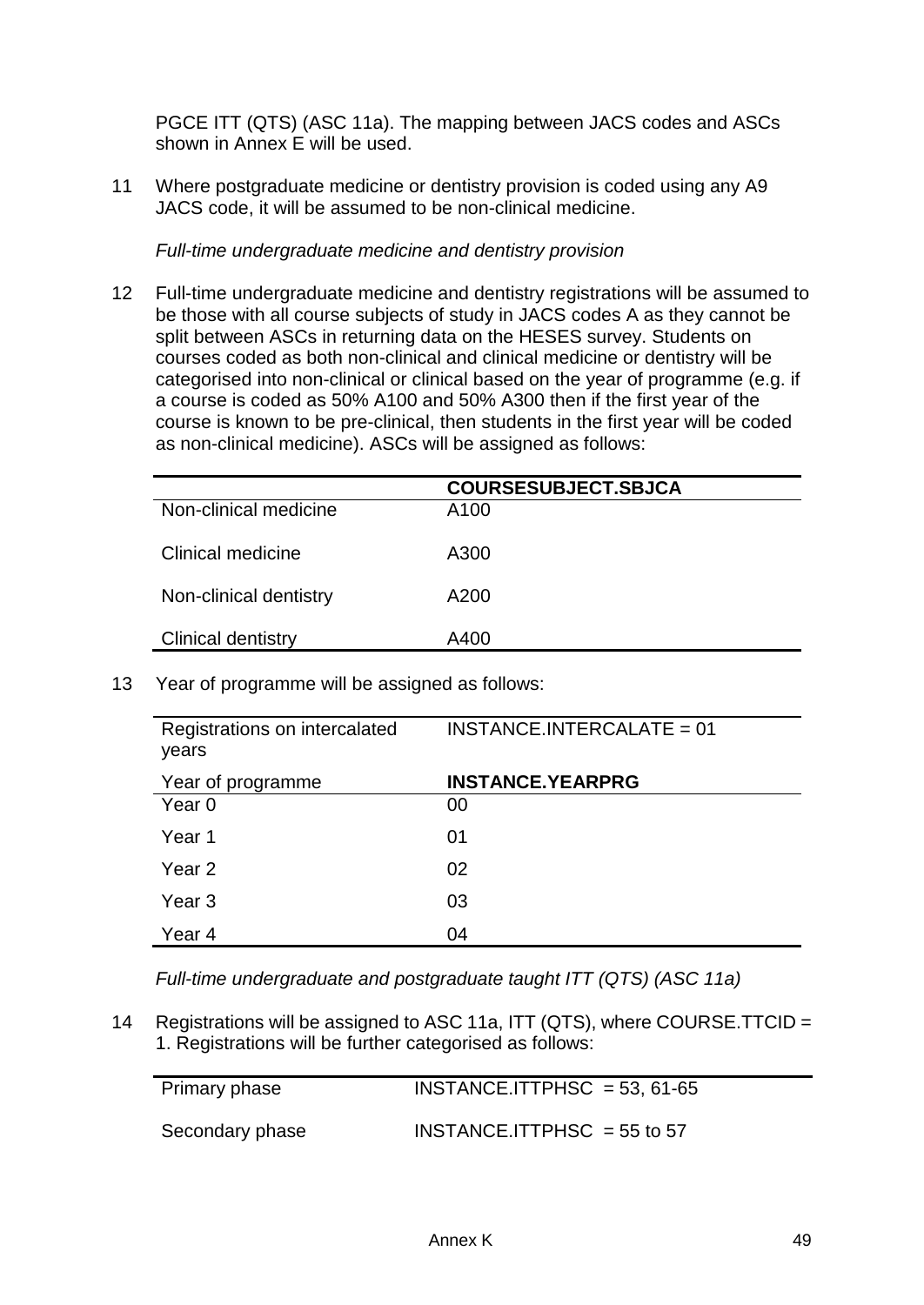Subject of study will be assigned using COURSESUBJECT.SBJCA and COURSESUBJECT.SBJPCNT (with manual adjustments if necessary to ensure that subjects are counted against the correct specialisms where the course includes more than one subject)

| Year of programme | <b>INSTANCE.YEARPRG</b> |
|-------------------|-------------------------|
| Year 1            | 01                      |
| Year 2            | 02                      |
| Year 3            | 03                      |
| Year 4            | 04                      |

Gained QTS GUALIFICATIONSAWARDED.OUTCOME = 1

#### **Credits**

- 15 Credit values, taken from MODULE.CRDTPTS, are assigned to ASCs according to the JACS codes of the module, returned in MODULESUBJECT.MODSBJ, and the respective proportions in each subject, returned in MODULESUBJECT.MODSBJP, using the mapping in Annex E.
- 16 Exceptions to this are medicine and dentistry courses and ITT (QTS) courses. Modules will only be assigned to these subjects if the course is medicine and dentistry or ITT (QTS). For postgraduate medicine courses, if the module subject MODULESUBJECT.MODSBJ is coded using any A9 JACS code, then the credits will be included in the non-clinical medicine category (ASC 1a).

#### **Mode of study**

17 Mode of study is categorised as follows:

| Full-time                   | $INSTANCE.MODE = 01$ or<br>INSTANCE.MODE = $23$ , 24 and<br>INSTANCE SPECFEE $\neq$ 1, 2, 3         |
|-----------------------------|-----------------------------------------------------------------------------------------------------|
| Full-time sandwich year out | $INSTANCE.MODE = 23, 24$ and<br>INSTANCE.LOCSDY = $D$ , E, T, U and<br>INSTANCE.SPECFEE = $1, 2, 3$ |
| Part-time                   | <b>Otherwise</b>                                                                                    |
|                             |                                                                                                     |

### **Level of study**

18 Level of study is categorised as follows:

| Undergraduate | COURSE.COURSEAIM = H00, H11, H16, H18,      |
|---------------|---------------------------------------------|
| degree        | H22, H23, H50, I00, I11, I16, M22, M26, M28 |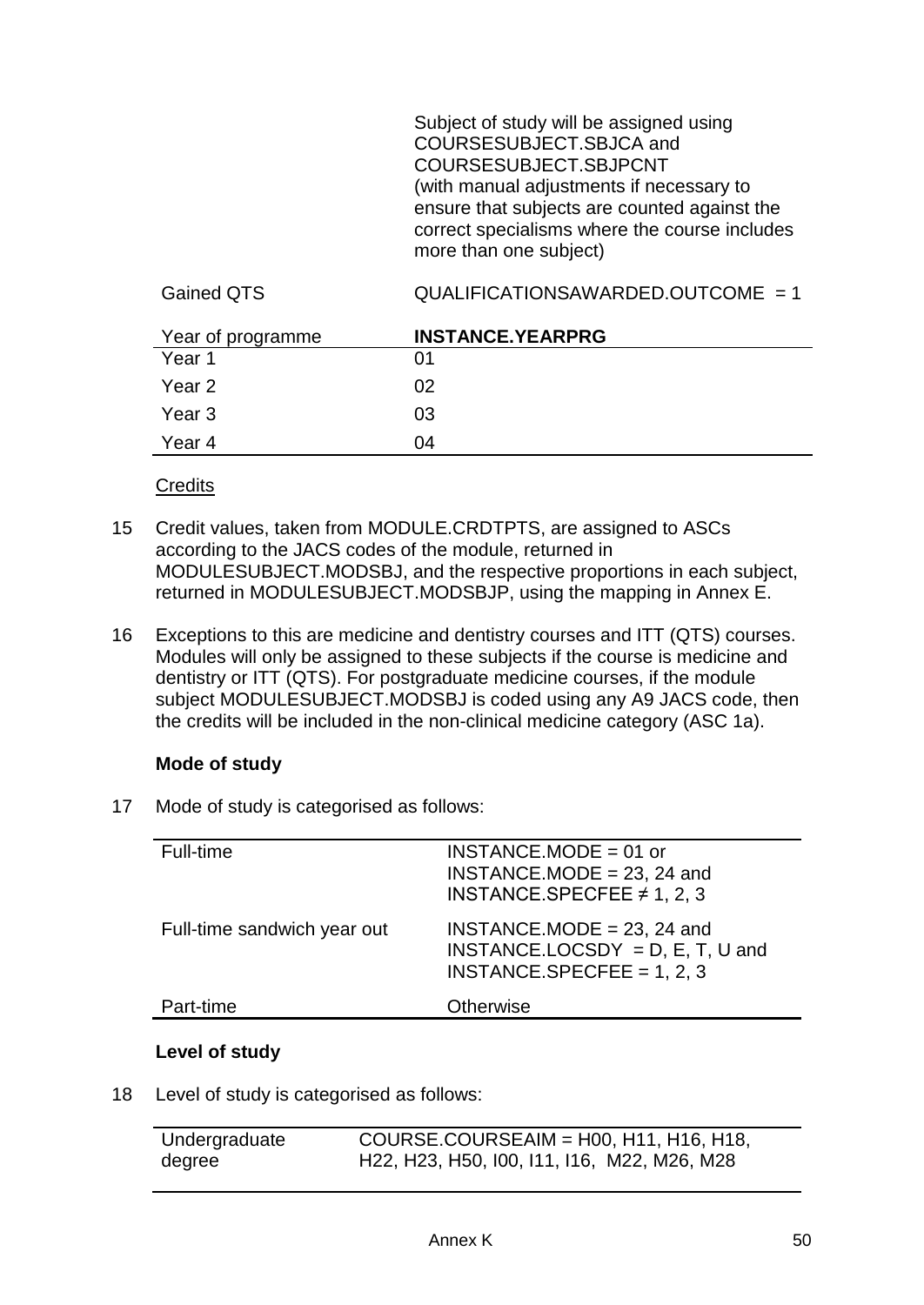| Undergraduate non-<br>degree                    | $COURSE. COURSEAIM = All other H codes except$<br>H99 and except H71 where COURSE. TTCID=1, All<br>other I codes except I99, All J codes except J99, All<br>C codes except C99<br>or<br>COURSE.COURSEAIM = M71 and<br>COURSE.TTCID $\neq$ 1 |
|-------------------------------------------------|---------------------------------------------------------------------------------------------------------------------------------------------------------------------------------------------------------------------------------------------|
| Postgraduate taught<br>(including PGCE<br>(QTS) | COURSE.COURSEAIM = All E codes, All other M<br>codes except M99 or<br>COURSE.COURSEAIM = M71 and<br>$COURSE. TTCID = 1 or$<br>COURSE.COURSEAIM = H71 and COURSE.TTCID<br>$= 1$                                                              |
| Postgraduate taught<br>(PGCE (QTS))             | COURSE.COURSEAIM = M71 and<br>$COUNSE.TTCID = 1 or$<br>COURSE.COURSEAIM = H71 and COURSE.TTCID<br>$= 1$                                                                                                                                     |
| Postgraduate<br>research                        | $COURSE. COURSEAIM = All L and D codes$                                                                                                                                                                                                     |

#### **New entrants and continuing students**

19 New entrants and continuing students are categorised as follows:

| New entrants        | $INSTANCE.YEARSTU = 1$ |
|---------------------|------------------------|
| Continuing students | INSTANCE.YEARSTU>1     |

20 New entrants and continuing students at the provider will be considered home and EU fundable or non-fundable according to the criteria in paragraph 7. HEIWNHS students will be identified and excluded using COURSE.MSFUND = 13, 31. They will be further categorised into residential status, using domicile as a proxy, as follows:

| $ENTRYPROFILE.DOMICILE = XI$                                                                                                                                                      |
|-----------------------------------------------------------------------------------------------------------------------------------------------------------------------------------|
| $ENTRYPROFILE.DOMICILE = AT, BE,$<br>BG, HR, XA, CZ, DK, EE, EU, FI, AX, FR,<br>GF, GP, MQ, YT, RE, DE, GR, HU, IE, IT,<br>LV, LT, LU, MT, NL, PL, PT, RO, SK, SI,<br>ES, IC, SE. |
| <b>Otherwise</b>                                                                                                                                                                  |
|                                                                                                                                                                                   |

21 For the purposes of Table 2 of HESES, ITT (QTS) registrations will be counted as new entrants as follows: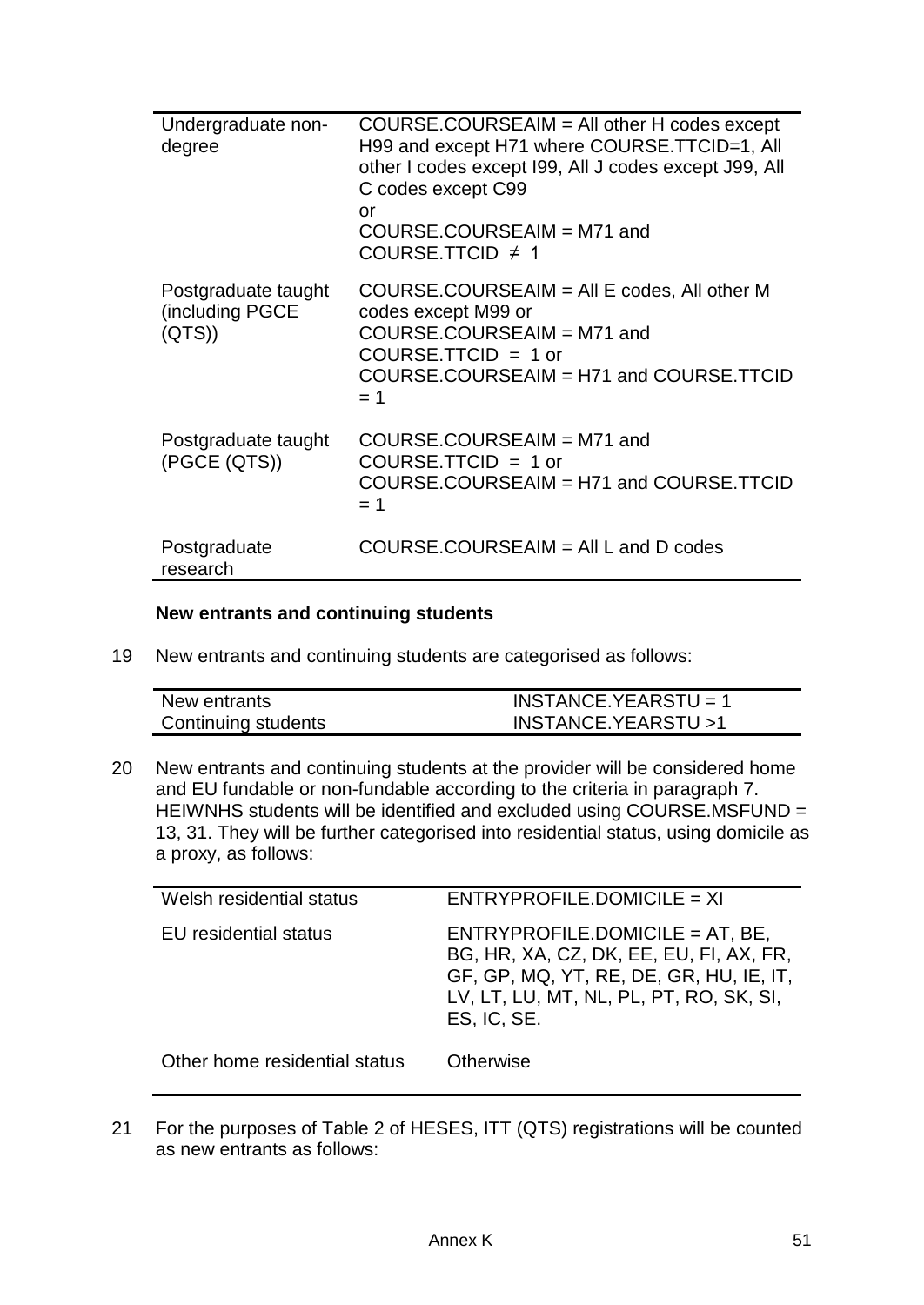| New entrants | $INSTANCE.YEARPRG = 01$ |
|--------------|-------------------------|
|              | $INSTANCE.YEARSTU = 01$ |
|              |                         |

#### **Students franchised out**

22 Part-time and full-time students that are franchised out are counted as those studying on modules taught at another institution. Students on partial franchises are counted as franchised out if the majority of their activity for the year is franchised out (see paragraph 21, Annex C). The table below shows what will be counted as franchised out registrations in our HESES/EYM data extractions:

| Wholly franchised out<br>registrations                                                 | $MODULE.FRANIND = 1$ and<br>$MODULE.PCOLAB = 100$ for all modules<br>taken                                                                                                                                             |
|----------------------------------------------------------------------------------------|------------------------------------------------------------------------------------------------------------------------------------------------------------------------------------------------------------------------|
| Partially franchised out<br>registrations (where resulting<br>proportion $\geq 50\%$ ) | $MODULE.FRANIND = 1$ and<br>MODULE.PCOLAB $> 0$ for at least one<br>module taken                                                                                                                                       |
|                                                                                        | Proportion of registration franchised out =<br>Sum of MODULE.CRDTPTS x<br>MODULE.PCOLAB over all modules with<br>$MODULE.FRAMIND = 1$ and<br>$MODULE. PCOLAB > 0$ , divided by total<br>credit points over all modules |

23 In analysing franchised out data, the proportions may also be used to determine what volume of registration activity is franchised out to get a more accurate view of the extent of franchise provision. Further guidance on franchised out credit values can be found in paragraph 38 below.

#### **Erasmus+ and non-Erasmus+ year abroad registrations**

24 Erasmus+ undergraduate students on a whole year exchange out, on a whole year work placement out, on a whole year placement as a language assistant or on a whole year out as some consecutive combination of these categories, and undergraduate non-Erasmus+ study years abroad or work placement year abroad are categorised as follows:

| Erasmus+ exchange out, work<br>placement out, language<br>assistant or combination of<br>these categories of registrations | $INSTANCE.LOCSDY = T$ and<br>$MOBILITY.MOBSCHEME = 03$                                   |
|----------------------------------------------------------------------------------------------------------------------------|------------------------------------------------------------------------------------------|
| Non-Erasmus+ study year<br>abroad registrations                                                                            | $INSTANCE.LOCSDY = T$ and<br>MOBILITY.MOBSCHEME $\neq$ 03 and<br>$MOBILITY.MOBTYPE = 01$ |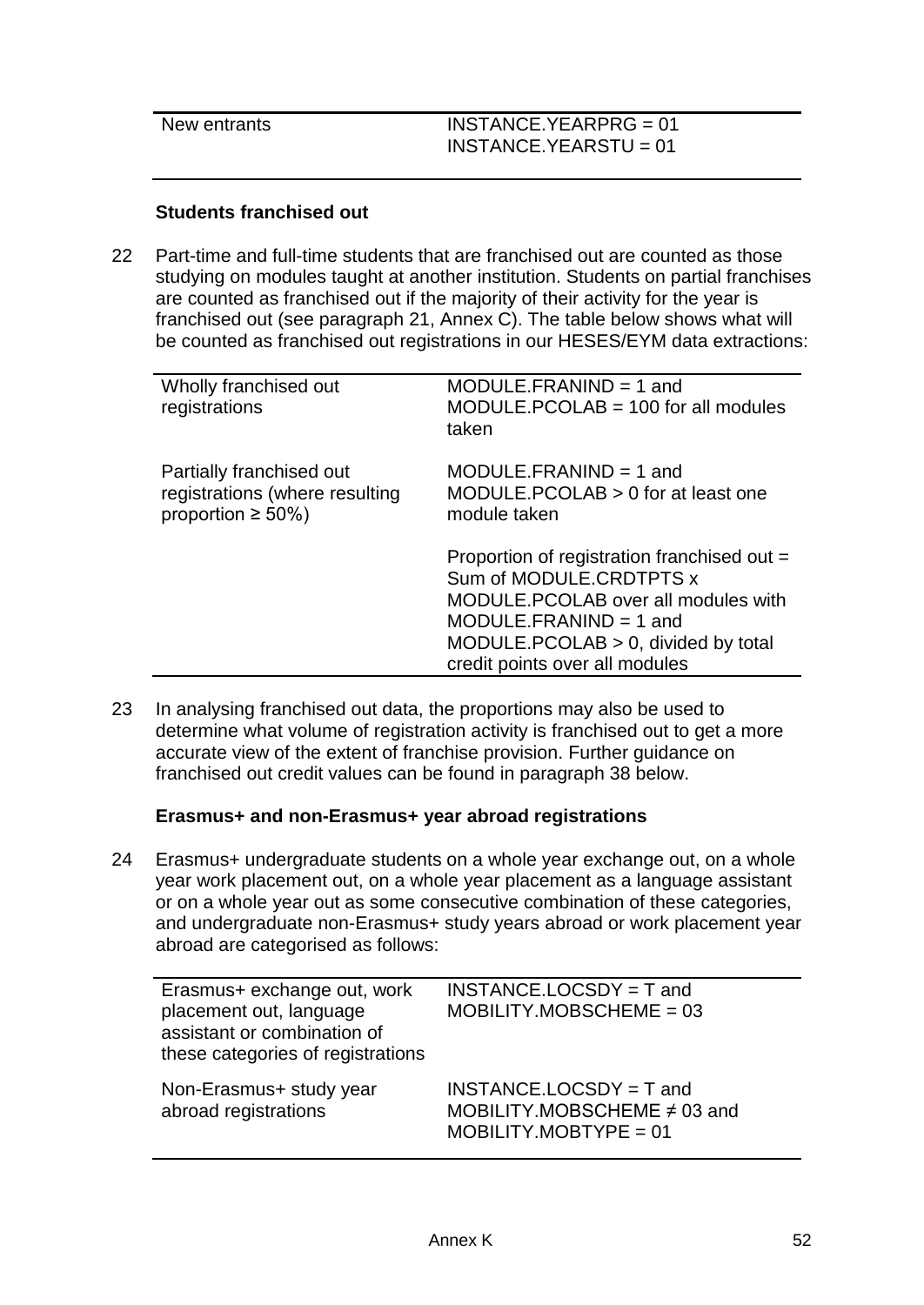INSTANCE.LOCSDY = T and MOBILITY.MOBSCHEME ≠ 03 and  $MOBILITY.MOBYPE = 02,03$ 

#### **Higher level and degree apprenticeships**

25 Though not extracted as part of the EYM return, we will extract data for registrations that are studying for an HE qualification as part of a higher level apprenticeship (HLA) or a degree apprenticesip funded through the HEFCW scheme, identified as follows:

Those who are studying as part of a HLA  $INSTANCE. INTIATIVES = K$ 

Those who are studying as part of a degree apprenticeship under the HEFCW scheme INSTANCE.INITIATIVES =  $7$ 

#### **Registrations up to 1 November**

26 The following registrations will be assumed to be those registrations up to 1 November, counted on Table 2 of HESES/EYM:

| Those who complete on or<br>before 1 November 2018 and | INSTANCE.ENDDATE $\leq$ 01112018 and<br>$INSTANCE.FUNDCOMP = 1$ and |
|--------------------------------------------------------|---------------------------------------------------------------------|
| are on a standard academic<br>year                     | $INSTANCE. TYPEYPR = 1$                                             |
| Those who started on or before<br>1 November 2018      | INSTANCE.COMDATE $\leq$ 01112018                                    |

#### **Completions**

27 Registrations that are eligible to be counted on HESES/EYM are assumed to be completed as follows:

Registrations that completed the INSTANCE.FUNDCOMP = 1 year of programme

28 For full-time and sandwich year out taught students eligible to be counted on HESES/EYM, registrations will be assumed to fit the definition of a partial completion as follows, and will be counted at 0.5:

| Registrations that partially    | INSTANCE.FUNDCOMP = $4$ |
|---------------------------------|-------------------------|
| completed the year of programme |                         |

29 Proportions in each completion status category for registrations with known completion status will be used to estimate the number of completed and partially completed registrations for those registrations with unknown completion status (INSTANCE.FUNDCOMP  $=$  3, students are yet to complete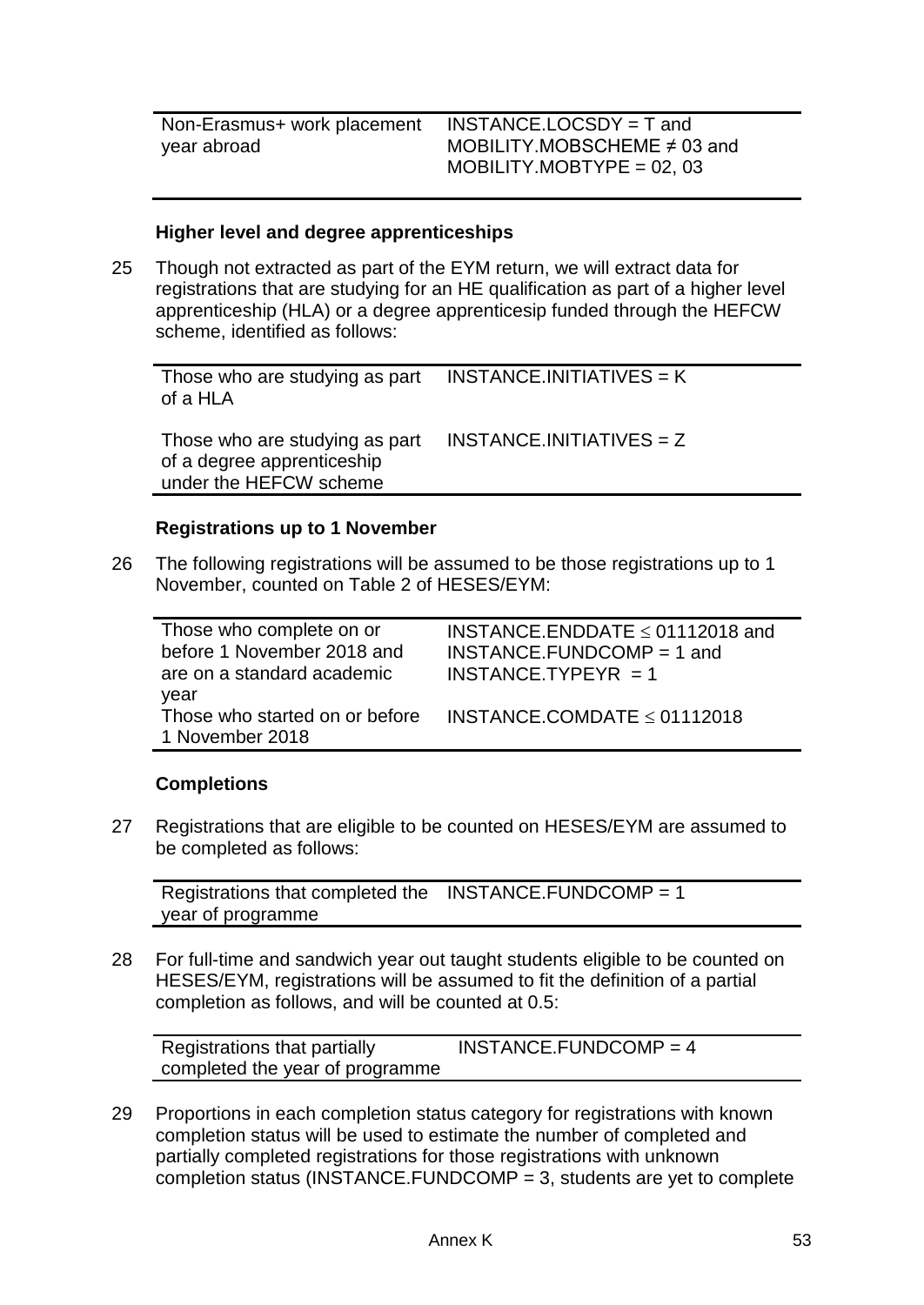but have not failed to complete) and these will be added to the count of completed registrations.

## **Assignment of credit values to columns in Tables 1a, 1b and 1c**

30 For all columns of data, modules will be counted if they fit the following criteria.

| Modules started in 2018/19 | STUDENTONMODULE.MODSTAT = $2, 3$                                   |
|----------------------------|--------------------------------------------------------------------|
| Module is countable        | STUDENTONMODULE.MODCOUNT = 2                                       |
| basis                      | Module is not on a not-for-credit $STUDENTONMODULE. MODOUT \neq 5$ |

31 The number of credit points counted will be taken from MODULE.CRDTPTS.

Column 1

32 Credit values for modules associated with the following registrations, that were started in the 2018/19 academic year, will be assumed to be in column 1:

| Those who started on or before | INSTANCE.COMDATE $\leq$ 01112018 |
|--------------------------------|----------------------------------|
| 1 November 2018                |                                  |

### Column 2

33 Credit values for modules associated with the following registrations, will be assumed to be in column 2:

| Those who started after 1 | $INSTANCE$ .COMDATE > 01112018 |
|---------------------------|--------------------------------|
| November 2018             |                                |

Column 3

34 Credit values included in columns 1 and 2 will be counted as not completed where:

| Modules not completed | STUDENTONMODULE.MODOUT = 4, A, B |
|-----------------------|----------------------------------|
|                       | or                               |
|                       | $STUDENTONMODULE.MODOUT = 3 and$ |
|                       | mode of study is part-time       |
|                       |                                  |

35 Credit values included in columns 1 and 2 will be assumed to be partially completed, and counted at 0.5, where:

| Modules assumed partially | STUDENTONMODULE.MODOUT = 3        |
|---------------------------|-----------------------------------|
| completed                 | and mode of study is full-time or |
|                           | sandwich                          |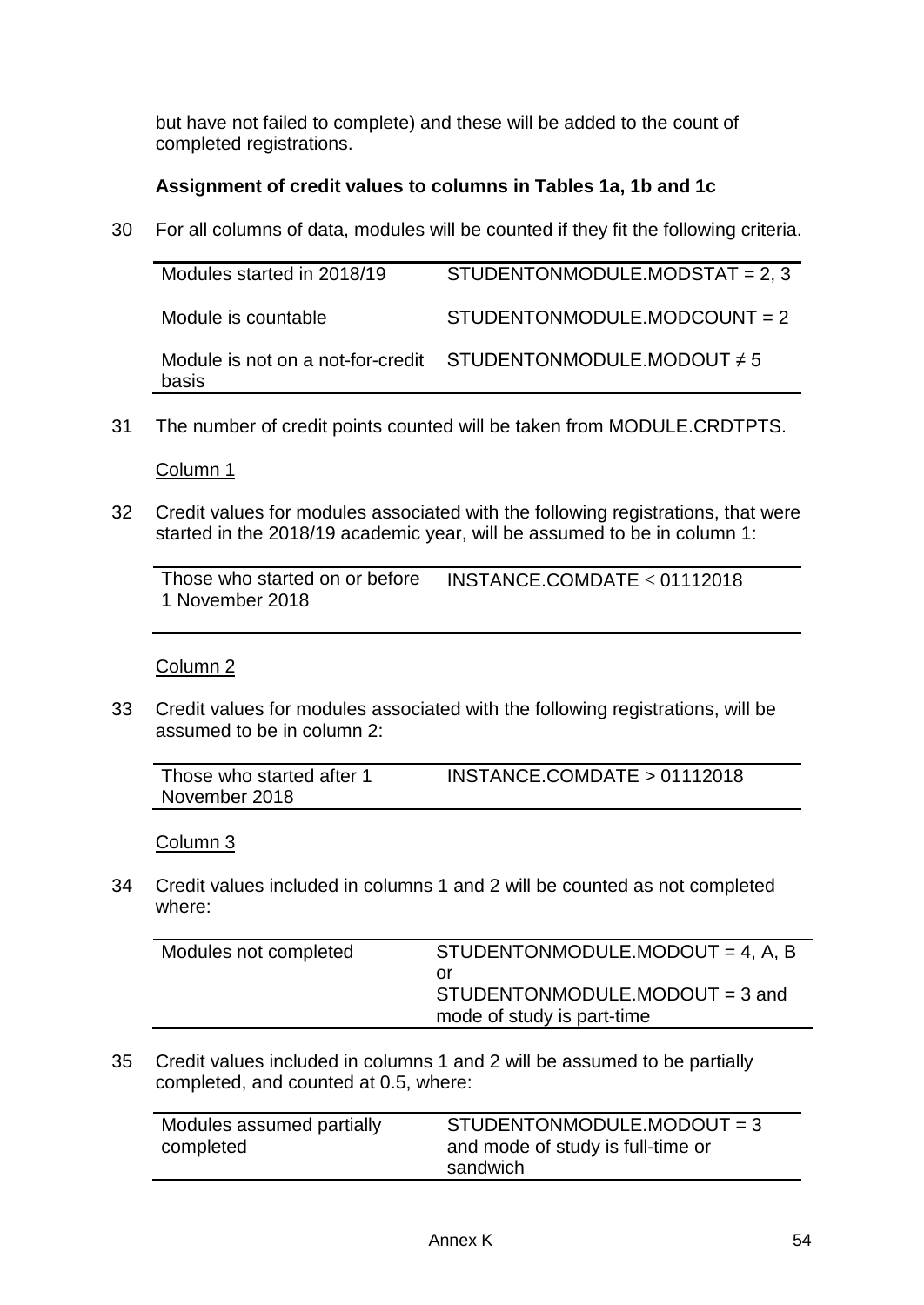36 Proportions in each module outcome for modules with known outcomes will be used to estimate the number of credit values associated with modules coded with unknown outcome (STUDENTONMODULE.MODOUT  $= 6$ ) that are not completed and these will also be counted in column 3.

Column 4

37 Column 4 credit values will be calculated as columns 1 plus 2 minus column 3.

Column 5 (Table 1c)

38 Franchised out modules for part-time registrations are counted as those not taught by the institution and are split between those wholly franchised out credit values, and those that are partially franchised out as defined below. The columns will be summed as a total franchised out credit value figure for funding purposes.

| Wholly franchised out credit<br>values    | Sum of MODULE.CRDTPTS for all<br>modules, where $MODULE.FRANIND = 1$<br>and MODULE.PCOLAB = $100$                                                                |
|-------------------------------------------|------------------------------------------------------------------------------------------------------------------------------------------------------------------|
| Partially franchised out credit<br>values | Sum of MODULE.CRDTPTS x<br>MODULE.PCOLAB over all modules with<br>$MODULE.FRANIND = 1$ and<br>$MODULE.PCOLAB > 0$ that are not wholly<br>franchised out as above |

#### **Performance Element provision**

- 39 Registrations at the University of South Wales will be considered to be Performance Element provision where INSTANCE.CAMPID = B and the course subject JACS code maps to ASC 10. Credit values will be considered to be Performance Element where INSTANCE.CAMPID = B and the JACS code of the module maps to ASC 10.
- 40 Registrations and credit values will be taken as those prior to any exclusion of noncompletions.

#### **Students outside the HESES/EYM population**

41 The headcount of students returned on the HESA aggregate offshore record that are based outside the UK, and will be categorised as follows:

| Students based at a campus<br>outside the UK | TYPE = 1 and LEVEL $\neq$ F      |
|----------------------------------------------|----------------------------------|
| Other students based outside<br>the UK       | TYPE $\neq$ 1 and LEVEL $\neq$ F |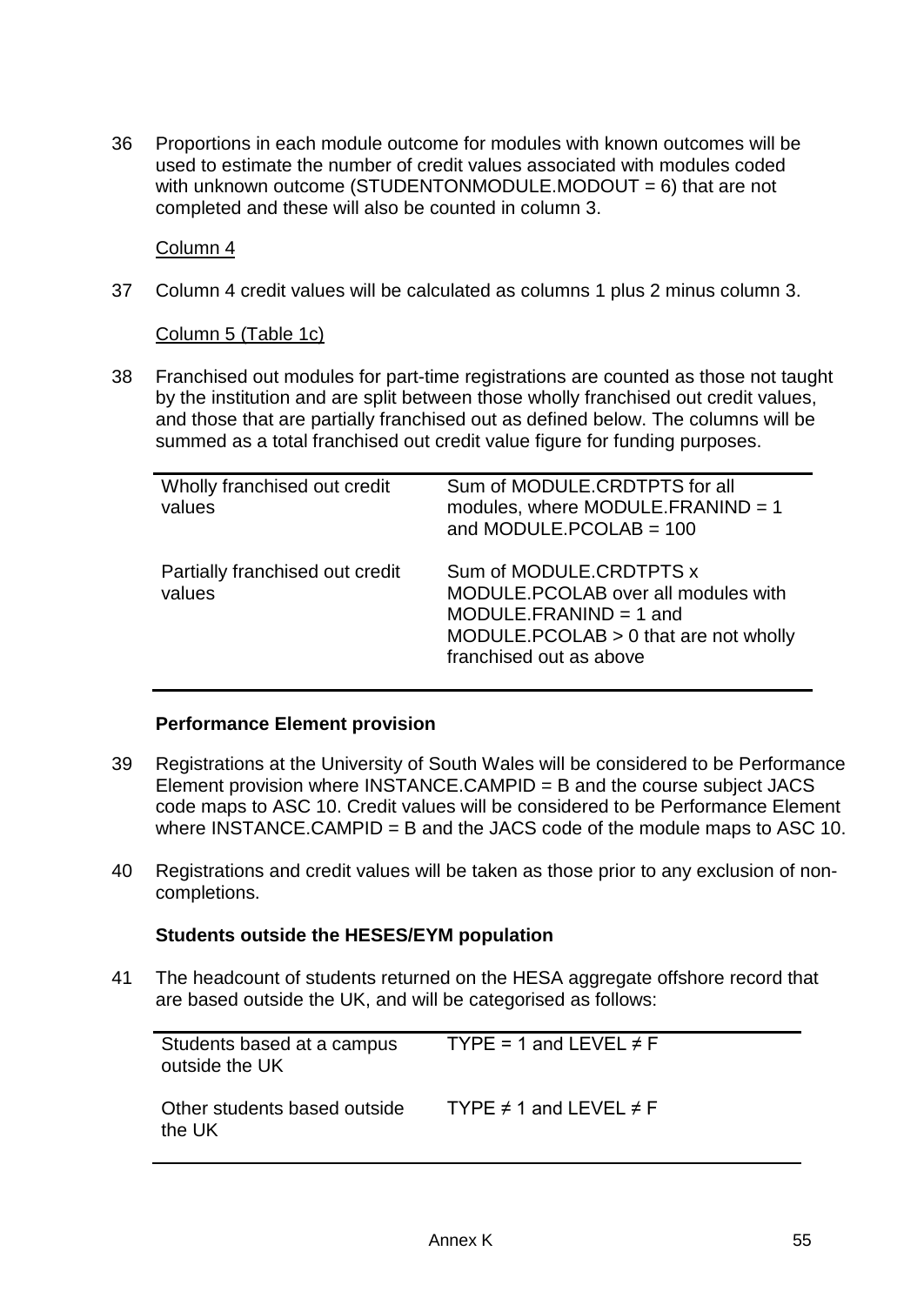42 Data will be broken down into level of study, where:

| Undergraduate degree     | $LEVEL = H, I$ |
|--------------------------|----------------|
| Undergraduate non-degree | $LEVEL = J, C$ |
| Postgraduate taught      | $LEVEL = E, M$ |
| Postgraduate research    | $LEVEL = D, L$ |

43 Students that are not in the HESES/EYM population, but are based in the UK, will be considered to be those students returned on the HESA student record that fit the criteria to be included in the HESES/EYM population, apart from being coded as not being in the HESES/EYM population, i.e. where INSTANCE.FUNDCOMP = 9. Where we find that providers are returning significant numbers of these on the HESA student record we will discuss with the institution concerned why these students are considered not to be in the HESES/EYM population.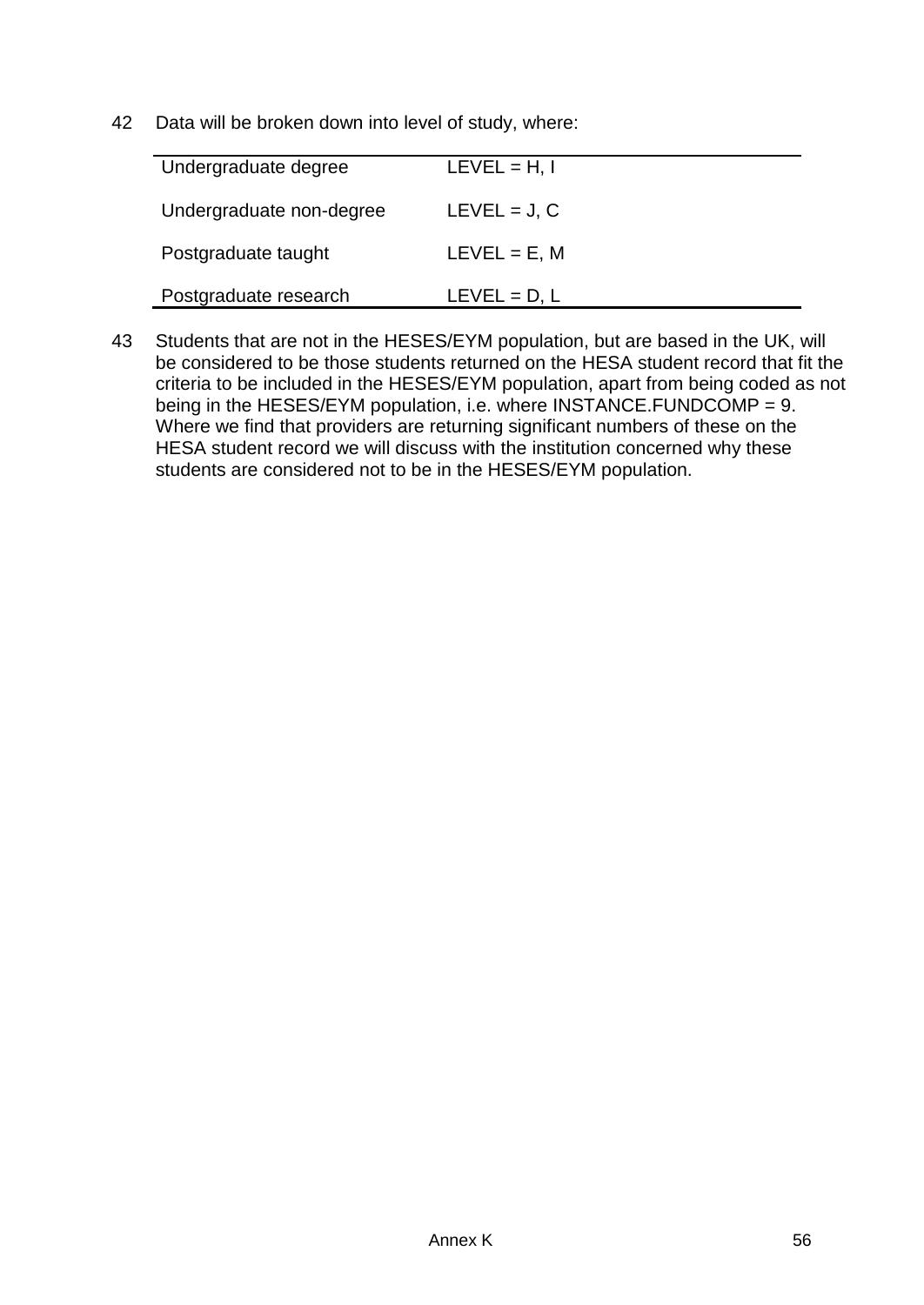## **Use of data by HEFCW**

1 The main uses of end of year monitoring data are to monitor funding allocations and to provide a comprehensive end of year picture for the sector. For 2016/17 to 2019/20 funding (2014/15 to 2017/18 EYM) credit value date were also used to calculate funding allocations for part-time undergraduate provision. Calculations for 2020/21 will use HESES credit value data. An outline of the reasons for extracting the data on each table is given below.

#### **Tables 1a, 1b and 1c**

- 2 Tables 1a, 1b and 1c present data relating to credit values for all modes of study and levels of study apart from postgraduate research.
- 3 They are used as the basis for calculating any adjustment to credit-based teaching funding allocations for the 2018/19 academic year. Credit-based teaching funding allocations for 2018/19 were calculated separately for parttime undergraduate (not franchised out) and part-time undergraduate franchised out levels of study. Credit values associated with home and EU fundable registrations are extracted, by ASC, in these two categories. Additionally, credit values associated with full-time provision and part-time postgraduate provision are extracted though do not relate to credit-based funding allocations.
- 4 Extracting credit values data for all levels of study, modes of study and ASCs ensures that HEFCW has a complete picture of the number of credit values associated with home and EU fundable registrations relating to modules for the whole of the academic year.

### **Table 2**

5 Data from Table 2 are used to predict and monitor the number of teachers qualifying with QTS in each phase, level of study and subject.

### **Tables 3 and 4**

- 6 Tables 3 and 4 present data relating to registrations. Table 3 shows data on all completed registrations for the year. The data are used to gain a complete, up to date picture of the size of the sector and also of the scale of provision that is not fundable by HEFCW. Table 3 is also used as an update to the figures that are provided on the student number forecasts return in July.
- 7 Table 4 presents data for home and EU fundable registrations only, by ASC. The data are used to look at patterns in student recruitment and to provide data to inform policy about particular subject areas. The data are also used to monitor the number of credit values returned in the survey, per registration.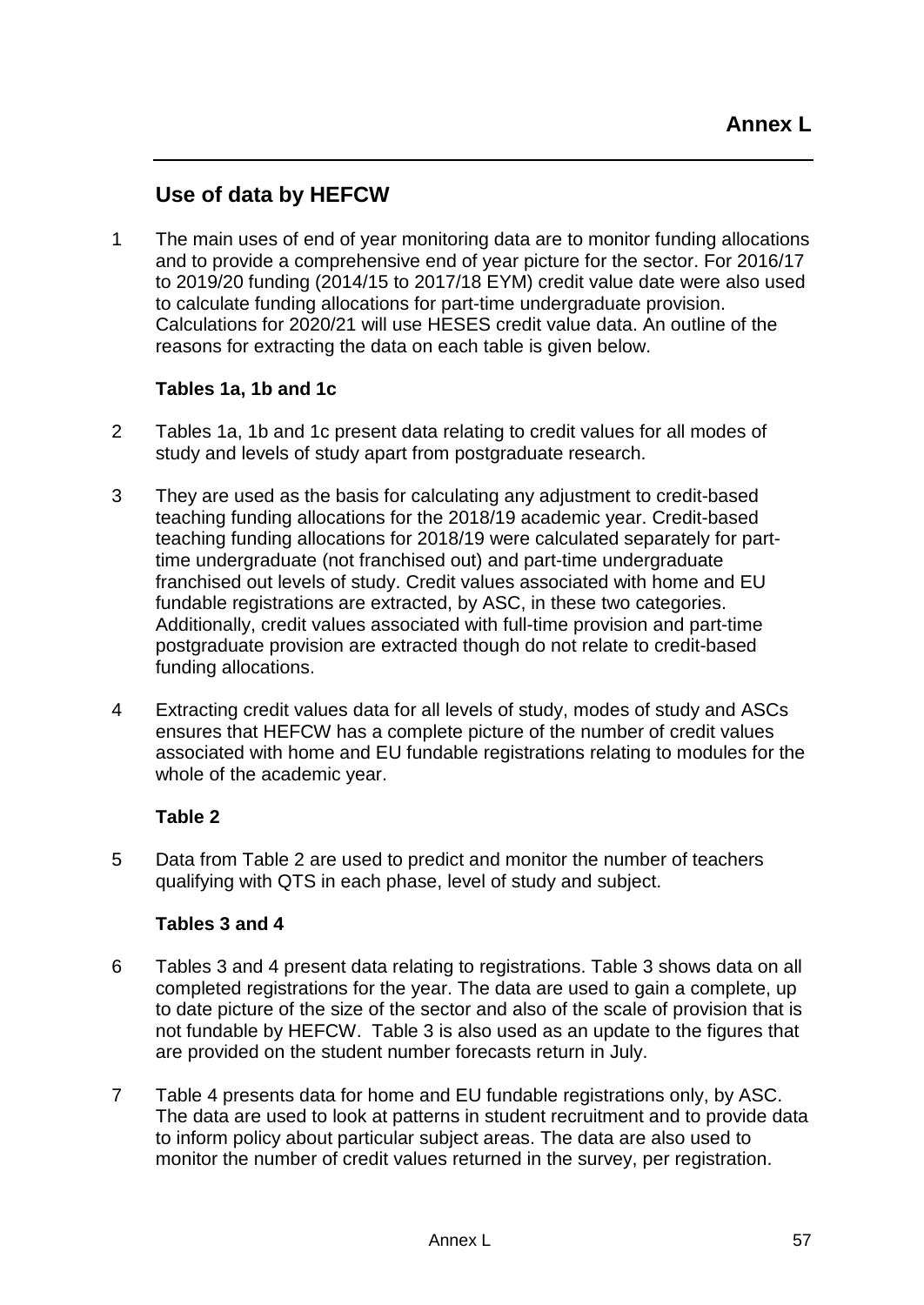8 Categories of undergraduate provision are broken down into degree and nondegree and by whether the registration is franchised out or not. This is to enable us to monitor levels of provision within undergraduate and monitor any changes in franchised provision available.

### **Table 5**

9 Table 5 includes data relating to full-time undergraduate and PGCE (QTS) home and EU registrations separately for new entrants and continuing students. The data are presented split by level of study (undergraduate or PGCE (QTS)), ASC group, residential status and whether fundable or nonfundable. HEIW/NHS-funded students are excluded from the table. The data are split by these categories in order to get figures for students under the new fee regime and to be able to estimate tuition fee income for different areas of provision. These figures will be used to monitor estimates of numbers of students and fee income under the new fee regime, including by comparing to data from other sources such as WG student forecasts, the SLC, HESES and institutions' fee and access plans. We will also monitor numbers of EU students and associated estimates of fee income. As for Table 3, we will also use the figures returned on Table 5 as an update to the figures that are provided on the student number forecasts return in July.

## **Table 6**

10 Data presented in Table 6 will be used to monitor Performance Element provision at the University of South Wales.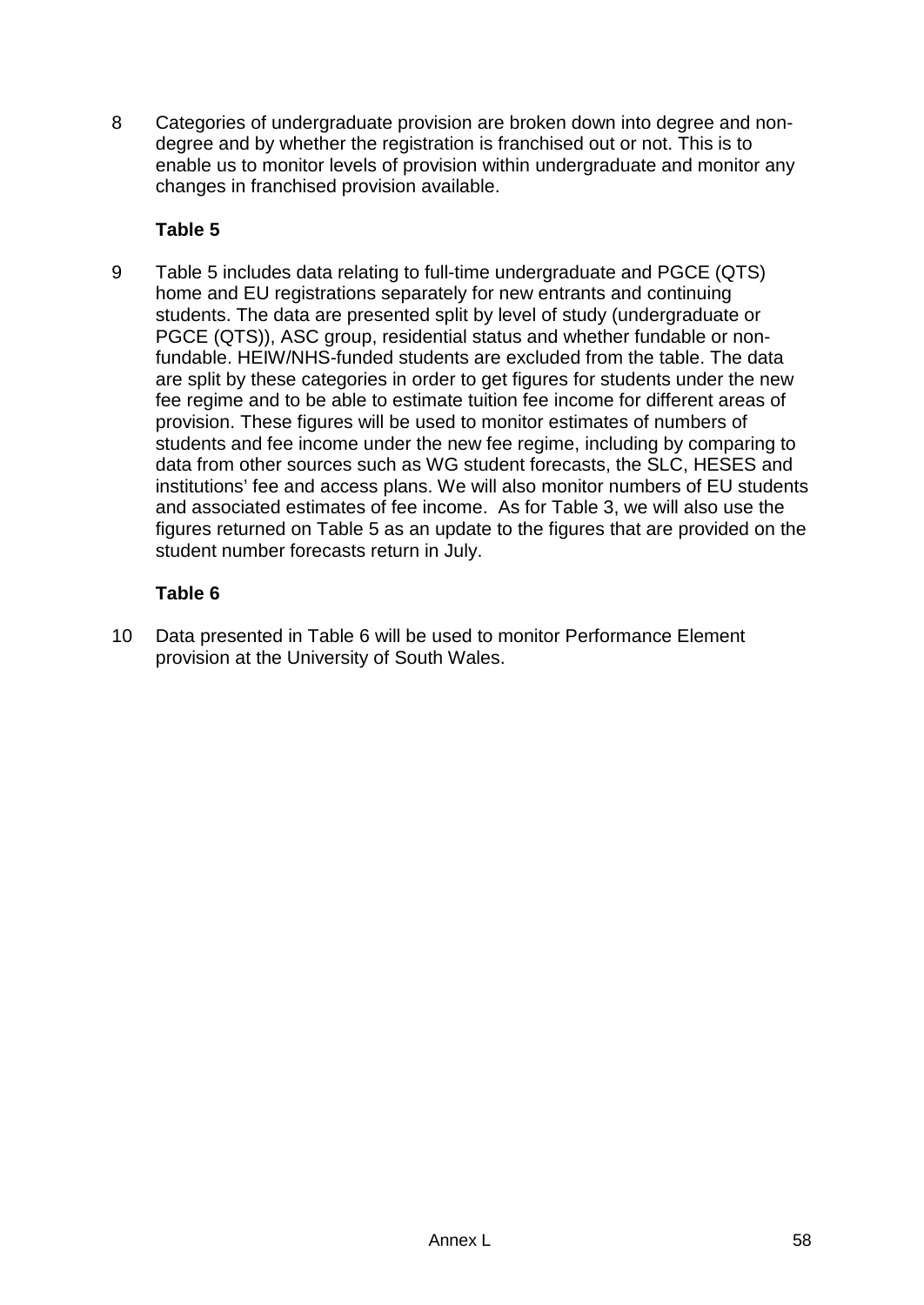**Funding status reference grid**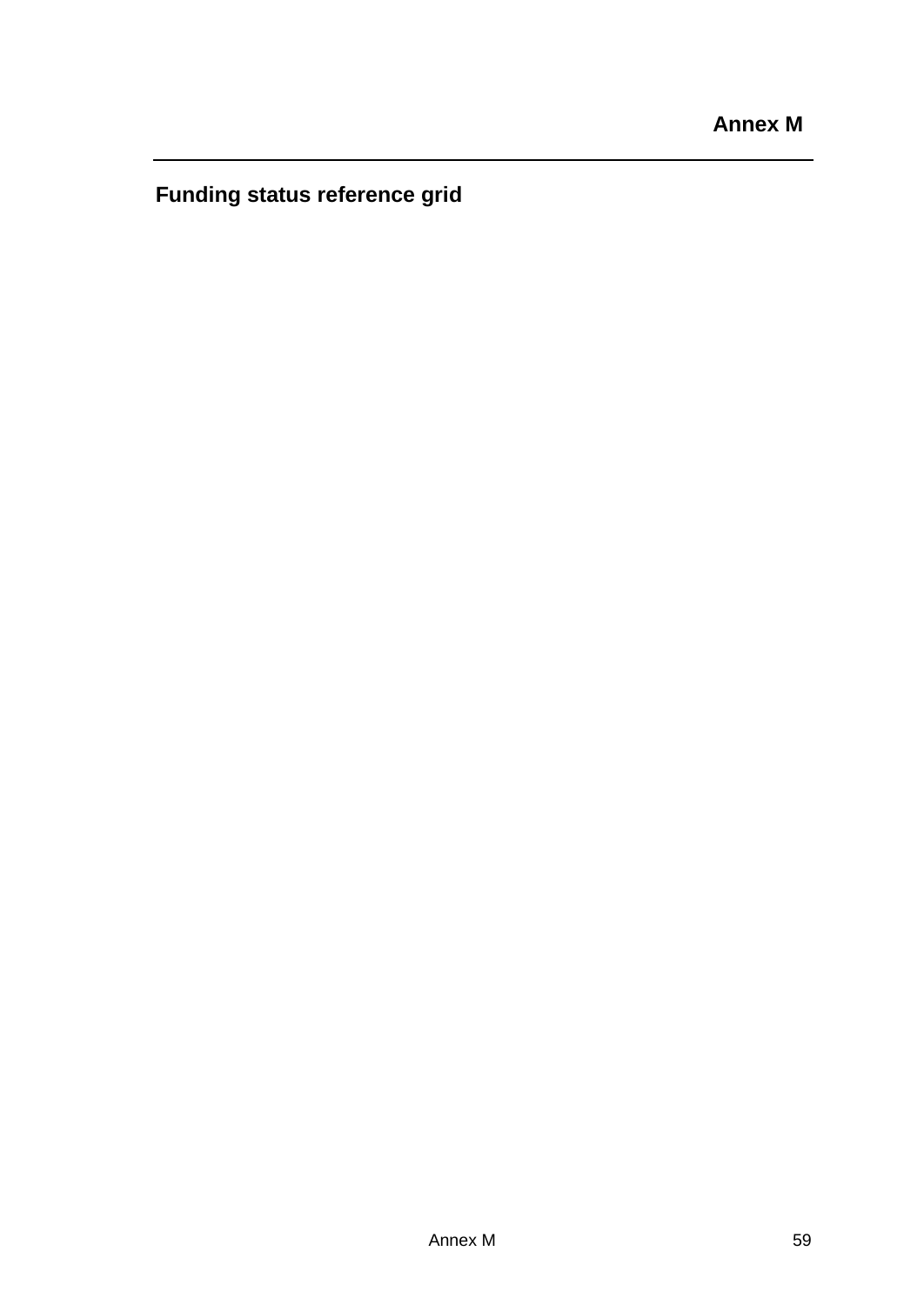#### **Summary of funding rules by location of study and fee regime 2018/19 Annex M Annex M**

#### **Home and EU PT/PGT and old regime FT UG students**

|                                                                                                                                                | In Wales        |            | In UK outside Wales |                    |                       | lOutside UK l      |               |
|------------------------------------------------------------------------------------------------------------------------------------------------|-----------------|------------|---------------------|--------------------|-----------------------|--------------------|---------------|
|                                                                                                                                                | Welsh           | Other home | Island and          | Welsh              | Other home Island and |                    | All domiciles |
|                                                                                                                                                | <b>domicile</b> | land EU    | overseas            | domicile           | land EU               | overseas           |               |
|                                                                                                                                                |                 | domicile   |                     |                    | domicile              |                    |               |
| Distance learning                                                                                                                              |                 |            |                     |                    |                       |                    | NF & NR       |
| At institution's campus                                                                                                                        |                 |            |                     |                    |                       |                    | NF & NR       |
| Franchise to publicly funded institution                                                                                                       |                 |            |                     |                    |                       |                    | NF & NR       |
| Franchise to non-publicly funded institution                                                                                                   |                 |            |                     |                    |                       |                    | NF & NR       |
| Other collaborative arrangements/partnerships, including validation arrangements                                                               | NF & NR         | NF & NR    | <b>IO &amp; NR</b>  | <b>NF &amp; NR</b> | NF & NR               | <b>IO &amp; NR</b> | NF & NR       |
| Any location with place funded from other sources or as part of a specific scheme <sup>2</sup> or the place is on a closed course <sup>3</sup> |                 |            |                     |                    |                       |                    | NF & NR       |

#### **Home and EU new regime FT UG/PGCE students**

|                                                                                                                                                                   | In Wales |            | In UK outside Wales |          |                       | Outside UK |               |
|-------------------------------------------------------------------------------------------------------------------------------------------------------------------|----------|------------|---------------------|----------|-----------------------|------------|---------------|
|                                                                                                                                                                   | Welsh    | Other home | Island and          | Welsh    | Other home Island and |            | All domiciles |
|                                                                                                                                                                   | domicile | and EU     | overseas            | domicile | land EU               | overseas   |               |
|                                                                                                                                                                   |          | domicile   |                     |          | domicile              |            |               |
| Distance learning - fees paid through grants/loans or by student/employer                                                                                         |          |            |                     |          | <b>NF</b>             | IC         | NF & NR       |
| At institution's campus - fees paid through grants/loans or by student/employer                                                                                   |          |            |                     |          | <b>NF</b>             |            | NF & NR       |
| Franchise to publicly funded institution - fees paid through grants/loans or by student/employer                                                                  |          |            |                     |          | <b>NF</b>             |            | NF & NR       |
| Franchise to non-publicly funded institution - fees paid through grants/loans or by student/employer                                                              |          |            |                     |          | <b>NF</b>             |            | NF & NR       |
| Other collaborative arrangements/partnerships, including validation arrangements <sup>1</sup> - fees paid through grants/loans or by student/employer             | NF & NR  | NF & NR    | IO & NR             | NF & NR  | NF & NR               | IO & NR    | NF & NR       |
| Any location with fees paid by a public body other than HEFCW or funded as part of a specific scheme <sup>2</sup> or the place is on a closed course <sup>3</sup> | NF       | NF         | ПC                  |          | <b>INF</b>            | IIO.       | NF & NR       |

Notes:

 $F =$  home and EU fundable

NF = home and EU non-fundable

IO = Island and overseas

NR = non-returnable on HESES/EYM

<sup>1</sup>Other collaborative arrangements/partnerships include partnerships with institutions or organisations not owned by the Welsh HEI, that are not franchising arrangements, for example partnerships with nonpublicly funded colleges where the institution provides quality assurance or validating arrangements only and does not provide any funding to that college.

<sup>2</sup>For example, the Welsh European Funding Office (WEFO) Knowledge Economy Skills Scholarships or the HEFCW-funded degree apprenticeship scheme.

 $3A$  course is closed if the costs of that course are met by a particular company or organisation and the course is not open to all those suitably qualified.

For joint courses, only provision belonging to the Welsh institution should be considered for inclusion on HESES/EYM. The rules above should be applied to that provision.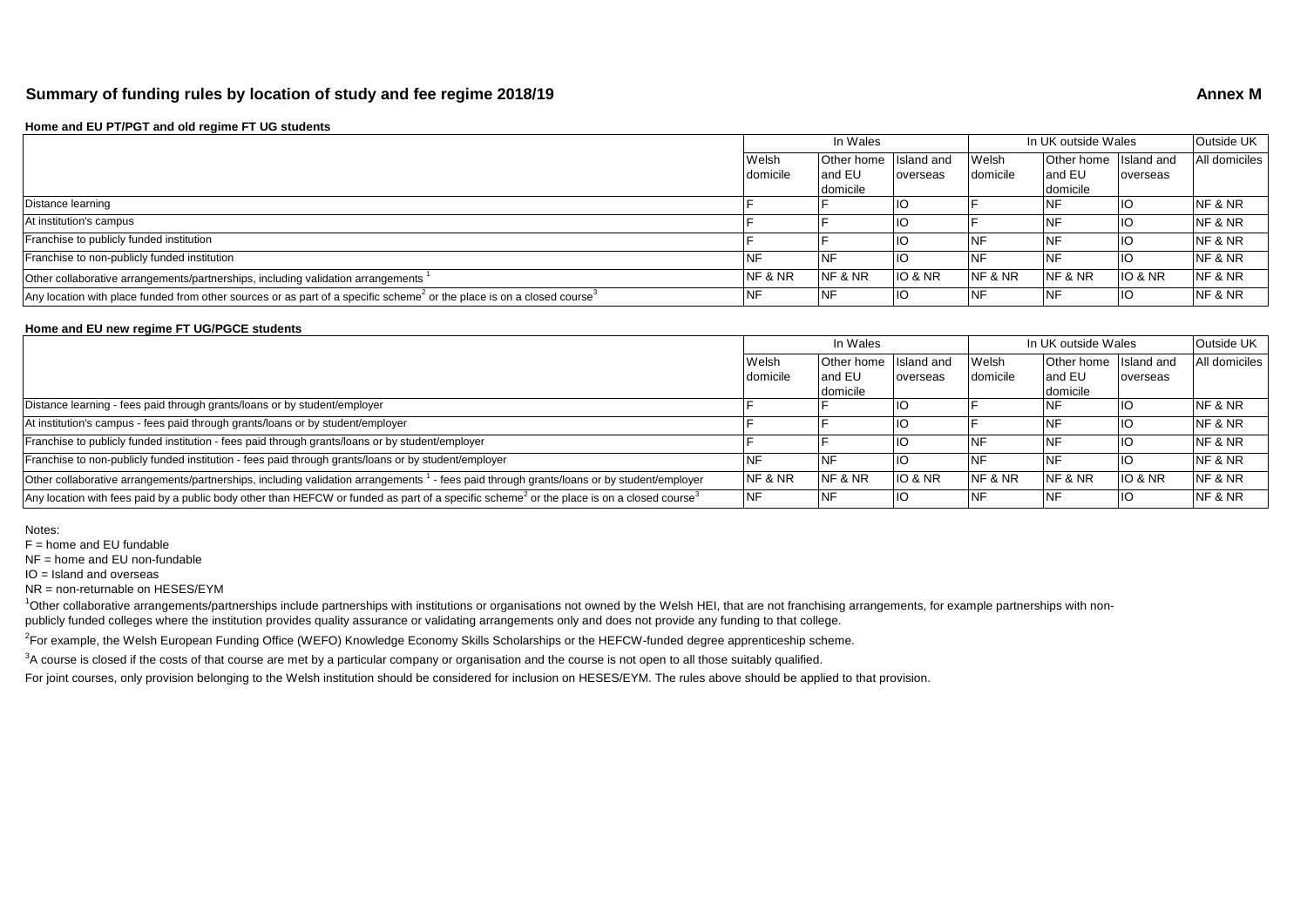**Sample copies of IRIS output tables extracted from HESA data**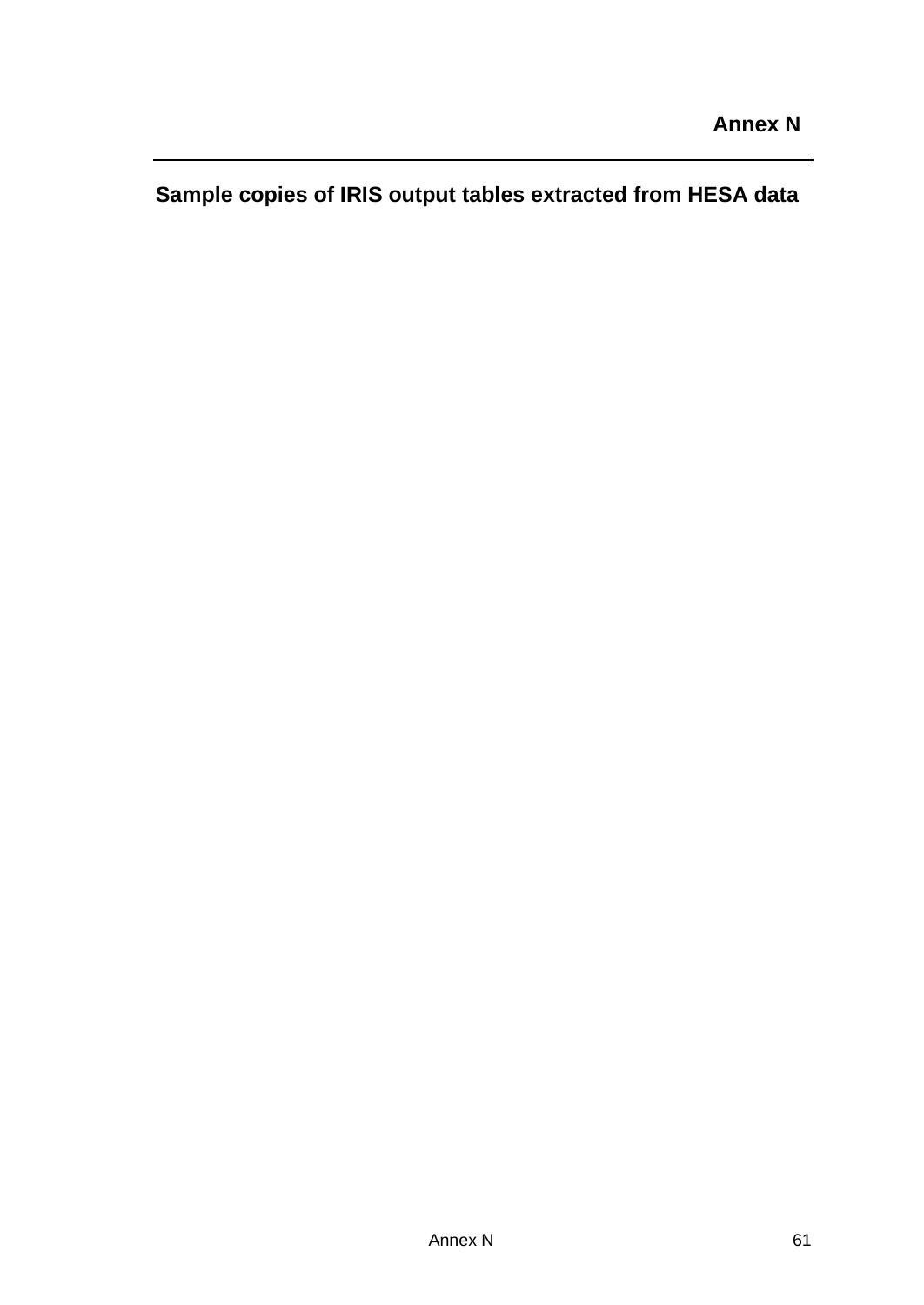#### **Table 1a: Home and EU Fundable Credit Values**

#### **Mode: Full-time**

#### **Institution:**

#### **Code:**

| <b>ASC</b>                       |                                           | Level                | <b>Credit Values</b> | Credit Values after | Number of Credit   | <b>Total Assumed</b>                   |
|----------------------------------|-------------------------------------------|----------------------|----------------------|---------------------|--------------------|----------------------------------------|
|                                  |                                           |                      | between 1 August     | 1 November 2018     | Values Not         | <b>Completed Credit</b>                |
|                                  |                                           |                      | 2018 and 1           | in AY 2018/19       | Completed (of      | Values AY 2018/19                      |
|                                  |                                           |                      | November 2018        |                     | those in columns 1 |                                        |
|                                  |                                           |                      |                      |                     | 82)                | $Col (1) + (2) - (3)$                  |
|                                  |                                           |                      | $\mathbf{1}$         | $\overline{2}$      | 3                  | $\overline{4}$                         |
| ASC <sub>1</sub>                 | 1a: Pre-clinical/non-clinical Medicine    | UG degree            |                      |                     |                    | $\mathbf 0$                            |
| Clinical &                       |                                           | UG non-degree        |                      |                     |                    | $\mathbf 0$                            |
| Pre-clinical/                    |                                           | PGT                  |                      |                     |                    | $\mathbf 0$                            |
| Non-clinical                     | 1b: Clinical Medicine                     | UG degree            |                      |                     |                    | $\pmb{0}$                              |
| Subjects                         |                                           | UG non-degree        |                      |                     |                    | $\mathbf 0$                            |
|                                  |                                           | PGT                  |                      |                     |                    | $\pmb{0}$                              |
|                                  | 1c: Pre-clinical/non-clinical Dentistry   | UG degree            |                      |                     |                    | $\overline{0}$                         |
|                                  |                                           | UG non-degree        |                      |                     |                    | $\pmb{0}$                              |
|                                  |                                           | PGT                  |                      |                     |                    | $\pmb{\mathsf{O}}$                     |
|                                  | 1d: Clinical Dentistry                    | UG degree            |                      |                     |                    | $\overline{0}$                         |
|                                  |                                           | UG non-degree        |                      |                     |                    | $\pmb{0}$                              |
|                                  |                                           | <b>PGT</b>           |                      |                     |                    | $\mathbf 0$                            |
| ASC <sub>2</sub>                 |                                           | UG degree            |                      |                     |                    | $\overline{0}$                         |
|                                  | Subjects & Professions Allied to Medicine | UG non-degree        |                      |                     |                    | $\pmb{0}$                              |
|                                  |                                           | <b>PGT</b>           |                      |                     |                    | $\pmb{0}$                              |
| ASC <sub>3</sub>                 |                                           | UG degree            |                      |                     |                    | $\pmb{0}$                              |
| Science                          |                                           | UG non-degree        |                      |                     |                    | $\pmb{\mathsf{O}}$                     |
|                                  |                                           | PGT                  |                      |                     |                    | $\pmb{0}$                              |
| ASC <sub>4</sub>                 |                                           | UG degree            |                      |                     |                    | $\overline{0}$<br>$\pmb{\mathsf{O}}$   |
|                                  | Engineering & Technology                  | UG non-degree<br>PGT |                      |                     |                    | $\pmb{0}$                              |
| ASC <sub>5</sub>                 |                                           | UG degree            |                      |                     |                    | $\pmb{0}$                              |
| <b>Built Environment</b>         |                                           | UG non-degree        |                      |                     |                    | $\mathbf 0$                            |
|                                  |                                           | PGT                  |                      |                     |                    | $\pmb{\mathsf{O}}$                     |
| ASC <sub>6</sub>                 |                                           | UG degree            |                      |                     |                    | $\overline{0}$                         |
|                                  | Mathematical Sciences, IT and computing   | UG non-degree        |                      |                     |                    | $\pmb{0}$                              |
|                                  |                                           | PGT                  |                      |                     |                    | $\pmb{0}$                              |
| ASC <sub>7</sub>                 |                                           | UG degree            |                      |                     |                    | $\overline{0}$                         |
| <b>Business &amp; Management</b> |                                           | UG non-degree        |                      |                     |                    | $\pmb{0}$                              |
|                                  |                                           | PGT                  |                      |                     |                    | $\pmb{0}$                              |
| ASC <sub>8</sub>                 |                                           | UG degree            |                      |                     |                    | $\overline{0}$                         |
| Social Sciences                  |                                           | UG non-degree        |                      |                     |                    | $\mathsf{O}\xspace$                    |
|                                  |                                           | PGT                  |                      |                     |                    | $\mathbf 0$                            |
| ASC <sub>9</sub>                 |                                           | UG degree            |                      |                     |                    | $\overline{0}$                         |
| <b>Humanities</b>                |                                           | UG non-degree        |                      |                     |                    | $\mathsf{O}\xspace$                    |
|                                  |                                           | PGT                  |                      |                     |                    | $\pmb{\mathsf{O}}$                     |
| <b>ASC 10</b>                    |                                           | UG degree            |                      |                     |                    | $\overline{0}$                         |
|                                  | Art, Design and Performing Arts           | UG non-degree        |                      |                     |                    | $\mathsf{O}\xspace$                    |
|                                  |                                           | PGT                  |                      |                     |                    | $\pmb{0}$                              |
| <b>ASC 11</b>                    | 11a: ITT (QTS)<br>Primary                 | UG                   |                      |                     |                    | $\overline{0}$                         |
| Education                        |                                           | PGT                  |                      |                     |                    | $\mathsf{O}\xspace$                    |
|                                  | 11a: ITT (QTS)<br>Secondary               | UG<br>PGT            |                      |                     |                    | $\overline{\textbf{0}}$<br>$\mathbf 0$ |
|                                  | 11b: Non-QTS                              | UG degree            |                      |                     |                    | $\overline{0}$                         |
|                                  |                                           | UG non-degree        |                      |                     |                    | $\mathbf 0$                            |
|                                  |                                           | PGT                  |                      |                     |                    | $\mathbf 0$                            |
| Total                            |                                           | <b>UG</b> degree     | $\mathbf 0$          | $\mathbf 0$         | $\overline{0}$     | $\pmb{0}$                              |
|                                  |                                           | UG non-degree        | $\mathbf 0$          | $\mathbf 0$         | $\mathbf 0$        | $\mathbf 0$                            |
|                                  |                                           | PGT                  | $\mathbf 0$          | $\Omega$            | $\overline{0}$     | $\mathbf 0$                            |
| Total                            |                                           |                      | $\mathbf{0}$         | $\overline{0}$      | $\overline{0}$     | $\overline{0}$                         |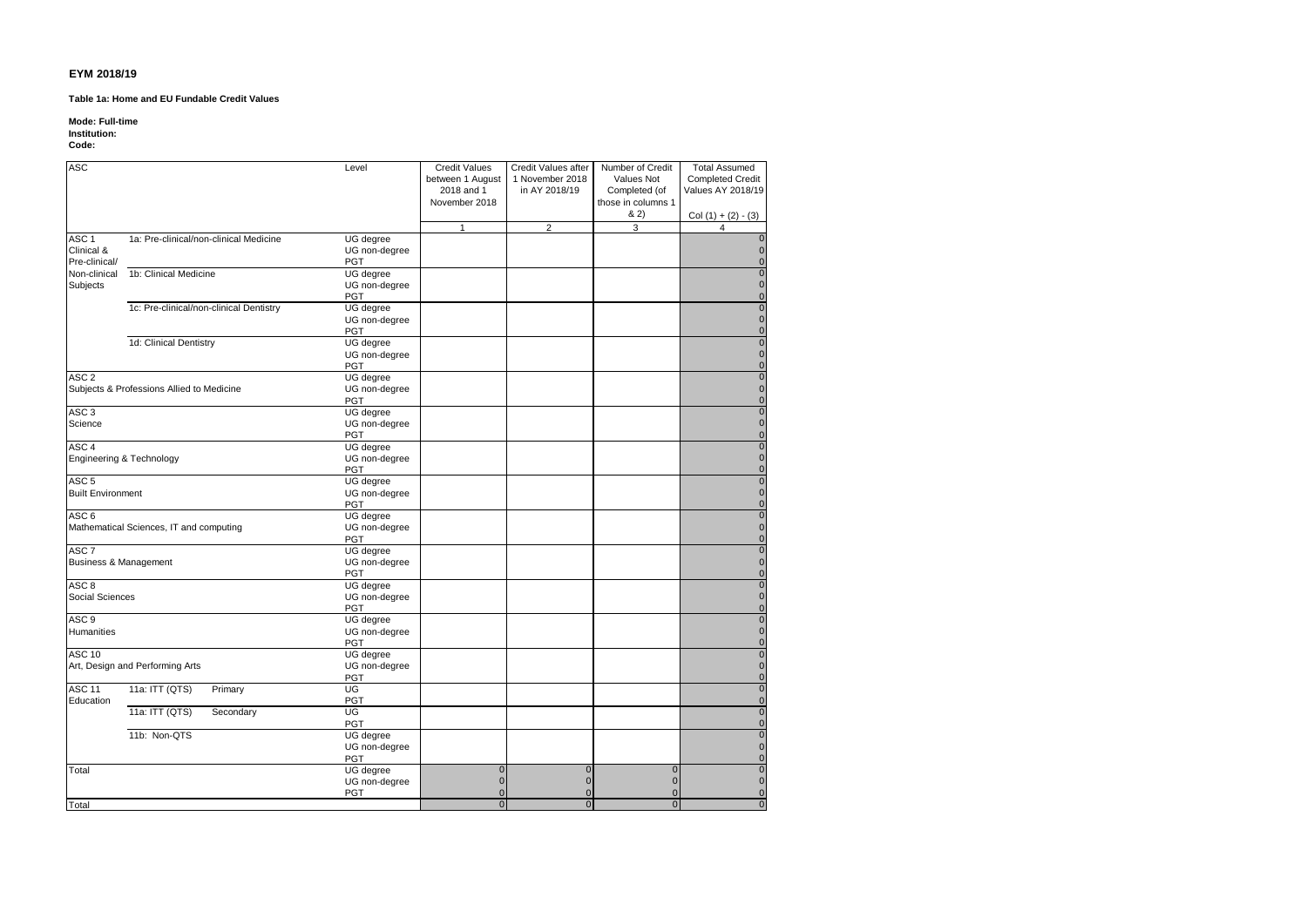**Table 1b: Home and EU Fundable Credit Values**

#### **Mode: Sandwich Year Out**

#### **Institution:**

**Code:**

| <b>ASC</b>               |                                           | Level                       | <b>Credit Values</b> | Credit Values after | Number of Credit   | <b>Total Assumed</b>       |
|--------------------------|-------------------------------------------|-----------------------------|----------------------|---------------------|--------------------|----------------------------|
|                          |                                           |                             | between 1 August     | 1 November 2018     | Values Not         | <b>Completed Credit</b>    |
|                          |                                           |                             | 2018 and 1           | in AY 2018/19       | Completed (of      | Values AY 2018/19          |
|                          |                                           |                             | November 2018        |                     | those in columns 1 |                            |
|                          |                                           |                             |                      |                     | & 2)               | Col $(1) + (2) - (3)$      |
|                          |                                           |                             | $\mathbf{1}$         | $\overline{2}$      | 3                  | $\overline{4}$             |
| ASC <sub>1</sub>         | 1a: Pre-clinical/non-clinical Medicine    | UG degree                   |                      |                     |                    | $\mathbf{0}$               |
| Clinical &               |                                           | UG non-degree               |                      |                     |                    | $\pmb{0}$                  |
| Pre-clinical/            |                                           | <b>PGT</b>                  |                      |                     |                    | $\overline{0}$             |
| Non-clinical             | 1b: Clinical Medicine                     | UG degree                   |                      |                     |                    | $\overline{0}$             |
| Subjects                 |                                           | UG non-degree               |                      |                     |                    | $\overline{0}$             |
|                          |                                           | <b>PGT</b>                  |                      |                     |                    | $\mathbf 0$                |
|                          | 1c: Pre-clinical/non-clinical Dentistry   | UG degree                   |                      |                     |                    | $\mathbf 0$                |
|                          |                                           | UG non-degree               |                      |                     |                    | $\mathbf 0$                |
|                          |                                           | <b>PGT</b>                  |                      |                     |                    | $\pmb{0}$                  |
|                          | 1d: Clinical Dentistry                    | UG degree                   |                      |                     |                    | $\pmb{0}$                  |
|                          |                                           | UG non-degree<br><b>PGT</b> |                      |                     |                    | $\mathbf 0$<br>$\mathbf 0$ |
| ASC <sub>2</sub>         |                                           | UG degree                   |                      |                     |                    | $\mathbf 0$                |
|                          | Subjects & Professions Allied to Medicine | UG non-degree               |                      |                     |                    | $\overline{0}$             |
|                          |                                           | <b>PGT</b>                  |                      |                     |                    | $\mathbf 0$                |
| ASC <sub>3</sub>         |                                           | UG degree                   |                      |                     |                    | $\mathbf 0$                |
| Science                  |                                           | UG non-degree               |                      |                     |                    | $\mathbf 0$                |
|                          |                                           | <b>PGT</b>                  |                      |                     |                    | $\mathbf 0$                |
| ASC <sub>4</sub>         |                                           | UG degree                   |                      |                     |                    | $\bf{0}$                   |
|                          | Engineering & Technology                  | UG non-degree               |                      |                     |                    | $\mathbf 0$                |
|                          |                                           | <b>PGT</b>                  |                      |                     |                    | $\mathbf 0$                |
| ASC <sub>5</sub>         |                                           | UG degree                   |                      |                     |                    | $\mathbf 0$                |
| <b>Built Environment</b> |                                           | UG non-degree               |                      |                     |                    | $\mathbf 0$                |
|                          |                                           | <b>PGT</b>                  |                      |                     |                    | $\mathbf 0$                |
| ASC <sub>6</sub>         |                                           | UG degree                   |                      |                     |                    | $\bullet$                  |
|                          | Mathematical Sciences, IT and computing   | UG non-degree               |                      |                     |                    | $\mathbf 0$                |
|                          |                                           | <b>PGT</b>                  |                      |                     |                    | $\mathbf 0$                |
| ASC <sub>7</sub>         |                                           | UG degree                   |                      |                     |                    | $\mathbf 0$                |
| Business & Management    |                                           | UG non-degree               |                      |                     |                    | $\mathbf 0$                |
|                          |                                           | <b>PGT</b>                  |                      |                     |                    | $\mathbf 0$                |
| ASC <sub>8</sub>         |                                           | UG degree                   |                      |                     |                    | $\mathbf 0$                |
| Social Sciences          |                                           | UG non-degree               |                      |                     |                    | $\mathbf 0$                |
|                          |                                           | <b>PGT</b>                  |                      |                     |                    | $\overline{0}$             |
| ASC <sub>9</sub>         |                                           | UG degree                   |                      |                     |                    | $\mathbf 0$                |
| <b>Humanities</b>        |                                           | UG non-degree<br><b>PGT</b> |                      |                     |                    | $\mathbf 0$<br>$\mathbf 0$ |
| ASC 10                   |                                           | UG degree                   |                      |                     |                    | $\overline{0}$             |
|                          | Art, Design and Performing Arts           | UG non-degree               |                      |                     |                    | $\mathbf 0$                |
|                          |                                           | <b>PGT</b>                  |                      |                     |                    | $\mathbf 0$                |
| ASC <sub>11</sub>        | 11a: ITT (QTS)<br>Primary                 | UG                          |                      |                     |                    | $\mathbf 0$                |
| Education                |                                           | PGT                         |                      |                     |                    | $\pmb{0}$                  |
|                          | 11a: ITT (QTS)<br>Secondary               | UG                          |                      |                     |                    | $\overline{\mathbf{0}}$    |
|                          |                                           | <b>PGT</b>                  |                      |                     |                    | $\pmb{0}$                  |
|                          | 11b: Non-QTS                              | UG degree                   |                      |                     |                    | $\bf{0}$                   |
|                          |                                           | UG non-degree               |                      |                     |                    | $\mathbf 0$                |
|                          |                                           | <b>PGT</b>                  |                      |                     |                    | $\pmb{0}$                  |
| Total                    |                                           | UG degree                   | $\mathbf 0$          | $\mathbf 0$         | $\mathbf 0$        | $\overline{\mathbf{0}}$    |
|                          |                                           | UG non-degree               | $\mathbf 0$          | $\mathbf 0$         | $\mathbf{0}$       | $\mathbf 0$                |
|                          |                                           | <b>PGT</b>                  | $\overline{0}$       | $\mathbf 0$         | $\mathbf{0}$       | $\mathbf 0$                |
| Total                    |                                           |                             | $\mathbf{0}$         | $\overline{0}$      | $\overline{0}$     | $\mathbf{0}$               |

Sandwich Year Out are counted at 120 credit values per registration.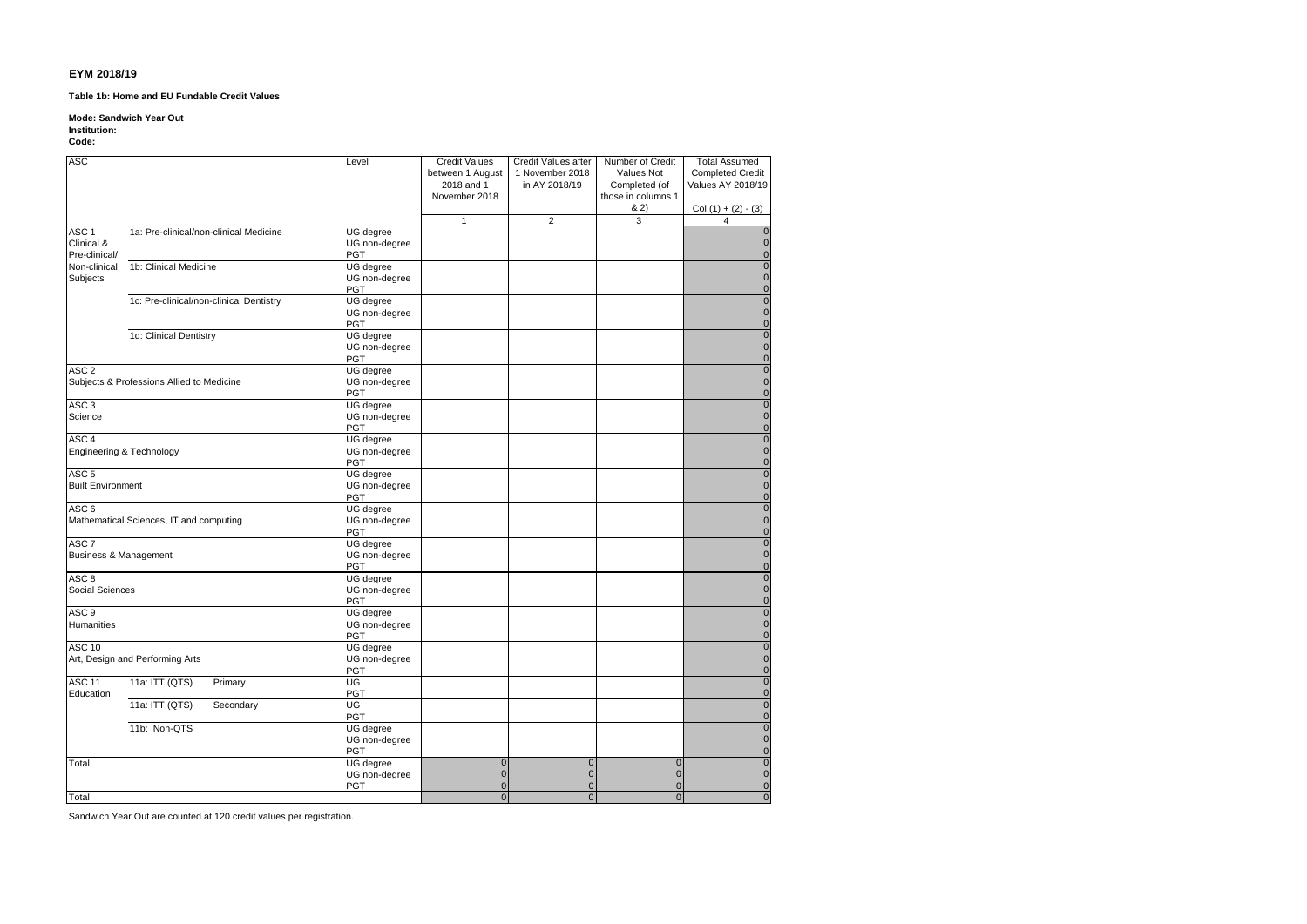**Table 1c: Home and EU Fundable Credit Values**

**Mode: Part-time**

#### **Institution:**

**Code:**

| <b>ASC</b>                       |                                           | Level                             | Credit Values between | Credit Values after | Number of Credit                        | <b>Total Assumed</b>    | <b>Total Assumed</b>    | <b>Total Assumed</b>                          |
|----------------------------------|-------------------------------------------|-----------------------------------|-----------------------|---------------------|-----------------------------------------|-------------------------|-------------------------|-----------------------------------------------|
|                                  |                                           |                                   | 1 August 2018 and 1   |                     | 1 November 2018 in Values Not Completed | <b>Completed Credit</b> | <b>Completed Wholly</b> | <b>Completed Partially</b>                    |
|                                  |                                           |                                   | November 2018         | AY 2018/19          | (of those in columns 1                  | Values AY 2018/19       |                         | Franchised Out Credit Franchised Out Credit   |
|                                  |                                           |                                   |                       |                     | 82)                                     |                         | Values                  | Values                                        |
|                                  |                                           |                                   |                       |                     |                                         |                         |                         | (of those in column 4) (of those in column 4) |
|                                  |                                           |                                   |                       |                     |                                         | Col $(1) + (2) - (3)$   |                         |                                               |
|                                  |                                           |                                   | $\overline{1}$        | 2                   | 3                                       | 4                       | 5a                      | 5 <sub>b</sub>                                |
| ASC <sub>1</sub>                 | 1a: Pre-clinical/non-clinical Medicine    | UG                                |                       |                     |                                         |                         |                         |                                               |
| Clinical &                       |                                           | PGT                               |                       |                     |                                         |                         |                         |                                               |
| Pre-clinical/                    | 1b: Clinical Medicine                     | UG                                |                       |                     |                                         |                         |                         |                                               |
| Non-clinical                     |                                           | PGT                               |                       |                     |                                         |                         |                         |                                               |
| Subjects                         | 1c: Pre-clinical/non-clinical Dentistry   | UG                                |                       |                     |                                         |                         |                         |                                               |
|                                  |                                           | <b>PGT</b>                        |                       |                     |                                         |                         |                         |                                               |
|                                  | 1d: Clinical Dentistry                    | $\overline{\mathsf{U}\mathsf{G}}$ |                       |                     |                                         |                         |                         |                                               |
|                                  |                                           | PGT                               |                       |                     |                                         |                         |                         |                                               |
| ASC <sub>2</sub>                 |                                           | UG                                |                       |                     |                                         |                         |                         |                                               |
|                                  | Subjects & Professions Allied to Medicine | PGT                               |                       |                     |                                         |                         |                         |                                               |
| ASC <sub>3</sub>                 |                                           | UG                                |                       |                     |                                         |                         |                         |                                               |
| Science                          |                                           | PGT                               |                       |                     |                                         |                         |                         |                                               |
| ASC <sub>4</sub>                 |                                           | UG                                |                       |                     |                                         |                         |                         |                                               |
| Engineering & Technology         |                                           | PGT                               |                       |                     |                                         |                         |                         |                                               |
| ASC <sub>5</sub>                 |                                           | $\overline{\mathsf{U}\mathsf{G}}$ |                       |                     |                                         |                         |                         |                                               |
| <b>Built Environment</b>         |                                           | PGT                               |                       |                     |                                         |                         |                         |                                               |
| ASC <sub>6</sub>                 |                                           | UG                                |                       |                     |                                         |                         |                         |                                               |
|                                  | Mathematical Sciences, IT and computing   | PGT                               |                       |                     |                                         |                         |                         |                                               |
| ASC <sub>7</sub>                 |                                           | UG                                |                       |                     |                                         |                         |                         |                                               |
| <b>Business &amp; Management</b> |                                           | PGT                               |                       |                     |                                         |                         |                         |                                               |
| ASC <sub>8</sub>                 |                                           | UG                                |                       |                     |                                         |                         |                         |                                               |
| Social Sciences                  |                                           | <b>PGT</b>                        |                       |                     |                                         |                         |                         |                                               |
| ASC <sub>9</sub>                 |                                           | $\overline{\mathsf{U}\mathsf{G}}$ |                       |                     |                                         |                         |                         |                                               |
| Humanities                       |                                           | PGT                               |                       |                     |                                         |                         |                         |                                               |
| <b>ASC 10</b>                    |                                           | UG                                |                       |                     |                                         |                         |                         |                                               |
|                                  | Art, Design and Performing Arts           | PGT                               |                       |                     |                                         |                         |                         |                                               |
| ASC <sub>11</sub>                | 11a: ITT (QTS)<br>Primary                 | $\overline{\mathsf{U}\mathsf{G}}$ |                       |                     |                                         |                         |                         |                                               |
| Education                        |                                           | PGT                               |                       |                     |                                         |                         |                         |                                               |
|                                  | 11a: ITT (QTS)<br>Secondary               | UG                                |                       |                     |                                         |                         |                         |                                               |
|                                  |                                           | PGT                               |                       |                     |                                         |                         |                         |                                               |
|                                  | 11b: Non-QTS                              | UG                                |                       |                     |                                         |                         |                         |                                               |
|                                  |                                           | <b>PGT</b>                        |                       |                     |                                         |                         |                         |                                               |
| Total                            |                                           | UG                                | $\Omega$              | $\Omega$            | $\Omega$                                |                         | $\Omega$                | $\Omega$                                      |
|                                  |                                           | <b>PGT</b>                        |                       |                     |                                         |                         |                         | $\overline{0}$                                |
| Total                            |                                           |                                   | $\Omega$              | $\Omega$            |                                         |                         |                         | $\Omega$                                      |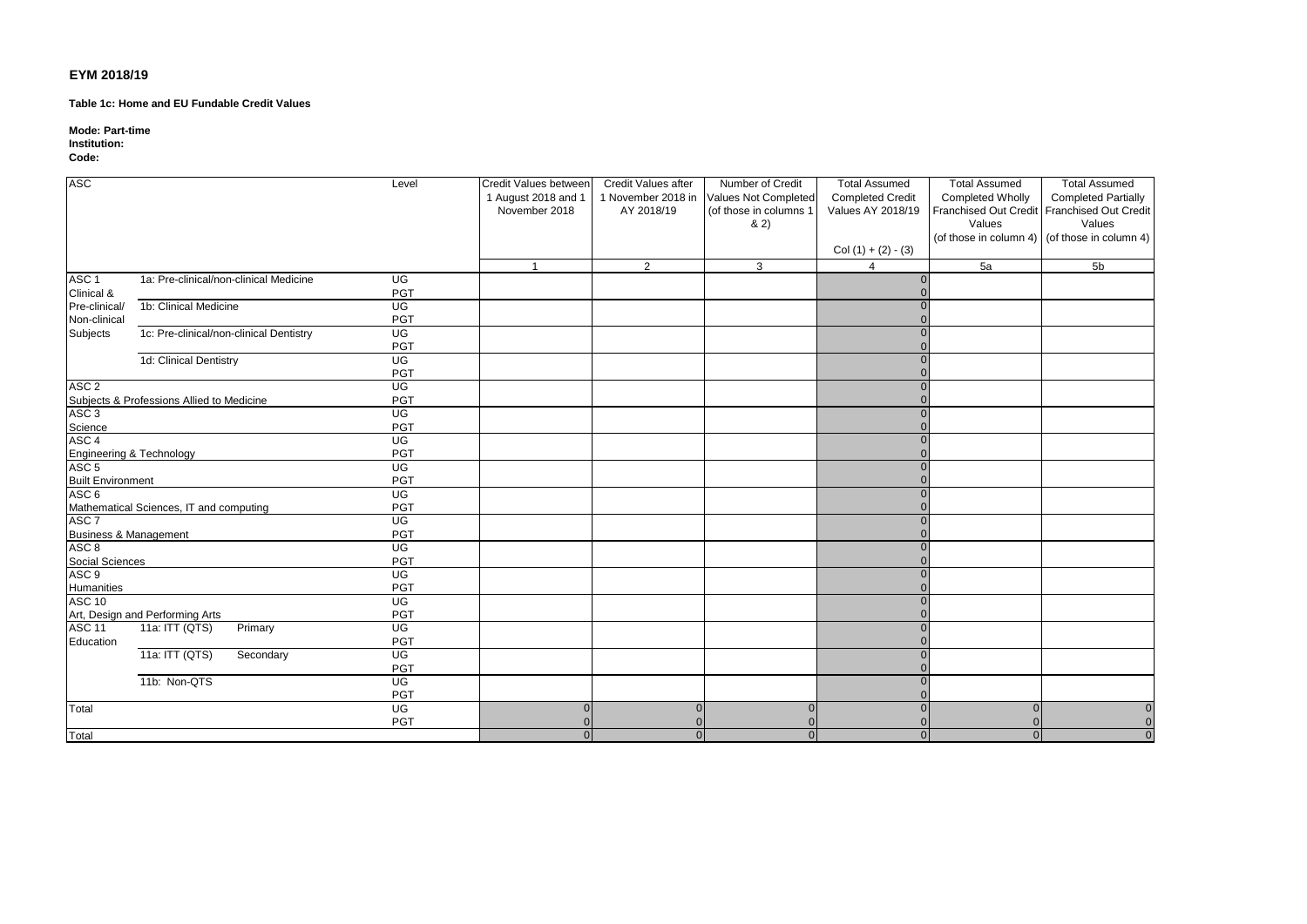#### **Table 2: Home and EU Fundable ITT (QTS) Student Registrations**

#### **Mode: Full-time**

**Institution:**

#### **Code:**

| Phase     | Subject                          | Level                   | Registrations between 1<br>August 2018 and<br>1 November 2018 | Number of registrations<br>gaining QTS (of those in<br>column 1) |
|-----------|----------------------------------|-------------------------|---------------------------------------------------------------|------------------------------------------------------------------|
|           |                                  |                         | 1                                                             | $\overline{c}$                                                   |
| Primary   |                                  | UG degree               |                                                               |                                                                  |
| Education |                                  | <b>PGT</b>              |                                                               |                                                                  |
| Secondary | Information Technology           | UG degree               |                                                               |                                                                  |
| Education |                                  | PGT                     |                                                               |                                                                  |
|           | Design and Technology            | UG degree               |                                                               |                                                                  |
|           |                                  | PGT                     |                                                               |                                                                  |
|           | French                           | <b>UG</b> degree        |                                                               |                                                                  |
|           | German                           | PGT<br>UG degree        |                                                               |                                                                  |
|           |                                  | <b>PGT</b>              |                                                               |                                                                  |
|           | Italian                          | UG degree               |                                                               |                                                                  |
|           |                                  | PGT                     |                                                               |                                                                  |
|           | Spanish                          | UG degree               |                                                               |                                                                  |
|           |                                  | <b>PGT</b>              |                                                               |                                                                  |
|           | Other Modern Languages           | UG degree               |                                                               |                                                                  |
|           |                                  | <b>PGT</b>              |                                                               |                                                                  |
|           | Welsh                            | UG degree               |                                                               |                                                                  |
|           |                                  | PGT                     |                                                               |                                                                  |
|           | Mathematics                      | UG degree               |                                                               |                                                                  |
|           |                                  | PGT                     |                                                               |                                                                  |
|           | Biology                          | UG degree               |                                                               |                                                                  |
|           | Chemistry                        | <b>PGT</b><br>UG degree |                                                               |                                                                  |
|           |                                  | PGT                     |                                                               |                                                                  |
|           | General/Integrated Science       | UG degree               |                                                               |                                                                  |
|           |                                  | PGT                     |                                                               |                                                                  |
|           | Physics                          | UG degree               |                                                               |                                                                  |
|           |                                  | PGT                     |                                                               |                                                                  |
|           | <b>Other Science</b>             | UG degree               |                                                               |                                                                  |
|           |                                  | PGT                     |                                                               |                                                                  |
|           | <b>Music</b>                     | UG degree               |                                                               |                                                                  |
|           |                                  | <b>PGT</b>              |                                                               |                                                                  |
|           | Religious Education              | UG degree               |                                                               |                                                                  |
|           | Art                              | PGT                     |                                                               |                                                                  |
|           |                                  | UG degree<br><b>PGT</b> |                                                               |                                                                  |
|           | <b>Business Studies</b>          | UG degree               |                                                               |                                                                  |
|           |                                  | PGT                     |                                                               |                                                                  |
|           | Drama                            | UG degree               |                                                               |                                                                  |
|           |                                  | PGT                     |                                                               |                                                                  |
|           | English                          | UG degree               |                                                               |                                                                  |
|           |                                  | <b>PGT</b>              |                                                               |                                                                  |
|           | Geography                        | UG degree               |                                                               |                                                                  |
|           |                                  | PGT                     |                                                               |                                                                  |
|           | History                          | UG degree               |                                                               |                                                                  |
|           |                                  | PGT                     |                                                               |                                                                  |
|           | <b>Physical Education</b>        | UG degree<br>PGT        |                                                               |                                                                  |
|           | Other                            | UG degree               |                                                               |                                                                  |
|           | (Specify)                        | <b>PGT</b>              |                                                               |                                                                  |
|           | <b>Total Secondary Education</b> | UG degree               | 0.0                                                           | 0.0                                                              |
|           |                                  | PGT                     | 0.0                                                           | 0.0                                                              |
| Total     |                                  | UG degree               | 0.0                                                           | 0.0                                                              |
|           |                                  | PGT                     | 0.0                                                           | 0.0                                                              |
| Total     |                                  |                         | 0.0                                                           | 0.0                                                              |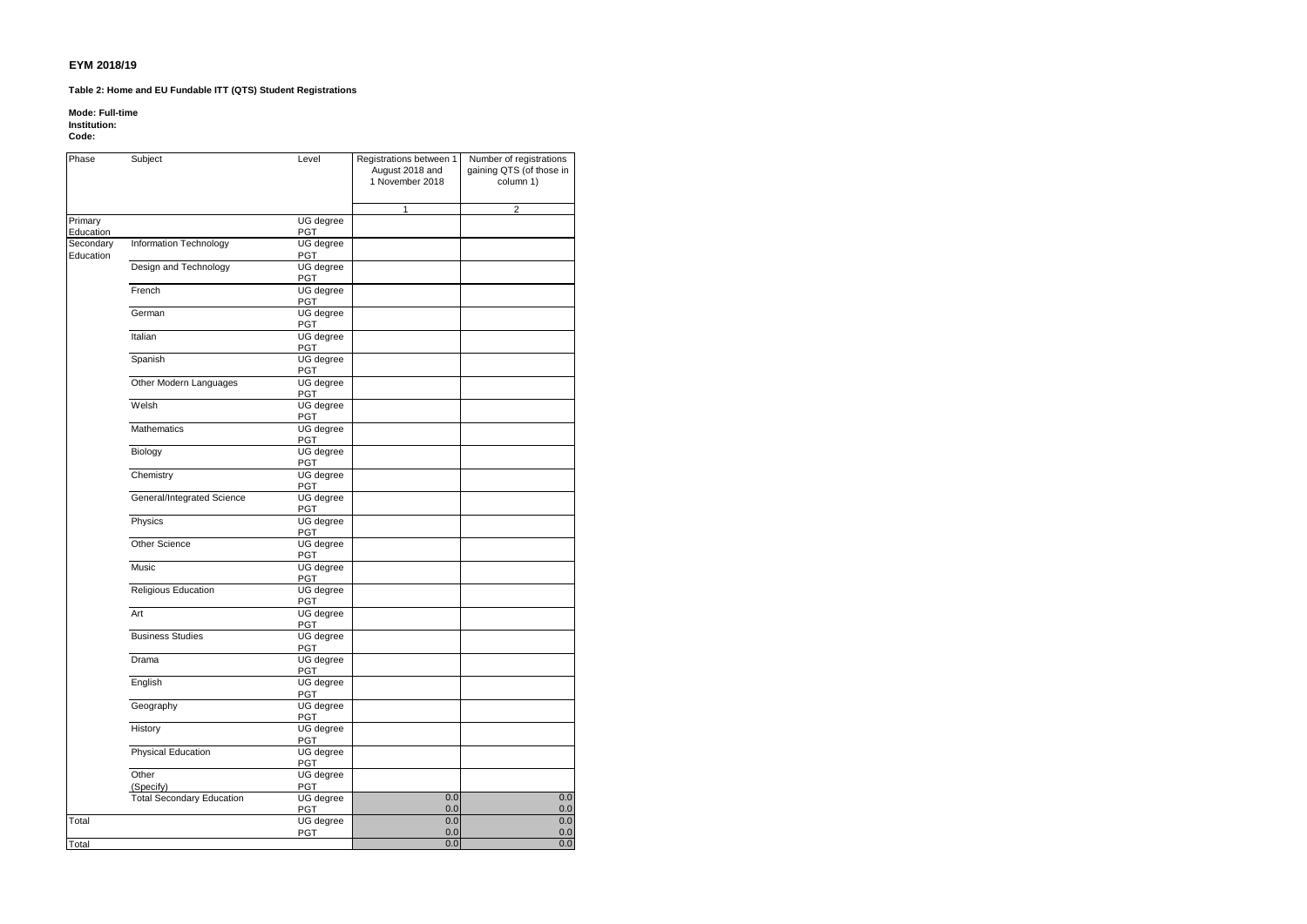#### **Table 3: Student Registrations**

#### **Mode: All Modes Institution:**

**Code:**

| Level of study        |                          |             | Total assumed completed registrations in academic year 2018/19 |            |             |                   |            |          |             |            |             |          |            |
|-----------------------|--------------------------|-------------|----------------------------------------------------------------|------------|-------------|-------------------|------------|----------|-------------|------------|-------------|----------|------------|
|                       |                          |             | Full-time                                                      |            |             | Sandwich Year Out |            |          | Part-time   |            | Total       |          |            |
|                       |                          | Home and EU |                                                                | Island and | Home and EU |                   | Island and |          | Home and EU | Island and | Home and EU |          | Island and |
|                       |                          | Fundable    | Non-                                                           | overseas   | Fundable    | Non-              | overseas   | Fundable | Non-        | overseas   | Fundable    | Non-     | overseas   |
|                       |                          |             | fundable                                                       |            |             | fundable          |            |          | fundable    |            |             | fundable |            |
|                       |                          | 1a          | 1 <sub>b</sub>                                                 | 1c         | 2a          | 2b                | 2c         | 3a       | 3b          | 3c         | 4a          | 4b       | 4c         |
| Not franchised out    | Undergraduate degree     |             |                                                                |            |             |                   |            |          |             |            | 0.0         | 0.0      | 0.0        |
|                       | Undergraduate non-degree |             |                                                                |            |             |                   |            |          |             |            | 0.0         | 0.0      | 0.0        |
| Franchised out        | Undergraduate degree     |             |                                                                |            |             |                   |            |          |             |            | 0.0         | 0.0      | 0.0        |
|                       | Undergraduate non-degree |             |                                                                |            |             |                   |            |          |             |            | 0.0         | 0.0      | 0.0        |
| Undergraduate total   |                          | 0.0         | 0.0                                                            | 0.0        | 0.0         | 0.0               | 0.0        | 0.0      | 0.0         | 0.0        | 0.0         | 0.0      | 0.0        |
| Postgraduate taught   |                          |             |                                                                |            |             |                   |            |          |             |            | 0.0         | 0.0      | 0.0        |
| Postgraduate research |                          |             |                                                                |            |             |                   |            |          |             |            | 0.0         | 0.0      | 0.0        |
| Total                 |                          | 0.0         | 0.0                                                            | 0.0        | 0.0         | 0.0               | 0.0        | 0.0      | 0.0         | 0.0        | 0.0         | 0.0      | 0.0        |

Each sandwich year out registration is counted as 1.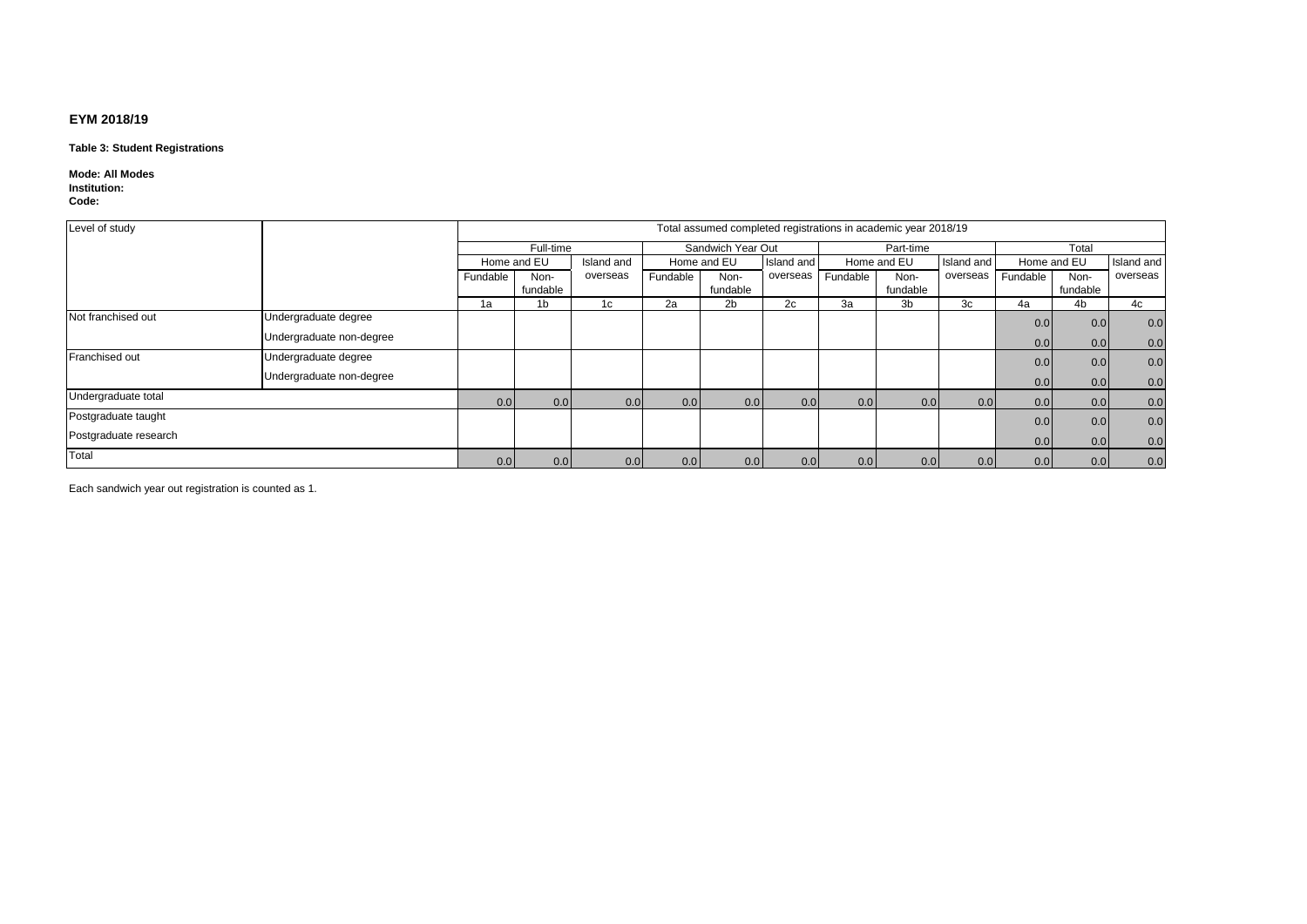#### **Table 4: Home and EU Fundable Student Registrations**

# **Mode: All Modes Institution: Code:**

| ASC   |                                                               |                            |                                                     |                |                               |        |                           |                             |                                                     |                |                                | Total assumed completed registrations in academic year 2018/19 |              |                |                                                     |                            |                    |              |          |                           |              |                   |
|-------|---------------------------------------------------------------|----------------------------|-----------------------------------------------------|----------------|-------------------------------|--------|---------------------------|-----------------------------|-----------------------------------------------------|----------------|--------------------------------|----------------------------------------------------------------|--------------|----------------|-----------------------------------------------------|----------------------------|--------------------|--------------|----------|---------------------------|--------------|-------------------|
|       |                                                               |                            |                                                     |                | Full-time                     |        |                           |                             |                                                     |                | Sandwich Year Out              |                                                                |              |                |                                                     |                            | Part-time          |              |          |                           | Total        |                   |
|       |                                                               |                            | Not franchised out                                  |                | Franchised out                |        | Postgraduate Postgraduate |                             | Not franchised out                                  |                | Franchised out                 | Postgraduate                                                   | Postgraduate |                | Not franchised out                                  |                            | Franchised out     | Postgraduate |          | Postgraduate Undergraduat | Postgraduate | Postgraduate      |
|       |                                                               |                            | Undergraduat Undergraduat Undergraduat Undergraduat |                |                               | taught | research                  |                             | Undergraduat Undergraduat Undergraduat Undergraduat |                |                                | taught                                                         | research     |                | Undergraduat Undergraduat Undergraduat Undergraduat |                            |                    | taught       | research |                           | taught       | research          |
|       |                                                               | e degree<br>1 <sub>2</sub> | e non-degree<br>1 <sub>h</sub>                      | 1 <sub>n</sub> | e degree   e non-degree<br>1d | 1e     |                           | e degree<br>20 <sub>0</sub> | e non-degree<br>$n_{\rm L}$                         | e dearee<br>2c | e non-degree<br>2 <sub>q</sub> | 2a                                                             |              | 2 <sub>n</sub> | e degree   e non-degree<br>2 <sup>h</sup>           | e degree<br>2 <sub>n</sub> | e non-degree<br>3d | $^{2}$       | $\Omega$ | 4a                        | 4h           | $A_{\mathcal{C}}$ |
|       | Clinical and Pre-clinical/Non-clinical Medicine and Dentistry |                            |                                                     |                |                               |        |                           |                             |                                                     |                |                                |                                                                |              |                |                                                     |                            |                    |              |          | 0.0                       |              |                   |
|       | Subjects and Professions Allied to Medicine                   |                            |                                                     |                |                               |        |                           |                             |                                                     |                |                                |                                                                |              |                |                                                     |                            |                    |              |          | 0.0                       |              |                   |
|       | Science                                                       |                            |                                                     |                |                               |        |                           |                             |                                                     |                |                                |                                                                |              |                |                                                     |                            |                    |              |          | 0.0                       |              | 0.0               |
|       | Engineering and Technology                                    |                            |                                                     |                |                               |        |                           |                             |                                                     |                |                                |                                                                |              |                |                                                     |                            |                    |              |          | 0.0                       |              | 0.0               |
|       | <b>Built Environment</b>                                      |                            |                                                     |                |                               |        |                           |                             |                                                     |                |                                |                                                                |              |                |                                                     |                            |                    |              |          | 0.0                       |              | 0.0               |
|       | Mathematical Sciences, IT and Computing                       |                            |                                                     |                |                               |        |                           |                             |                                                     |                |                                |                                                                |              |                |                                                     |                            |                    |              |          | 0.0                       |              | 0.0               |
|       | <b>Business and Management</b>                                |                            |                                                     |                |                               |        |                           |                             |                                                     |                |                                |                                                                |              |                |                                                     |                            |                    |              |          | 0.0                       |              | 0.0               |
|       | Social Sciences                                               |                            |                                                     |                |                               |        |                           |                             |                                                     |                |                                |                                                                |              |                |                                                     |                            |                    |              |          | 0.0                       |              | 0.0               |
|       | Humanities                                                    |                            |                                                     |                |                               |        |                           |                             |                                                     |                |                                |                                                                |              |                |                                                     |                            |                    |              |          | 0.0                       |              | 0.0               |
|       | Art, Design and Performing Arts                               |                            |                                                     |                |                               |        |                           |                             |                                                     |                |                                |                                                                |              |                |                                                     |                            |                    |              |          | 0.0                       |              | 0.0               |
|       | 11aa Education ITT (QTS) Primary                              |                            |                                                     |                |                               |        |                           |                             |                                                     |                |                                |                                                                |              |                |                                                     |                            |                    |              |          | 0.0                       |              | 0.0               |
|       | 11ab Education ITT (QTS) Secondary                            |                            |                                                     |                |                               |        |                           |                             |                                                     |                |                                |                                                                |              |                |                                                     |                            |                    |              |          | 0.0                       |              | 0.0               |
| 11 b  | Education (Non-QTS)                                           |                            |                                                     |                |                               |        |                           |                             |                                                     |                |                                |                                                                |              |                |                                                     |                            |                    |              |          | 0.0                       |              | 0.0               |
| Total |                                                               | 0.0                        | 0.0                                                 | 0.0            | 0.0                           | 0.0    | 0.0                       | 0.0                         | 0.0                                                 | 0.0            | 0.0 <sub>1</sub>               | 0.0                                                            | 0.01         | 0.0            | 0.0                                                 | 0.0                        | 0.0                | 0.0          | 0.0      | 0.0                       | 0.0          | 0.0               |

Each sandwich year out registration is counted as 1.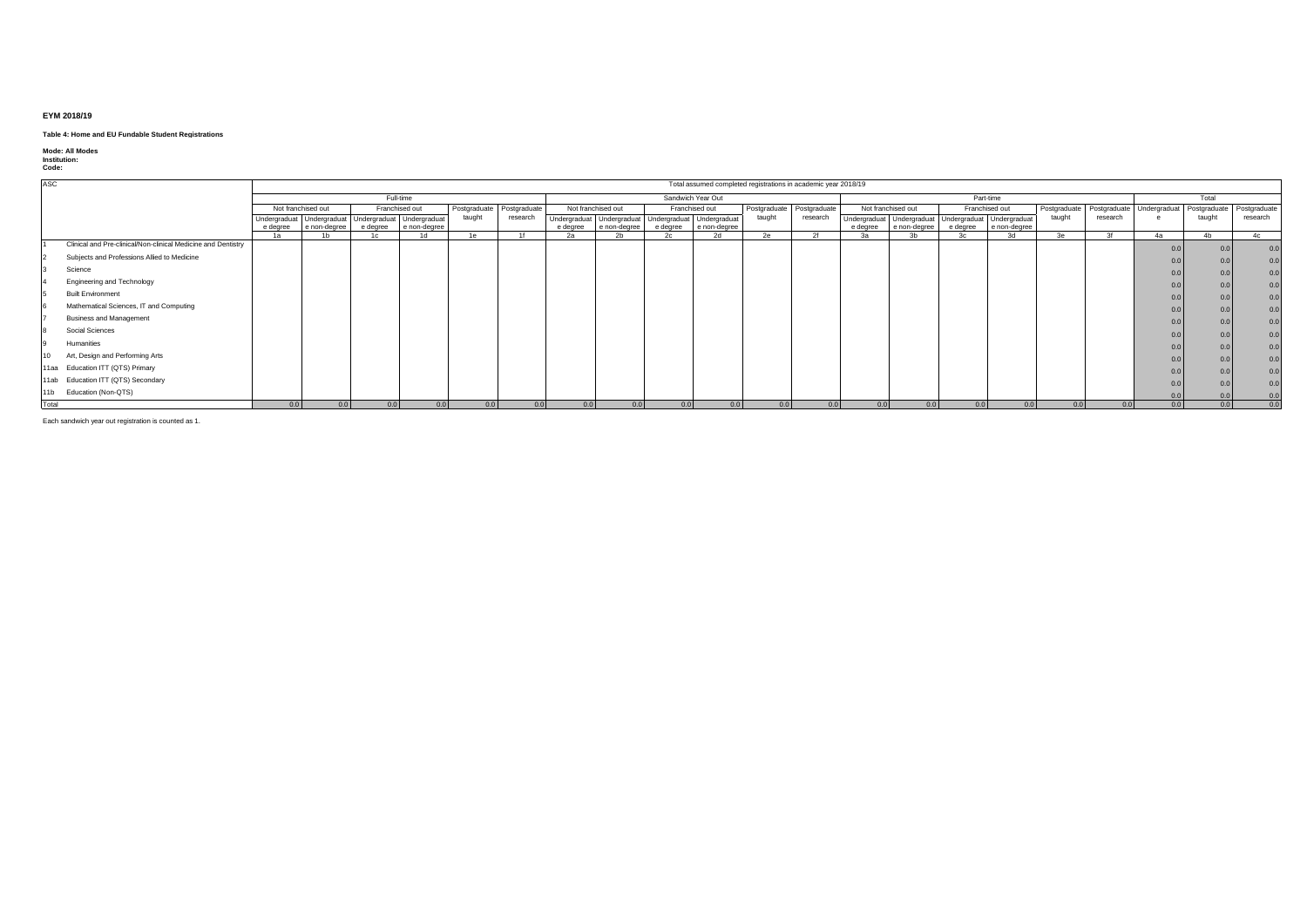**Table 5: Full-time Undergraduate and PGCE Home and EU Registrations Under the New Fee Regime - New entrants and continuing students at the institution (HEIW/NHS funded students excluded)**

#### **Mode: Full-time Institution:**

**Code:**

|       | Academic Subject Category                                     | Total assumed completed home and EU registrations under the new fee regime in academic year 2018/19 - new entrants |                                                    |                  |                                             |               |                       |               |                                                    |               |                               |               |            |     |
|-------|---------------------------------------------------------------|--------------------------------------------------------------------------------------------------------------------|----------------------------------------------------|------------------|---------------------------------------------|---------------|-----------------------|---------------|----------------------------------------------------|---------------|-------------------------------|---------------|------------|-----|
|       |                                                               | Welsh residential status                                                                                           |                                                    |                  |                                             |               | EU residential status |               |                                                    |               | Other home residential status |               |            |     |
|       |                                                               |                                                                                                                    | <b>HEFCW</b> non-fundable<br><b>HEFCW-fundable</b> |                  | <b>HEFCW-fundable</b><br>HEFCW non-fundable |               |                       |               | <b>HEFCW</b> non-fundable<br><b>HEFCW-fundable</b> |               |                               |               |            |     |
|       |                                                               | Undergraduate                                                                                                      | PGCE (QTS)                                         | Undergraduate    | PGCE (QTS)                                  | Undergraduate | PGCE (QTS)            | Undergraduate | PGCE (QTS)                                         | Undergraduate | PGCE (QTS)                    | Undergraduate | PGCE (QTS) |     |
|       |                                                               |                                                                                                                    |                                                    | 2а               |                                             | За            |                       | 4a            | 4ľ                                                 |               |                               | 6а            | -6b        |     |
|       | Clinical and Pre-clinical/non-clinical Medicine and Dentistry |                                                                                                                    |                                                    |                  |                                             |               |                       |               |                                                    |               |                               |               |            | 0.0 |
|       | 2-10 & 11b Other ASCs                                         |                                                                                                                    |                                                    |                  |                                             |               |                       |               |                                                    |               |                               |               |            | 0.0 |
| 11a   | Education ITT (QTS)                                           |                                                                                                                    |                                                    |                  |                                             |               |                       |               |                                                    |               |                               |               |            | 0.0 |
| Total |                                                               |                                                                                                                    | 0.01                                               | 0.0 <sub>1</sub> | 0.0                                         |               |                       |               | 0.0                                                |               |                               |               |            | 0.0 |

|                       | Academic Subject Category                                     | Total assumed completed home and EU registrations under the new fee regime in academic year 2018/19 - continuing students |                                             |               |                                      |               |                       |                                                    |                               |               |            |               |                 |     |
|-----------------------|---------------------------------------------------------------|---------------------------------------------------------------------------------------------------------------------------|---------------------------------------------|---------------|--------------------------------------|---------------|-----------------------|----------------------------------------------------|-------------------------------|---------------|------------|---------------|-----------------|-----|
|                       |                                                               | Welsh residential status                                                                                                  |                                             |               |                                      |               | EU residential status |                                                    | Other home residential status |               |            |               | Total           |     |
|                       |                                                               |                                                                                                                           | <b>HEFCW-fundable</b><br>HEFCW non-fundable |               | HEFCW-fundable<br>HEFCW non-fundable |               |                       | <b>HEFCW</b> non-fundable<br><b>HEFCW-fundable</b> |                               |               |            |               |                 |     |
|                       |                                                               | Undergraduate                                                                                                             | PGCE (QTS)                                  | Undergraduate | PGCE (QTS)                           | Undergraduate | PGCE (QTS)            | Undergraduate                                      | PGCE (QTS)                    | Undergraduate | PGCE (QTS) | Undergraduate | PGCE (QTS)      |     |
|                       |                                                               |                                                                                                                           |                                             | 9а            |                                      | 10a           | 10 <sub>b</sub>       | 11a                                                | 11 <sub>b</sub>               | 12a           |            | 13а           | 13 <sub>b</sub> |     |
|                       | Clinical and Pre-clinical/non-clinical Medicine and Dentistry |                                                                                                                           |                                             |               |                                      |               |                       |                                                    |                               |               |            |               |                 | 0.0 |
| 2-10 & 11b Other ASCs |                                                               |                                                                                                                           |                                             |               |                                      |               |                       |                                                    |                               |               |            |               |                 | 0.0 |
| 11a                   | Education ITT (QTS)                                           |                                                                                                                           |                                             |               |                                      |               |                       |                                                    |                               |               |            |               |                 | 0.0 |
| Total                 |                                                               |                                                                                                                           |                                             |               |                                      |               |                       |                                                    |                               |               |            |               |                 | 0.0 |